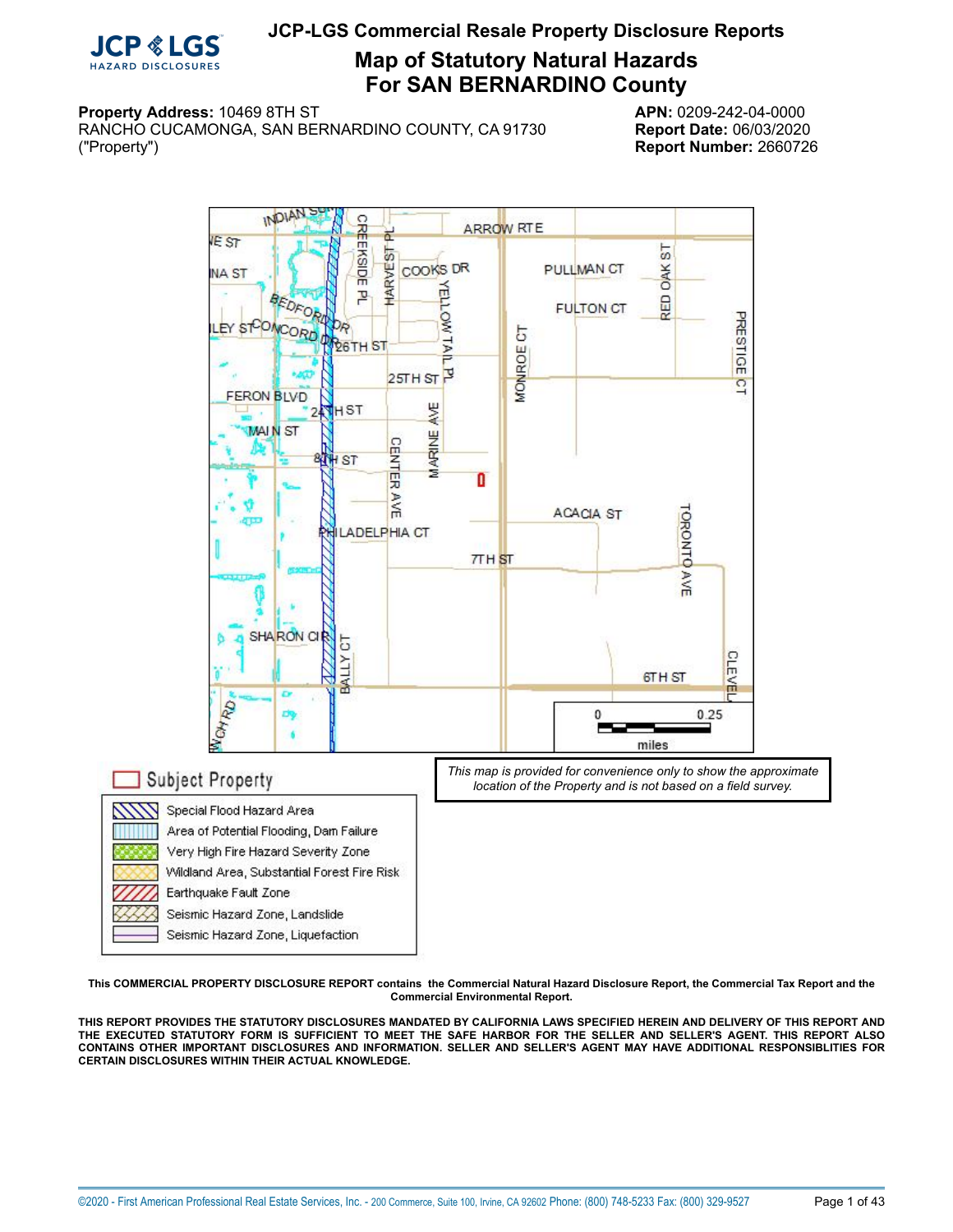

**Map of Environmental Hazard Sites For SAN BERNARDINO County**

### **Property Address:** 10469 8TH ST **APN:** 0209-242-04-0000

<span id="page-1-0"></span>RANCHO CUCAMONGA, SAN BERNARDINO COUNTY, CA 91730 **Report Date:** 06/03/2020 ("Property") **Report Number:** 2660726



NOTE: The map on the previous page may show more sites than are reported in the "Environmental Risk Screening Summary" table on Page 1. The map shows all sites found within the square coverage area. The table reports only those sites found within the circular AAI standard search distance for the database listed, which covers a smaller area. Outside of that standard search distance the table reports "NA" (not applicable). The AAI standard search distance differs between database categories, depending upon degree of potential hazard. See the selection called "Description of Databases Searched" for the actual AAI standard search distance used for each database category.

|   | (SEMS NPL) Federal National Priorities List or "Superfund" sites  |    | (LUST) Leaking Underground Storage Tanks                    |
|---|-------------------------------------------------------------------|----|-------------------------------------------------------------|
| ⊖ | (SEMS) Fed. Sites investigated for poss. inclusion in the NPL     |    | <b>BEE (UST)</b> Undergound Storage Tanks                   |
|   | (RCRA TSD) Treatment, Storage & Disposal Sites for Haz. Materials |    | (RCRA GEN) Potential Generator of hazardous materials Sites |
|   | <b>KCRA COR) Corrective Action Sites</b>                          |    | ↓ (SWIS) Solid Waste Landfill Facilities                    |
|   | (SEMS ARCHIVED) SEMS-Archived                                     |    | (SLIC) Spills, Leaks, Investig. & Cleanup                   |
|   | <b>Tribal LUST</b>                                                | u. | (ENVIROSTOR) State EnviroStor Cleanup Sites Database        |
|   | <b>Tribal UST</b>                                                 |    | CONTROLS) Deed Restriction Or Other Controls                |
| 县 | (ERNS) Emergency Response Notification System                     |    | (Hist-UST) Historical Underground Storage Tanks             |
|   | (HWIS) Hazardous Waste Information Summary                        |    | (AST) Aboveground Storage Tanks                             |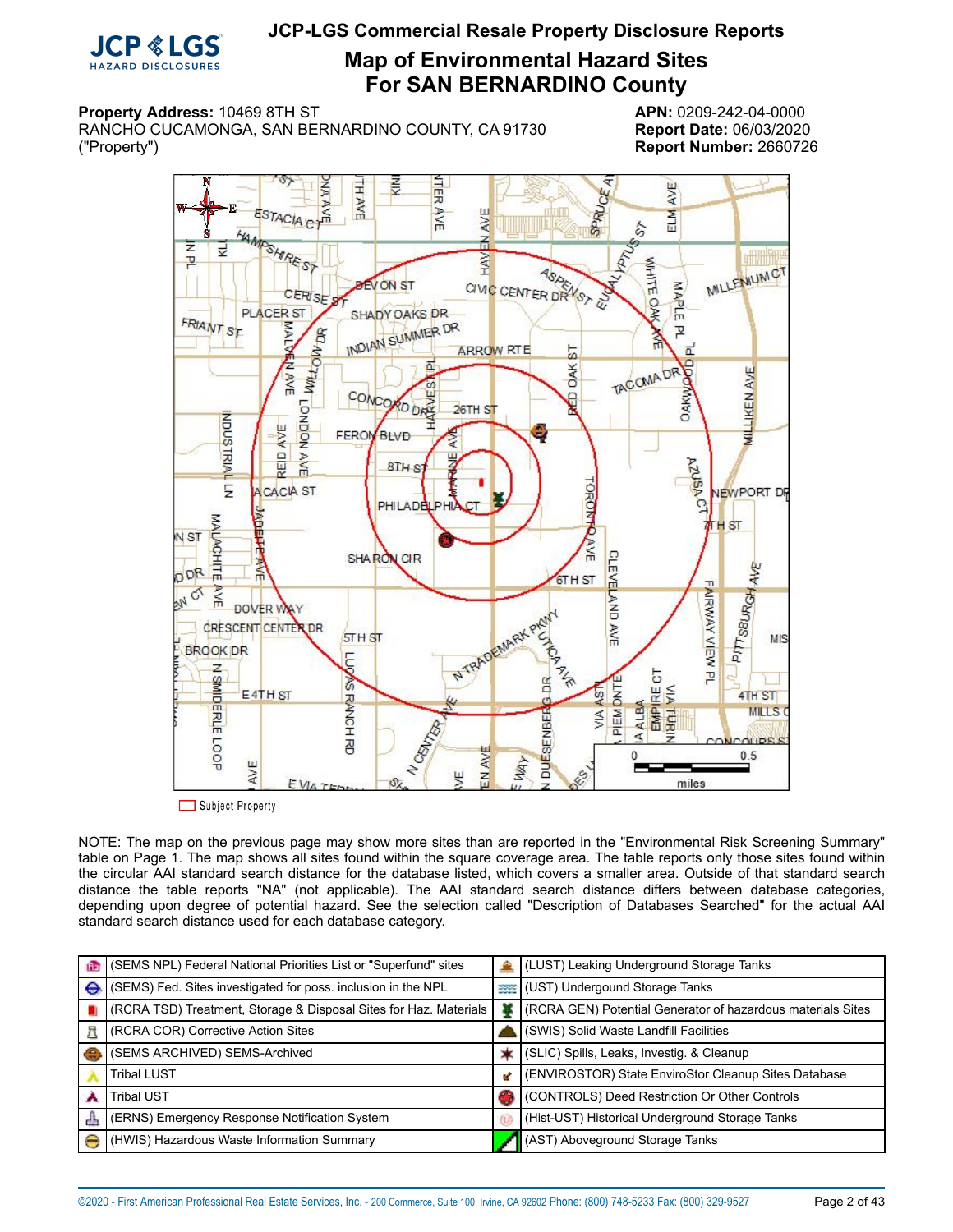

**The Natural Hazard Disclosure Report For SAN BERNARDINO County**

**Property Address:** 10469 8TH ST **APN:** 0209-242-04-0000

<span id="page-2-0"></span>RANCHO CUCAMONGA, SAN BERNARDINO COUNTY, CA 91730 **Report Date:** 06/03/2020 ("Property") **Report Number:** 2660726

# **Natural Hazard Disclosure ("NHD") Statement and Acknowledgment of Receipt**

The transferor and his or her agent(s) or a third-party consultant disclose the following information with the knowledge that even though this is not a warranty, prospective transferees may rely on this information in deciding whether and on what terms to purchase the Property. Transferor hereby authorizes any agent(s) representing any principal(s) in this action to provide a copy of this statement to any person or entity in connection with any actual or anticipated sale of the Property.

The following are representations made by the transferor and his or her agent(s) or a third-party consultant based on their knowledge and maps drawn by the State. This information is a disclosure and is not intended to be part of any contract between the transferee and the transferor. THIS REAL PROPERTY LIES WITHIN THE FOLLOWING HAZARDOUS AREA(S):

**A SPECIAL FLOOD HAZARD AREA** (Any type Zone "A" or "V") designated by the Federal Emergency Management Agency

 $Yes$  No  $X$  Do not know and information not available from local jurisdiction

**AN AREA OF POTENTIAL FLOODING** shown on a dam failure inundation map pursuant to Section 8589.5 of the Government Code.

 $Yes  $NS$  No  $X$  Do not know and information not available from local jurisdiction.$ 

**A VERY HIGH FIRE HAZARD SEVERITY ZONE** pursuant to Section 51178 or 51179 of the Government Code. The owner of this Property is subject to the maintenance requirements of Section 51182 of the Government Code.

Yes No **X** 

**A WILDLAND AREA THAT MAY CONTAIN SUBSTANTIAL FOREST FIRE RISK AND HAZARDS** pursuant to Section 4125 of the Public Resources Code. The owner of this Property is subject to the maintenance requirements of Section 4291 of the Public Resources Code. Additionally, it is not the state's responsibility to provide fire protection services to any building or structure located within the wildlands unless the Department of Forestry and Fire Protection has entered into a cooperative agreement with a local agency for those purposes pursuant to Section 4142 of the Public Resources Code.

Yes No **X** 

**AN EARTHQUAKE FAULT ZONE** pursuant to Section 2622 of the Public Resources Code.

Yes No **X** 

**A SEISMIC HAZARD ZONE** pursuant to Section 2696 of the Public Resources Code.

Yes (Landslide Zone) Yes (Liquefaction Zone)

No<sub> Map</sub> not yet released by state

THESE HAZARDS MAY LIMIT YOUR ABILITY TO DEVELOP THE REAL PROPERTY, TO OBTAIN INSURANCE, OR TO RECEIVE ASSISTANCE AFTER A<br>DISASTER. THE MAPS ON WHICH THESE DISCLOSURES ARE BASED ESTIMATE WHERE NATURAL HAZARDS EXIST. THEY AR INDICATORS OF WHETHER OR NOT A PROPERTY WILL BE AFFECTED BY A NATURAL DISASTER. TRANSFEREE(S) AND TRANSFEROR(S) MAY WISH TO OBTAIN PROFESSIONAL ADVICE REGARDING THOSE HAZARDS AND OTHER HAZARDS THAT MAY AFFECT THE PROPERTY.

| Signature of Transferor(s) | Date | Signature of Transferor(s) | Date |
|----------------------------|------|----------------------------|------|
|                            |      |                            |      |
| Signature of Agent         | Date | Signature of Agent         | Date |

Transferor(s) and their agent(s) represent that the information herein is true and correct to the best of their knowledge as of the date signed by the transferor(s) and agent(s).

X Transferor(s) and their agent(s) acknowledge that they have exercised good faith in the selection of a third-party report provider as required in Civil Code Section 1103.7, and that the representations made in this Natural Hazard Disclosure Statement are based upon information provided by the independent third-party disclosure provider as a substituted disclosure pursuant to Civil Code Section 1103.4. Neither transferor(s) nor their agent(s) (1) has independently verified the information contained in this statement and Report or (2) is personally aware of any errors or inaccuracies in the information contained on the statement. This statement was prepared by the provider below:

Third-Party Disclosure Provider(s) FIRST AMERICAN PROFESSIONAL REAL ESTATE SERVICES, INC. OPERATING THROUGH ITS JCP-LGS DIVISION. Date 03 June 2020

Transferee represents that he or she has read and understands this document. Pursuant to Civil Code Section 1103.8, the representations in this Natural Hazard Disclosure Statement do not constitute all of the transferor's or agent's disclosure obligations in this transaction.

Signature of Transferee(s) Date Date Signature of Transferee(s) Date Date

#### **TRANSFEREE(S) REPRESENTS ABOVE HE/SHE HAS RECEIVED, READ AND UNDERSTANDS THE COMPLETE JCP-LGS DISCLOSURE REPORT DELIVERED WITH THIS SUMMARY:**

A. Commercial Natural Hazard Disclosure Report , Commercial Tax Report , Commercial Environmental Screening Report . B. Additional Property-specific Statutory Disclosures: Former Military Ordnance Site, Airport Influence Area, Airport Noise, San Francisco Bay Conservation and Development District Jurisdiction (in S.F. Bay counties only).

C. Additional County and City Regulatory Determinations as applicable: Airports, Avalanche, Blow Sand, Coastal Zone, Dam/Levee Failure Inundation, Debris Flow,<br>Erosion, Flood, Fault Zone, Fire, Groundwater, Landslide, Liq Runoff Area, Seiche, Seismic Shaking, Seismic Ground Failure, Slope Stability, Soil Stability, Subsidence, TRPA, Tsunami.

D. General advisories: Methamphetamine Contamination, Mold, Radon, Endangered Species Act, Abandoned Mines, Oil & Gas Wells, Tsunami Maps (coastal only), Non-residential Building Energy Use.

E. Government Guides in Combined Booklet with Report. Refer to Booklet: Commercial Property Owner's Guide to Earthquake Safety. Government Guides are also available on the Company's "Electronic Bookshelf" at [http://wwww.disclosures.com/](http://www.disclosures.com/).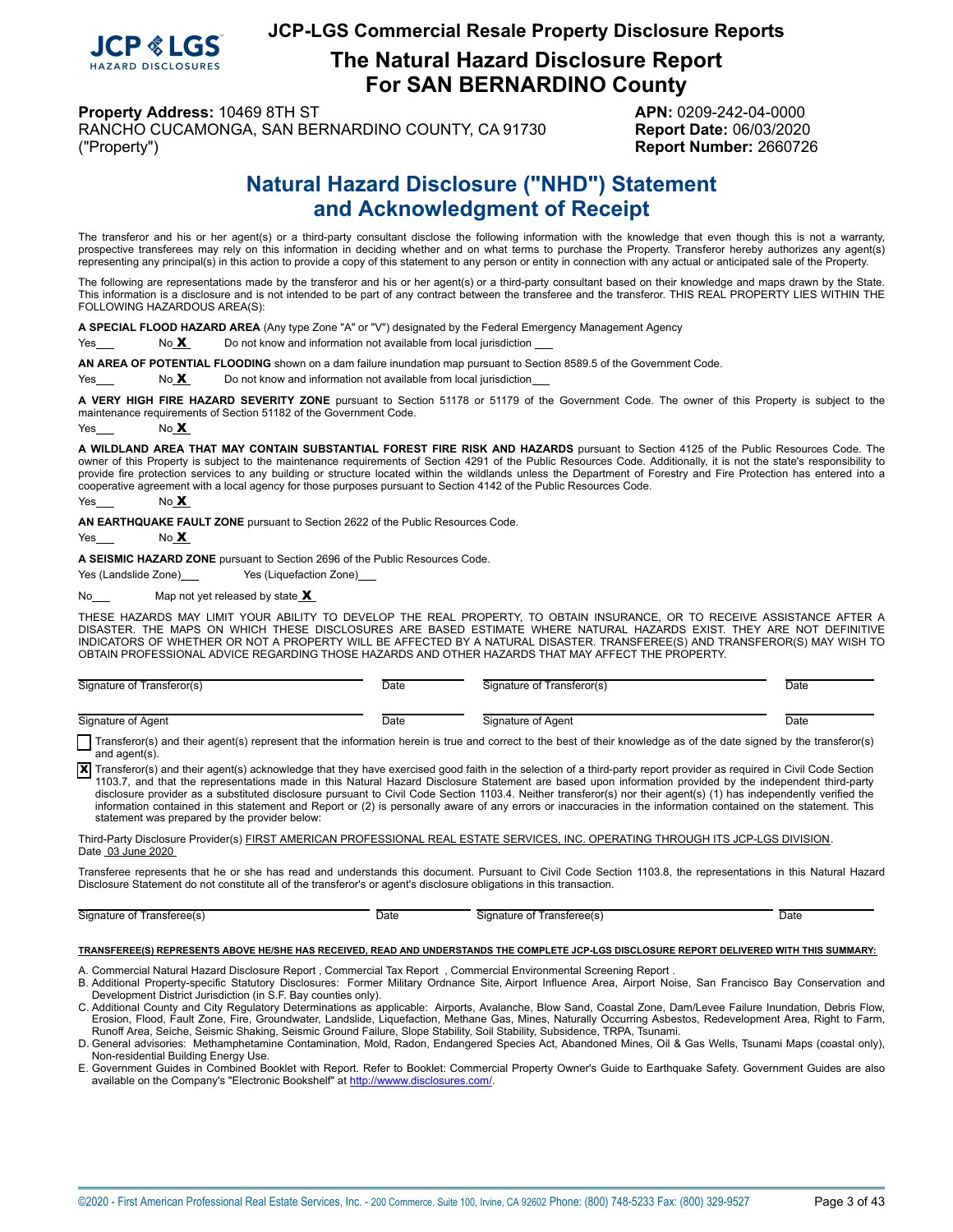

**The Natural Hazard Disclosure Report For SAN BERNARDINO County**

**Property Address:** 10469 8TH ST<br>RANCHO CUCAMONGA, SAN BERNARDINO COUNTY, CA 91730 **APN:** 0209-242-04-0000 RANCHO CUCAMONGA, SAN BERNARDINO COUNTY, CA 91730 ("Property") **Report Number:** 2660726

# **Table of Contents**

<span id="page-3-0"></span>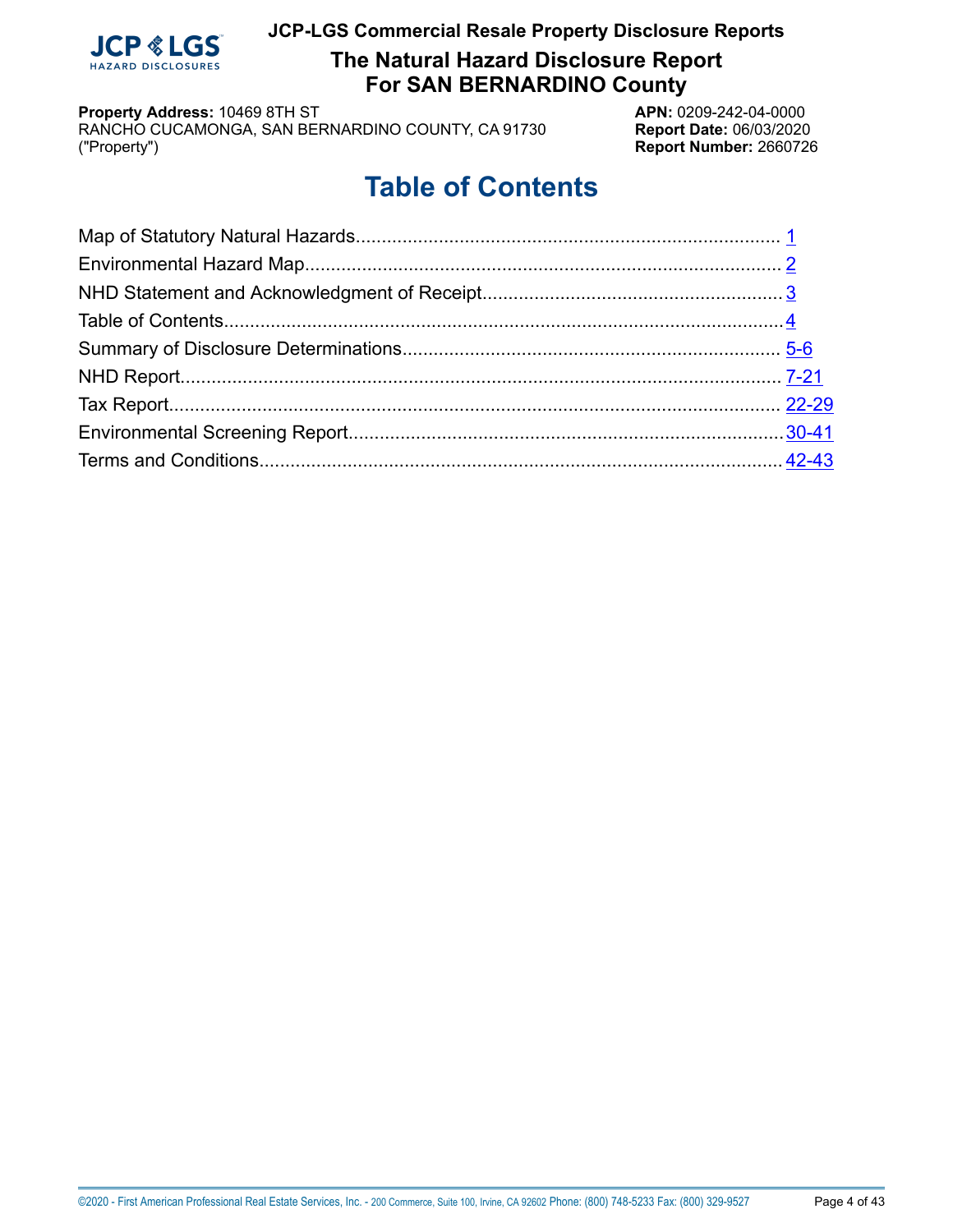

**The Natural Hazard Disclosure Report For SAN BERNARDINO County**

**Property Address:** 10469 8TH ST<br>RANCHO CUCAMONGA, SAN BERNARDINO COUNTY, CA 91730 **APN:** 0209-242-04-0000 RANCHO CUCAMONGA, SAN BERNARDINO COUNTY, CA 91730 ("Property") **Report Number:** 2660726

## **PROPERTY DISCLOSURE SUMMARY - READ FULL REPORT**

<span id="page-4-0"></span>

| IN | <b>NOT</b><br>IN | Map<br>$N/A^*$ | <b>Property is:</b>                                                                          | <b>NHD</b><br><b>Report</b><br>page: |
|----|------------------|----------------|----------------------------------------------------------------------------------------------|--------------------------------------|
|    | X                |                | NOT IN a Special Flood Hazard Area. The Property is IN a<br>FEMA-designated Flood Zone(s) X. |                                      |
|    | X                |                | NOT IN an area of potential dam inundation.                                                  |                                      |
|    | x                |                | NOT IN a very high fire hazard severity zone.                                                | 8                                    |
|    | X                |                | Not in a wildland-state responsibility area.                                                 | 8                                    |
|    | x                |                | NOT IN an earthquake fault zone designated pursuant to the<br>Alquist-Priolo Act.            | 9                                    |
|    |                  | X              | Map Not Available                                                                            | 9                                    |
|    |                  | x              | Map Not Available                                                                            | 9                                    |
|    |                  |                |                                                                                              |                                      |

| <b>County-level NHD Determinations</b> | IN | <b>NOT</b><br>IN | Map<br>$N/A^*$ | <b>Property is:</b>                               | <b>NHD</b><br><b>Report</b><br>page: |
|----------------------------------------|----|------------------|----------------|---------------------------------------------------|--------------------------------------|
| Liquefaction                           |    |                  | X              | Map Not Available                                 | 11                                   |
| Fault                                  |    | x                |                | NOT WITHIN a designated or adopted fault zone.    | 11                                   |
| Landslide                              |    | x                |                | NOT IN a mapped Landslide                         | 11                                   |
| Fire                                   |    | X                |                | NOT IN a designated Fire Safety Area.             | 11                                   |
| Flood                                  |    |                  | X              | Map Not Available                                 | 12                                   |
| Landslide Susceptibility               |    |                  |                | IN a mapped area of low landslide susceptibility. |                                      |

| <b>City-level NHD Determinations</b> | IN | <b>NOT</b><br>IN | Map<br>$N/A*$ | <b>Property is:</b>                                                                        | <b>NHD</b><br><b>Report</b><br>page: |
|--------------------------------------|----|------------------|---------------|--------------------------------------------------------------------------------------------|--------------------------------------|
| Fault                                |    | х                |               | NOT WITHIN a mapped Proposed Special Studies Zone or Low<br>Ground Rupture Potential Zone. | 13                                   |
| Slope                                |    |                  |               | IN a region of slopes of a gradient of less than 10 percent.                               | 13                                   |
| Liquefaction                         |    |                  |               | NOT IN a mapped Potential Liquefaction area.                                               | 13                                   |
| Settlement                           |    |                  |               | IN a mapped area for Potential Seismic Settlement.                                         | 13                                   |

| <b>Additional Statutory Disclosures</b> | IN                       | <b>NOT</b><br>IN | Map<br>$N/A^*$ | <b>Property is:</b>                                            | <b>NHD</b><br><b>Report</b><br>page: |
|-----------------------------------------|--------------------------|------------------|----------------|----------------------------------------------------------------|--------------------------------------|
| <b>Former Military Ordnance</b>         |                          |                  |                | NOT WITHIN one mile of a formerly used ordnance site.          | 15                                   |
| Airport Influence Area                  | $\overline{\phantom{a}}$ |                  |                | IN an airport influence area: Ontario Int'l Airport            | 16                                   |
| Airport Noise Area for 65 Decibel       |                          |                  |                | NOT IN a delineated 65 dB CNEL or greater aviation noise zone. | 17                                   |

| <b>General Advisories</b>     | <b>Description</b>                                                                                                                                                                                                                                | <b>NHD</b><br><b>Report</b><br>page: |
|-------------------------------|---------------------------------------------------------------------------------------------------------------------------------------------------------------------------------------------------------------------------------------------------|--------------------------------------|
| Methamphetamine Contamination | Provides an advisory that a disclosure may be required pursuant to the "Methamphetamine"<br>Contaminated Property Cleanup Act of 2005".                                                                                                           | <u>18</u>                            |
| Mold                          | Provides an advisory that all prospective purchasers of residential and commercial property<br>should thoroughly inspect the subject property for mold and sources for additional information<br>on the origins of and the damage caused by mold. | <u>19</u>                            |
| Radon                         | Provides an advisory on the risk associated with Radon gas concentrations.                                                                                                                                                                        | 20                                   |
| <b>Endangered Species</b>     | Provides an advisory on resources to educate the public on locales of endangered or<br>threatened species.                                                                                                                                        | 20                                   |
| <b>Abandoned Mines</b>        | Provides an advisory on resources to educate the public on the hazards posed by, and some<br>of the general locales of, abandoned mines.                                                                                                          | 21                                   |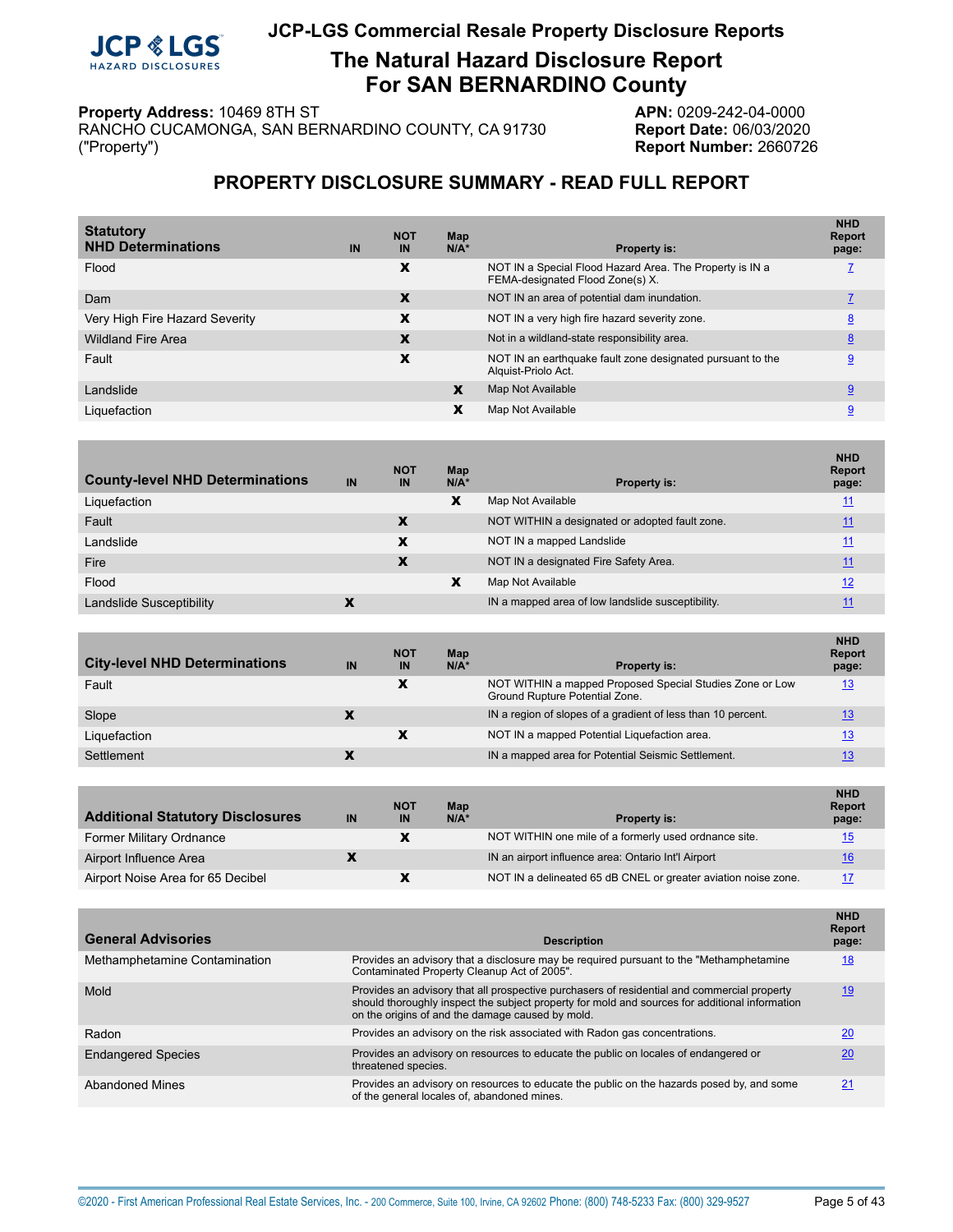

# **The Natural Hazard Disclosure Report For SAN BERNARDINO County**

**Property Address:** 10469 8TH ST<br>RANCHO CUCAMONGA, SAN BERNARDINO COUNTY, CA 91730 **APN:** 0209-242-04-0000 RANCHO CUCAMONGA, SAN BERNARDINO COUNTY, CA 91730 ("Property") **Report Number:** 2660726

| <b>General Advisories</b> | <b>Description</b>                                                                                                                      | <b>NHD</b><br><b>Report</b><br>page: |
|---------------------------|-----------------------------------------------------------------------------------------------------------------------------------------|--------------------------------------|
| Oil and Gas Wells         | Provides an advisory on the potential existence of oil and gas wells and sources for additional<br>general and/or specific information. | 21                                   |

| <b>Property Tax Determinations</b> | <b>IS</b> | IS<br><b>NOT</b> | <b>Property is:</b>                                                                                                                 | Tax<br><b>Report</b><br>page: |
|------------------------------------|-----------|------------------|-------------------------------------------------------------------------------------------------------------------------------------|-------------------------------|
| Mello-Roos Districts               |           | x                | NOT SUBJECT TO a Mello-Roos Community Facilities District.                                                                          | 23                            |
| 1915 Bond Act Districts            |           | х                | NOT SUBJECT TO a 1915 Bond Act District.                                                                                            | <u>23</u>                     |
| <b>PACE Contract Assessment</b>    |           | x                | NOT SUBJECT TO a Property Assessed Clean Energy (PACE) Contract.                                                                    | 23                            |
| <b>Other Direct Assessments</b>    |           |                  | SUBJECT TO one or more other direct assessments.                                                                                    | 25                            |
| <b>SRA Fire Prevention Fee</b>     |           | x                | NOT SUBJECT TO the State Responsibility Area Fire Prevention Fee (SRA<br>Fee is suspended until 2031 by Assembly Bill 398 of 2017). | 29                            |

| <b>Environmental Screening</b><br><b>Determinations</b>                           | <b>IS</b>    | <b>IS</b><br><b>NOT</b> | Property is:                                                  | <b>Environmental</b><br><b>Report</b><br>page: |
|-----------------------------------------------------------------------------------|--------------|-------------------------|---------------------------------------------------------------|------------------------------------------------|
| Subject Property listed in a Disclosed Database?                                  |              | X                       | NOT LISTED in any of the databases searched for this Report.  | 30                                             |
| Federal National Priorities List or "Superfund"<br>sites (NPL)                    |              | X                       | NOT WITHIN one mile of a NPL site.                            | 38                                             |
| Corrective Action Sites (RCRA COR)                                                | X            |                         | WITHIN one mile of a RCRA COR site.                           | 38                                             |
| Federal Sites investigated for possible inclusion<br>in the NPL (SEMS)            | X            |                         | WITHIN one-half mile of a SEMS site.                          | 38                                             |
| SEMS Sites That Have Been Archived (SEMS-<br>Archived)                            | X            |                         | WITHIN one-half mile of a SEMS-Archived site.                 | 38                                             |
| Treatment, Storage & Disposal Sites for<br>Hazardous Materials (RCRA TSD)         |              | X                       | NOT WITHIN one-half mile of a RCRA TSD site.                  | 39                                             |
| Tribal UST And/Or Tribal LUST                                                     |              | X                       | NOT WITHIN one-half mile of a Tribal UST or Tribal LUST site. | 39                                             |
| State EnviroStor Cleanup Sites Database<br>(ENVIROSTOR)                           | X            |                         | WITHIN one-half mile of a ENVIROSTOR site.                    | 39                                             |
| State List of Spills, Leaks, Investigation &<br>Cleanup (SLIC)                    |              | X                       | NOT WITHIN one-half mile of a SLIC site.                      | 39                                             |
| State List of Solid Waste Landfill Facilities<br>(SWIS)                           |              | X                       | NOT WITHIN one-half mile of a SWIS site.                      | 40                                             |
| State List of Leaking Underground Storage<br>Tanks (LUST)                         |              | X                       | NOT WITHIN one-half mile of a LUST site.                      | 40                                             |
| EnviroStor Site With Deed Restriction Or Other<br>Controls (CONTROLS)             | $\mathbf{x}$ |                         | WITHIN one-half mile of a CONTROLS site.                      | 40                                             |
| Potential Generator of hazardous materials Sites<br>(RCRA GEN)                    | X            |                         | WITHIN one-eighth mile of a RCRA GEN site.                    | 40                                             |
| <b>Emergency Response Notification System</b><br>(ERNS, National Response Center) |              | $\mathbf{x}$            | NOT WITHIN one-eighth mile of a ERNS site.                    | 40                                             |
| State List of Underground Storage Tanks (UST)                                     |              | X                       | NOT WITHIN one-eighth mile of a UST site.                     | 41                                             |
| State List of Historical Underground Storage<br>Tanks (Hist-UST)                  |              | $\mathbf{x}$            | NOT WITHIN one-eighth mile of a Hist-UST site.                | 41                                             |
| State Hazardous Waste Information Summary<br>(HWIS)                               |              | X                       | NOT WITHIN one-eighth mile of a HWIS site.                    | 41                                             |
| State List of Aboveground Storage Tanks (AST)                                     |              | X                       | NOT WITHIN one-eighth mile of a AST site.                     | 41                                             |

Determined by First American Professional Real Estate Services, Inc.

**For more detailed information as to the foregoing determinations, please read this entire Report.**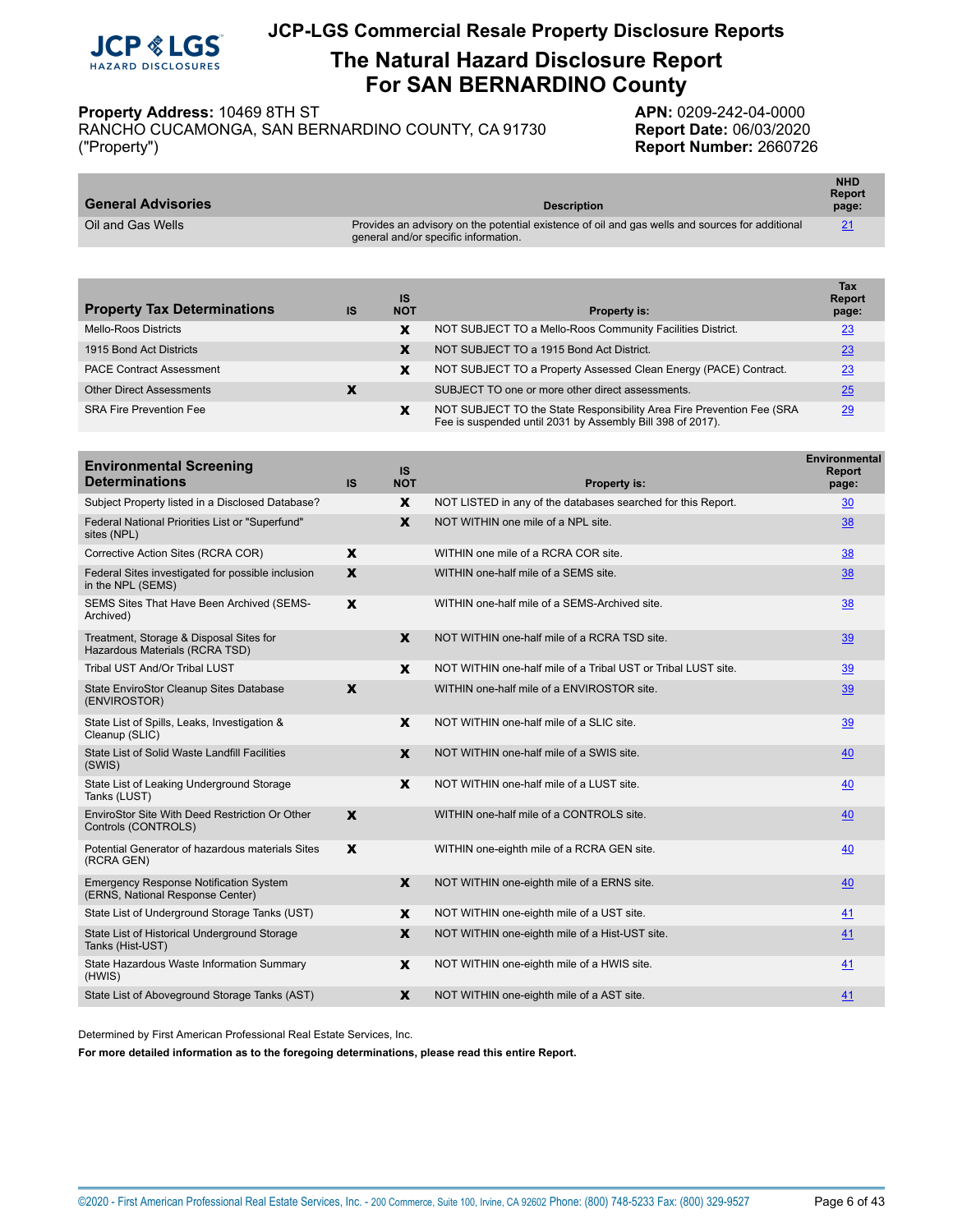

**The Natural Hazard Disclosure Report For SAN BERNARDINO County**

**Property Address:** 10469 8TH ST **APN:** 0209-242-04-0000 RANCHO CUCAMONGA, SAN BERNARDINO COUNTY, CA 91730 **Report Date:** 06/03/2020 ("Property") **Report Number:** 2660726

# **Natural Hazard Disclosure Report**

# <span id="page-6-0"></span>**Part 1. State Defined Natural Hazard Zones**

# **Statutory Natural Hazard Disclosures**

Section 1103 of the California Civil Code mandates the disclosure of six (6) natural hazard zones if the Property is located within any such zone. Those six "statutory" hazard zones, disclosed on the **Natural Hazard Disclosure Statement** ("NHDS") on Page one of this Report, are explained below. Note that the NHDS does not provide for informing buyers if a property is only partially within any of the delineated zones or provide additional flood zone information which could be very important to the process. The following summary is intended to give buyers additional information they may need to help them in the decision-making process and to place the information in perspective.

# **SPECIAL FLOOD HAZARD AREA**

<span id="page-6-1"></span>**DISCUSSION:** Property in a Special Flood Hazard Area (any type of Zone "A" or "V" as designated by the Federal Emergency Management Agency ("FEMA") is subject to flooding in a "100-year rainstorm." Federally connected lenders require homeowners to maintain flood insurance for buildings in these zones. A 100-year flood occurs on average once every 100 years, but may not occur in 1,000 years or may occur in successive years. According to FEMA, a home located within a SFHA has a 26% chance of suffering flood damage during the term of a 30-year mortgage. Other types of flooding, such as dam failure, are not considered in developing these zones. Flood insurance for properties in Zones B, C, D, X, X500, and X500\_Levee is available but is not required.

**Zones A, AO, AE, AH, AR, A1-A30:** Area of "100-year" flooding - a 1% or greater chance of annual flooding.

**Zone A99:** An "adequate progress" determination for flood control system construction projects that, once completed, may significantly limit the area of a community that will be included in the Special Flood Hazard Area (SFHA). Such projects reduce but do not eliminate, the risk of flooding to people and structures in "levee-impacted" areas, and allow mandatory flood insurance to be available at a lower cost.

**Zones V, V1-V30:** Area of "100-year" flooding in coastal (shore front) areas subject to wave action.

**Zone B:** Area of moderate flood risk. These are areas between the "100" and "500" year flood-risk levels.

**Zones C, D:** NOT IN an area of "100-year" flooding. Area of minimal (Zone C) or undetermined (Zone D) flood hazard.

**Zones X:** An area of minimal flood risk. These are areas outside the "500" year flood-risk level.

**Zone X500:** An area of moderate flood risk. These are areas between the "100" and "500" year flood-risk levels.

**Zone X500\_LEVEE:** An area of moderate flood risk that is protected from "100-year flood" by levee and that is subject to revision to high risk (Zone A) if levee is decertified by FEMA.

**Zone N:** Area Not Included, no flood zone designation has been assigned or not participating in the National Flood Insurance Program.

**Notice:** The Company is not always able to determine if the Property is subject to a FEMA Letter of Map Revision ("LOMR") or other FEMA letters of map change. If Seller is aware that the Property is subject to a LOMR or other letters of map change, the Seller shall disclose the map change and attach a copy of the FEMA letter(s) to the Report. Contact FEMA at<http://msc.fema.gov> for additional information.

For more information about flood zones, visit: [https://efotg.sc.egov.usda.gov/references/public/NM/FEMA\\_FLD\\_HAZ\\_guide.pdf](https://efotg.sc.egov.usda.gov/references/public/NM/FEMA_FLD_HAZ_guide.pdf)

**PUBLIC RECORD:** Official Flood Insurance Rate Maps ("FIRM" ) compiled and issued by the Federal Emergency Management Agency ("FEMA") pursuant to 42 United States Code §4001, et seq.

# **AREA OF POTENTIAL FLOODING (DAM FAILURE)**

<span id="page-6-2"></span>Since 1998 California law has required seller disclosure of areas of potential inundation due to sudden or total dam failure as delineated on inundation maps submitted by dam owners to the California Office of Emergency Services ("OES") for review and approval; however, as of June 27, 2017, the date on which Senate Bill 92 (SB 92) became operative, the review and approval of inundation maps prepared by licensed civil engineers and submitted by dam owners became the statutory responsibility of the California Department of Water Resources ("DWR") Division of Safety of Dams ("DSOD") as required by California Water Code Section 6161. These inundation maps are a component of emergency action plans submitted by dam owners to comply with statutory requirements set forth under the California Water Code for extremely high, high, and significant hazard dams and their critical appurtenant structures. Inundation maps are not required by the California Water Code for low hazard dams. SB 92 further requires dam owners to update the emergency action plan, including an inundation map, no less frequently than every 10 years or sooner.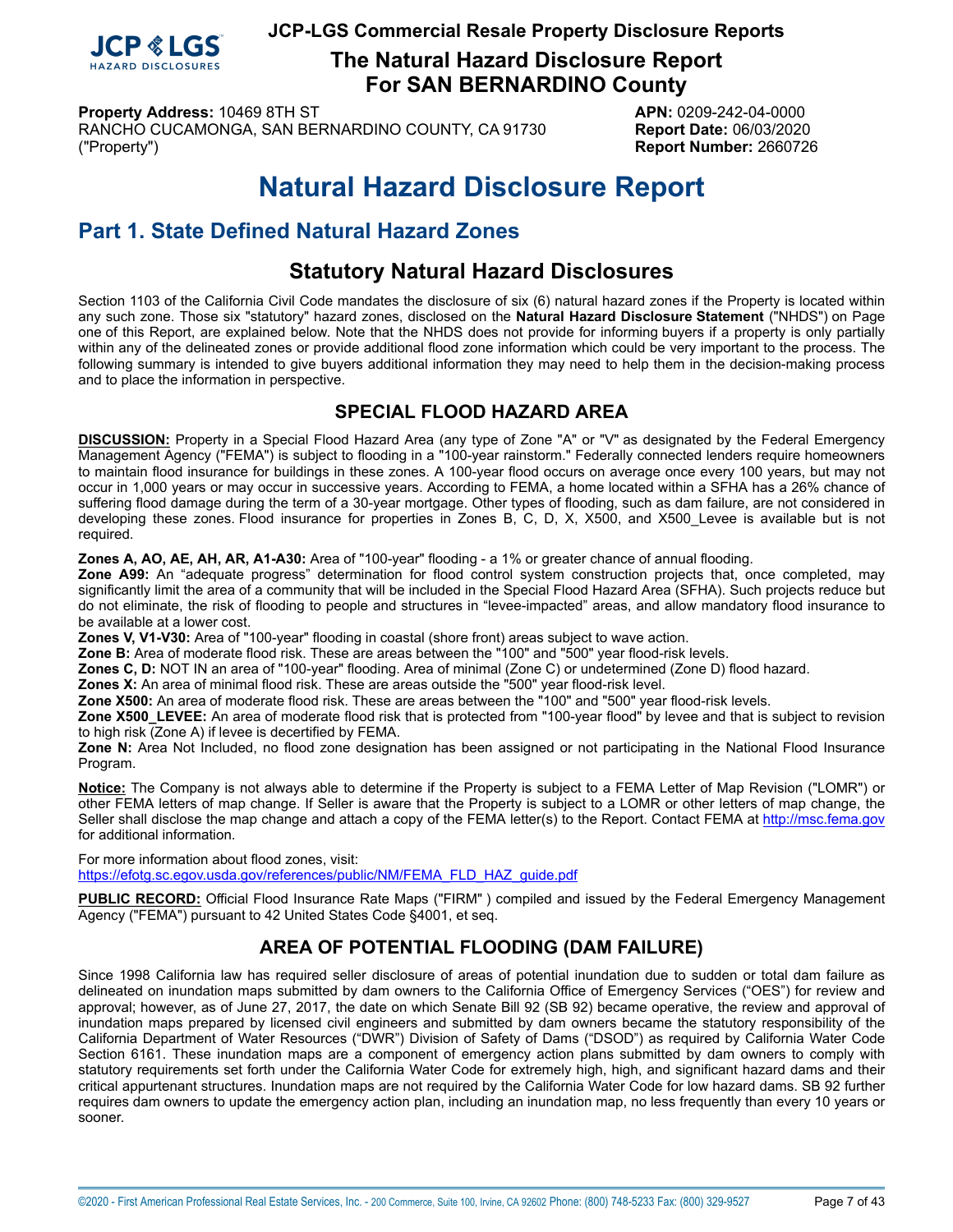

# **The Natural Hazard Disclosure Report For SAN BERNARDINO County**

**Property Address:** 10469 8TH ST **APN:** 0209-242-04-0000

RANCHO CUCAMONGA, SAN BERNARDINO COUNTY, CA 91730 **Report Date:** 06/03/2020 ("Property") **Report Number:** 2660726

To date DWR has yet to review, approve, and make publicly available inundation maps and data for many facilities with inundation areas that are subject to disclosure requirements. Inundation maps will continue to be posted and updated maps will replace outdated maps as they are approved by DSOD. In the absence of DSOD-approved data, inundation maps previously approved by the OES will be used by the Company to facilitate compliance with specified statutory real estate transfer disclosure requirements. These include inundation maps for federally owned dams over which DSOD has no jurisdictional authority and for which inundation maps are not available from DSOD. These dams include, among others, Folsom Dam, Isabella Dam, Hansen Dam, Prado Dam, and Seven Oaks Reservoir (owned by the U.S. Army Corps of Engineers) as well as Monticello Dam, New Melones Dam, and Shasta Dam (owned by the U.S. Bureau of Reclamation). The Company may also use OES-approved maps should the mapped inundation area for a given facility be greater than that depicted on a DSOD-approved map.

**PUBLIC RECORD:** (1) Official dam inundation maps made publicly available prior to June 27, 2017 by the State of California Office of Emergency Services ("OES") pursuant to California Government Code §8589.5; (2) Official inundation boundary digital data made publicly available since June 28, 2017 by the State of California Department of Water Resources (DWR) pursuant to California Water Code §6161. DWR states that its inundation boundary data typically includes flooding depths greater than one foot but some information may be redacted for security purposes.

## **VERY HIGH FIRE HAZARD SEVERITY ZONE (VHFHSZ)**

<span id="page-7-0"></span>**DISCUSSION:** VHFHSZs can be defined by the California Department of Forestry and Fire Protection ("Calfire") as well as by local fire authorities within "Local Responsibility Areas" where fire suppression is the responsibility of a local fire department. Properties located within VHFHS Zones may have a higher risk for fire damage and, therefore, may be subject to (i) additional construction requirements such as a "Class A" roof for new construction or replacement of existing roofs; and (ii) additional maintenance responsibilities such as adequate vegetation clearance near the structure, spark screens on chimneys and stovepipes, leaf removal from roofs, and other basic fire-safety practices. Contact the local fire department for a complete list of requirements and exceptions.

**PUBLIC RECORD:** Maps issued by Calfire pursuant to California Government Code § 51178 recommending VHFHSZs to be adopted by the local jurisdiction within its Local Responsibility Area, or VHFHSZs adopted by the local jurisdiction within the statutory 120-day period defined in California Government Code § 51179.

## **WILDLAND FIRE AREA (STATE RESPONSIBILITY AREA)**

<span id="page-7-1"></span>**DISCUSSION:** The State Board of Forestry classifies all lands within the State of California based on various factors such as ground cover, beneficial use of water from watersheds, probable damage from erosion, and fire risks. Fire prevention and suppression in all areas which are not within a Wildland - State Responsibility Area ("WSRA") is primarily the responsibility of the local or federal agencies, as applicable.

For property located within a WSRA, please note that (1) there may be substantial forest fire risks and hazards; (2) except for property located within a county which has assumed responsibility for prevention and suppression of all fires, it is NOT the state's responsibility to provide fire protection services to any building or structure located within a WSRA unless the Department has entered into a cooperative agreement with a local agency; and (3) the property owner may be is subject to (i) additional construction requirements such as a "Class A" roof for new construction or replacement of existing roofs; and (ii) additional maintenance responsibilities such as adequate vegetation clearance near the structure, spark screens on chimneys and stovepipes, leaf removal from roofs, and other basic fire-safety practices.

The existence of local agreements for fire service is not available in the Public Record and, therefore, is not included in this disclosure. For very isolated properties with no local fire services or only seasonal fire services there may be significant fire risk. If the Property is located within a WSRA, please contact the local fire department for more detailed information.

**PUBLIC RECORD:** Official maps issued by the California Department of Forestry and Fire Protection ("Calfire") pursuant to California Public Resources Code § 4125.

## **SRA Fire Prevention Benefit Fee Advisory**

In 2011, the California Legislature and Governor enacted a "Fire Prevention Fee" on habitable structures in the State's wildland fire responsibility area. The yearly fee, levied on property owners, paid for various activities to prevent and suppress wildfires in the SRA, and was most recently at the rate of \$152.33 per habitable structure on the property.

**Effective July 1, 2017, as authorized by Assembly Bill 398 and signed by the Governor, that fire prevention fee is suspended until 2031.**

For more information, please refer to "Part 6. State Responsibility Area Fire Prevention Fee" in the JCP-LGS Property Tax Report.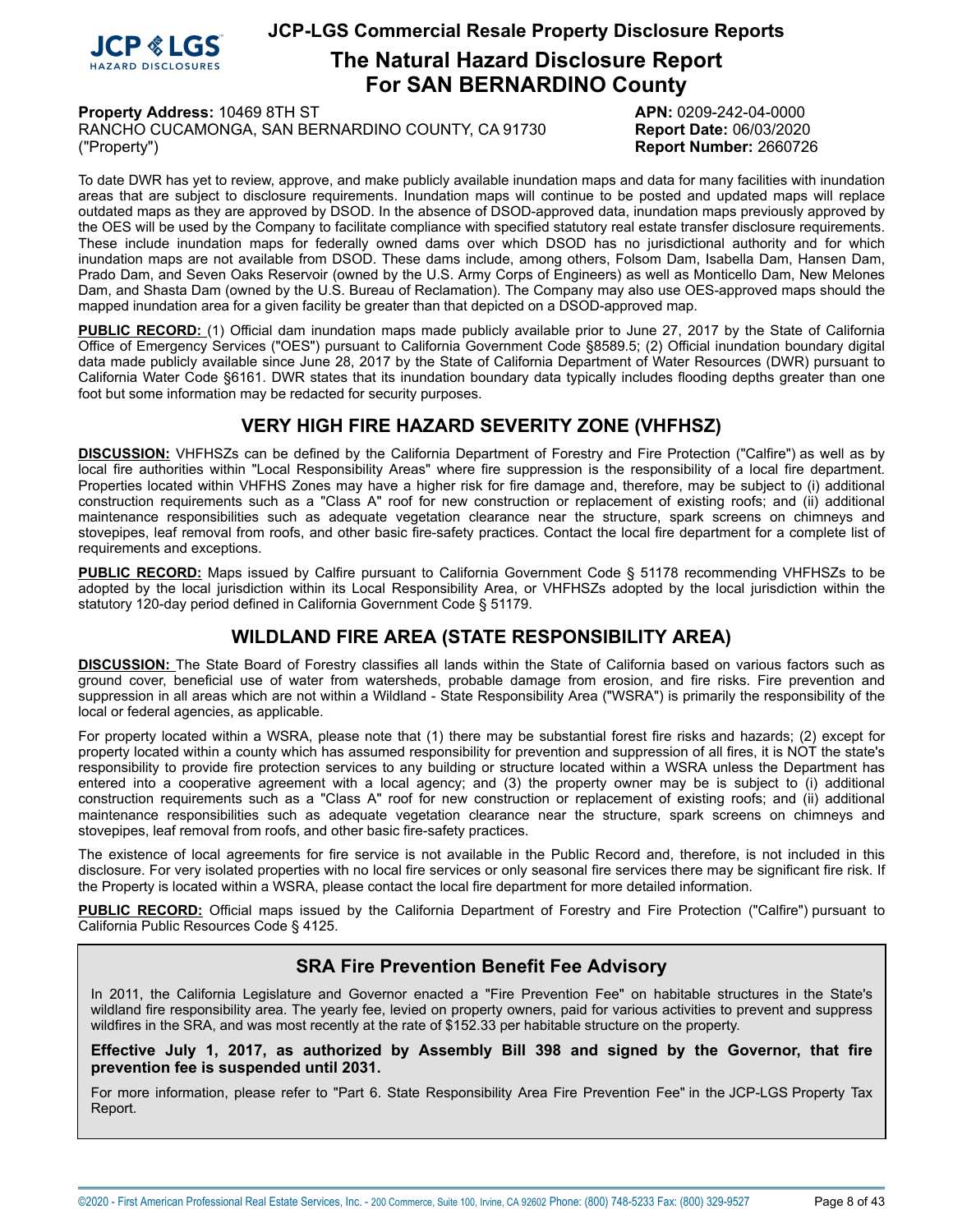

# **The Natural Hazard Disclosure Report For SAN BERNARDINO County**

<span id="page-8-0"></span>**Property Address:** 10469 8TH ST **APN:** 0209-242-04-0000 RANCHO CUCAMONGA, SAN BERNARDINO COUNTY, CA 91730 **Report Date:** 06/03/2020 ("Property") **Report Number:** 2660726

## **EARTHQUAKE FAULT ZONE**

**DISCUSSION:** Earthquake Fault Zones are delineated and adopted by California as part of the Alquist-Priolo Earthquake Fault Zone Act of 1972. Property in an Earthquake Fault Zone ("EF Zone") does not necessarily have a fault trace existing on the site. EF Zones are areas or bands delineated on both sides of known active earthquake faults. EF Zones vary in width but average one-quarter (1/4) mile in width with the "typical" zone boundaries set back approximately 660 feet on either side of the fault trace. The potential for "fault rupture" damage (ground cracking along the fault trace) is relatively high only if a structure is located directly on a fault trace. If a structure is not on a fault trace, shaking will be the primary effect of an earthquake. During a major earthquake, shaking will be strong in the vicinity of the fault and may be strong at some distance from the fault depending on soil and bedrock conditions. It is generally accepted that properly constructed wood-frame houses are resistant to shaking damage.

**PUBLIC RECORD:** Official earthquake fault zone or special study zone maps approved by the State Geologist and issued by the California Department of Conservation, California Geological Survey pursuant to California Public Resources Code §2622.

# **SEISMIC HAZARD MAPPING ACT ZONE**

<span id="page-8-1"></span>**DISCUSSION:** Official Seismic Hazard Zone ("SH Zone") maps delineate Areas of Potential Liquefaction and Areas of Earthquake-Induced Landsliding. A property that lies partially or entirely within a designated SH Zone may be subject to requirements for site-specific geologic studies and mitigation before any new or additional construction may take place.

**Earthquake-Induced Landslide Hazard Zones** are areas where the potential for earthquake-induced landslides is relatively high. Areas most susceptible to these landslides are steep slopes in poorly cemented or highly fractured rocks, areas underlain by loose, weak soils, and areas on or adjacent to existing landslide deposits. The CGS cautions these maps do not capture all potential earthquake-induced landslide hazards and that earthquake-induced ground failures are not addressed by these maps. Furthermore, no effort has been made to map potential run-out areas of triggered landslides. It is possible that such run-out areas may extend beyond the zone boundaries. An earthquake capable of causing liquefaction or triggering a landslide may not uniformly affect all areas within a SH Zone.

**Liquefaction Hazard Zones** are areas where there is a potential for, or an historic occurrence of liquefaction. Liquefaction is a soil phenomenon that can occur when loose, water saturated granular sediment within 40 feet of the ground surface, are shaken in a significant earthquake. The soil temporarily becomes liquid-like and structures may settle unevenly. The Public Record is intended to identify areas with a relatively high potential for liquefaction but not to predict the amount or direction of liquefactionrelated ground displacement, nor the amount of damage caused by liquefaction. The many factors that control ground failure resulting from liquefaction must be evaluated on a site specific basis.

**PUBLIC RECORD:** Official seismic hazard maps or digital data thereof approved by the State Geologist and issued by the California Department of Conservation, California Geological Survey pursuant to California Public Resources Code §2696.

**STATUTORY NATURAL HAZARD DISCLOSURE REPORTING STANDARD:** "IN" shall be reported if any portion of the Property is located within any of the above zones as delineated in the Public Record. "NOT IN" shall be reported if no portion of the Property is located within any of the above zones as delineated in the Public Record. Map Not Available shall be reported in areas not yet evaluated by the governing agency according to the Public Record. Please note that "MAP NOT AVAILABLE" will be applicable to most portions of the state. Official Seismic Hazard Zone ("SH Zone") maps delineate Areas of Potential Liquefaction and Areas of Earthquake-Induced Landsliding.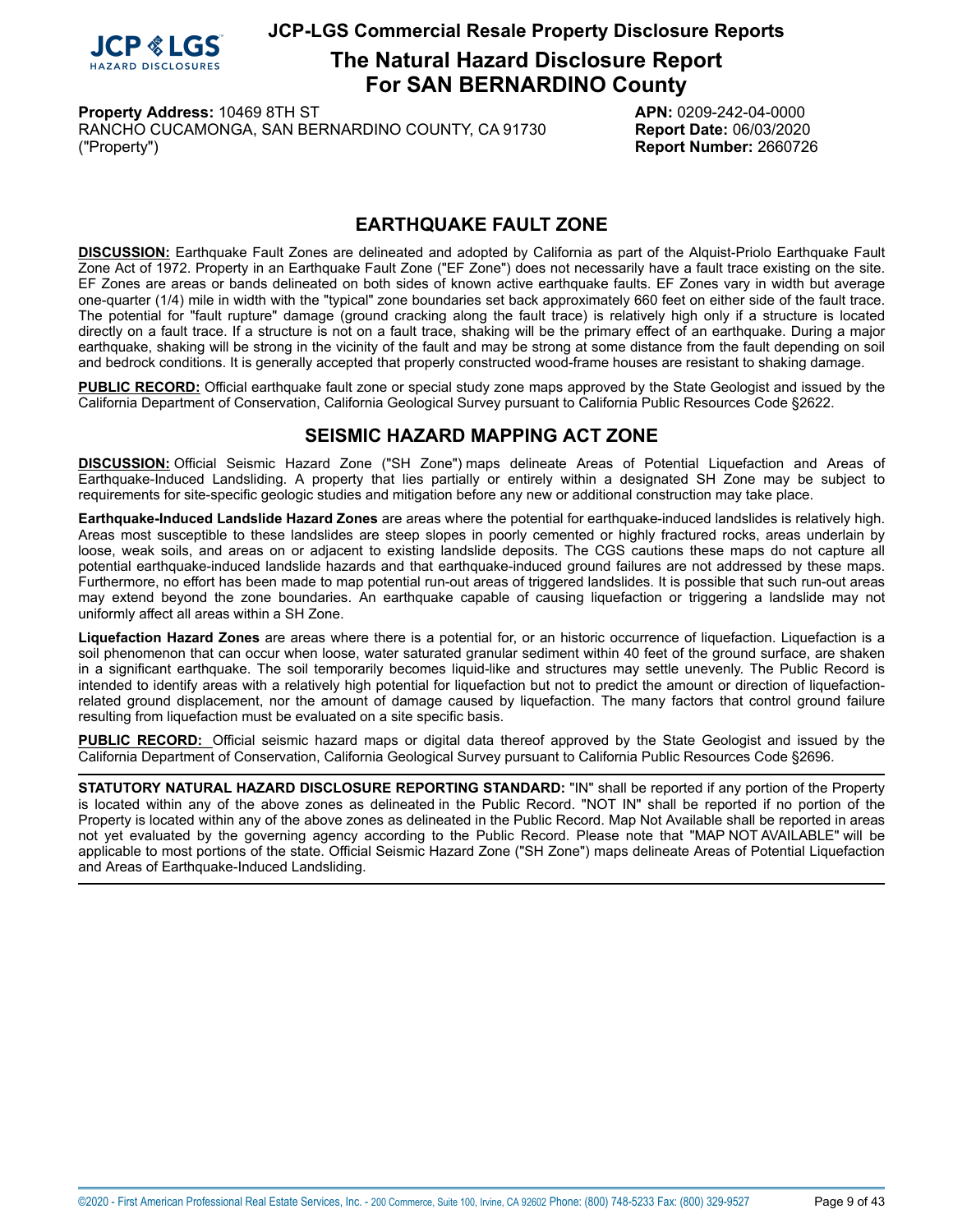

**The Natural Hazard Disclosure Report For SAN BERNARDINO County**

**Property Address:** 10469 8TH ST **APN:** 0209-242-04-0000 RANCHO CUCAMONGA, SAN BERNARDINO COUNTY, CA 91730 **Report Date:** 06/03/2020 ("Property") **Report Number:** 2660726

# **Part 2. County and City Defined Natural Hazard Zones**

# **HAZARD MAPS IN THE LOCAL GENERAL PLAN**

**General Plan regulates property development.** There are currently over 530 incorporated cities and counties in California. The state Government Code (Sections 65000 et seq.) requires each of those jurisdictions to adopt a comprehensive, long-term "General Plan" for its physical development. That General Plan regulates land uses within the local jurisdiction in order to protect the public from hazards in the environment and conserve local natural resources. The General Plan is the official city or county policy regarding the location of housing, business, industry, roads, parks, and other land uses.

**Municipal hazard zones can affect the cost of ownership.** Each county and city adopts its own distinct General Plan according to that jurisdiction's unique vegetation, landscape, terrain, and other geographic and geologic conditions. The "Safety Element" (or Seismic Safety Element) of that General Plan identifies the constraints of earthquake fault, landslide, flood, fire and other natural hazards on local land use, and it delineates hazard zones within which private property improvements may be regulated through the building-permit approval process, which can affect the future cost of ownership. Those locally regulated hazard zones are in addition to the federal and state defined hazard zones associated with statutory disclosures in the preceding section.

**City and/or County natural hazard zones explained below.** Unless otherwise specified, only those officially adopted Safety Element or Seismic Safety Element maps (or digital data thereof) which are publicly available, are of a scale, resolution, and quality that readily enable parcel-specific hazard determinations, and are consistent in character with those statutory federal or state disclosures will be considered for eligible for use as the basis for county- or city-level disclosures set forth in this Report. Please also note:

- If an officially adopted Safety Element or Seismic Safety Element map relies on data which is redundant of that used for statelevel disclosures, this Report will indicate so and advise Report recipients to refer to the state-level hazard discussion section for more information.
- If an officially adopted Safety Element or Seismic Safety Element cites underlying maps created by another agency, those maps may be regarded as incorporated by reference and may be used as the basis for parcel-specific determinations if those maps meet the criteria set forth in this section.
- Because county- and city-level maps are developed independently and do not necessarily define or delineate <sup>a</sup> given hazard the same way, the boundaries for the "same" hazard may be different.

If one or more maps contained in the Safety Element and/or Seismic Safety Element of an officially adopted General Plan are used as the basis for local disclosure, those maps will appear under the "Public Record(s) Searched" for that county or city.

#### **REPORTING STANDARDS**

A good faith effort has been made to disclose all hazard features on pertinent Safety Element and Seismic Safety Element maps with well-defined boundaries; however, those hazards with boundaries that are not delineated will be deemed not suitable for parcel-specific hazard determinations. Some map features, such as lines drawn to represent the location of a fault trace, may be buffered to create a zone to facilitate disclosure. Those map features which can not be readily distinguished from those representing hazards may be included to prevent an omission of a hazard feature. If the width of a hazard zone boundary is in question, "IN" will be reported if that boundary impacts any portion of a property. Further explanations concerning specific map features peculiar to a given county or city will appear under the "Reporting Standards" for that jurisdiction.

#### **PUBLIC RECORDS VS. ON-SITE EVALUATIONS**

Mapped hazard zones represent evaluations of generalized hazard information. Any specific site within a mapped zone could be at less or more relative risk than is indicated by the zone designation. A site-specific evaluation conducted by a geotechnical consultant or other qualified professional may provide more detailed and definitive information about the Property and any conditions which may or do affect it.

#### **PROPERTY USE AND PERMITTING**

No maps beyond those identified as "Public Record(s)" have been consulted for the purpose of these local disclosures. These disclosures are intended solely to make Report recipient(s) aware of the presence of mapped hazards. For this reason -- and because local authorities may use on these or additional maps or data differently to determine property-specific land use and permitting approvals -- Report recipients are advised to contact the appropriate local agency, usually Community Development, Planning, and/or Building, prior to the transaction to ascertain if these or any other conditions or related regulations may impact the Property use or improvement.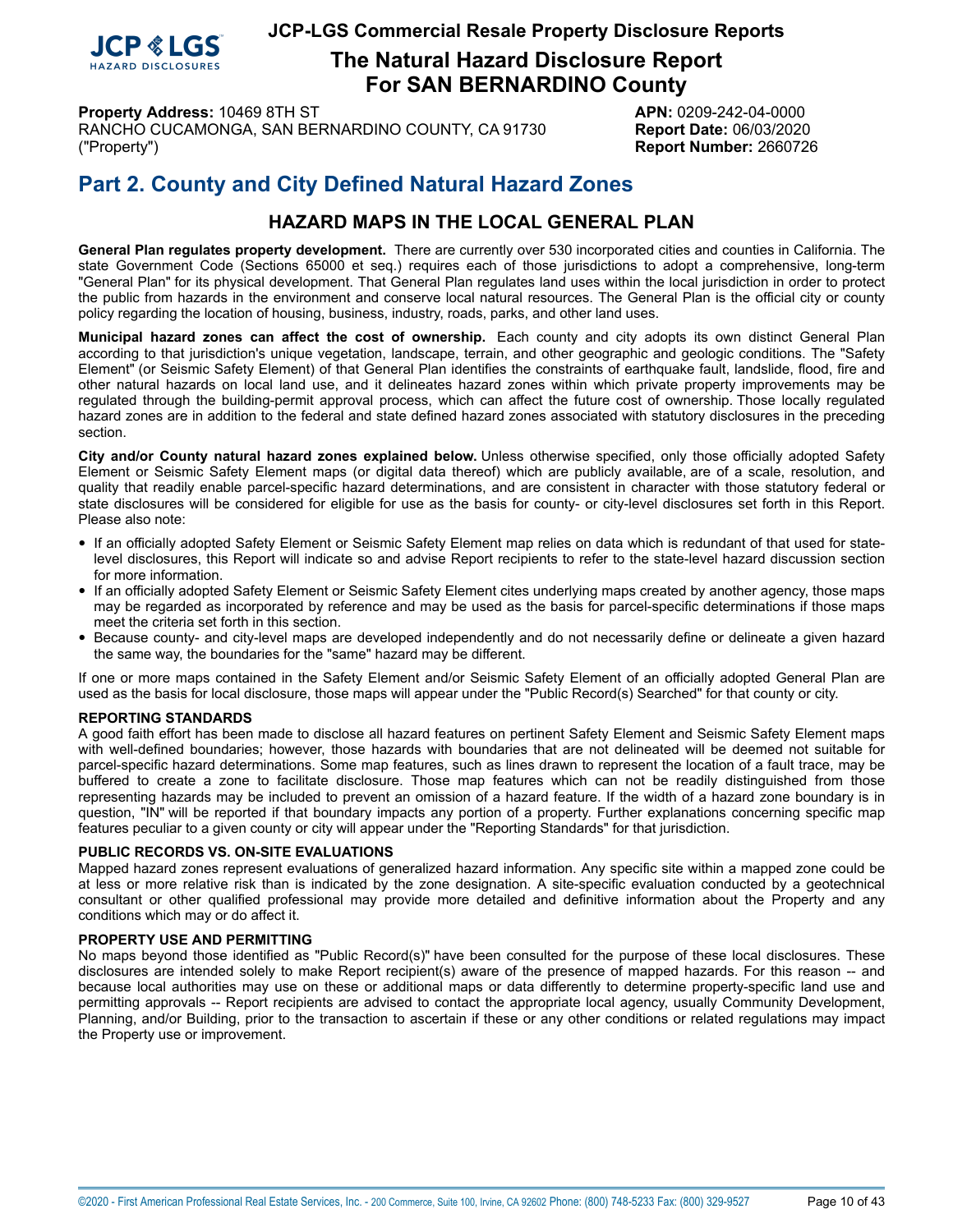

# **The Natural Hazard Disclosure Report For SAN BERNARDINO County**

**Property Address:** 10469 8TH ST **APN:** 0209-242-04-0000 RANCHO CUCAMONGA, SAN BERNARDINO COUNTY, CA 91730 **Report Date:** 06/03/2020

("Property") **Report Number:** 2660726

## **SAN BERNARDINO COUNTY OVERLAY ZONES DISCUSSION**

**PUBLIC RECORD(S) SEARCHED:** The following Public Records, incorporated by reference in the County Safety Element (and discussed at length in the related County Geologic Hazard Background Report) of the General Plan as adopted by the County Board of Supervisors in 2007 and updated in 2010, are utilized for those County-level disclosures below: "Geologic Hazard Overlay," "Flood Plain Safety Overlay," and "Fire Safety Overlay" digital data provided by the County.

#### <span id="page-10-1"></span>**FAULT ZONES**

San Bernardino County is crossed by numerous faults that have been, and could potentially be, the sources of moderate to large and potentially damaging earthquakes. While the County has officially adopted those "Earthquake Fault Zones" identified pursuant to the Alquist-Priolo Earthquake Fault Zoning Act for which disclosure is statutory, the Public Record also delineates the boundaries of "County Designated Fault Zones."

**Reporting Standards:** If any portion of the Property is located within either an "Earthquake Fault Zone" or a "County Designated Fault Zone" as delineated in the Public Record, "WITHIN" shall be reported.

#### <span id="page-10-0"></span>**LIQUEFACTION POTENTIAL**

Liquefaction potential exists where relatively loose, sandy soils exist with high groundwater level (less than 50 feet in depth) during long duration, high seismic ground shaking. Areas of the Valley Region that have liquefaction potential include the alluvial fans at the mouths of mountain canyons and river floodplain deposits along the Santa Ana River, Cajon Creek, and Lytle Creek. Within the Mountain and Desert Regions there are areas where alluvial deposits exist with relatively shallow groundwater, indicating the potential for liquefaction. These include areas along the Mojave River; areas adjacent to certain faults that form groundwater barriers such as local areas southwest of the Calico fault near Barstow, southwest of the Helendale fault in Lucerne Valley, and southwest of the Lockhart fault west of Barstow; the Mojave River Wash area south of the intersection of Interstate 15 and Basin Road; the area between Baker and Silver Lake; a small area between Big Bear Lake and Erwin Lake with high groundwater levels, and a small area between Big Bear Lake and Baldwin Lake. Please note that in March 2010 the County added new liquefaction susceptibility data for the Big Bear area for which data was previously not available. While many Valley and Mountain Region potential liquefaction areas are clearly delineated in the Public Record, those in the Desert Region are not.

**Reporting Standards:** If any portion of the Property is located within an area of Liquefaction Susceptibility as delineated in the Public Record, "IN" shall be reported. "Map Not Available" shall be reported for areas for which no data is available.

#### <span id="page-10-2"></span>**EXISTING LANDSLIDES**

Landslides typically occur in hillside or mountainous terrain, and occurrences are generally influenced by the nature of the rock or soil type, slope angle, groundwater levels, and precipitation. New or existing landslides can also be influenced by construction activity, unusual natural or artificial wetting (such as irrigation), or erosion. Other equally important factors contributing to landslides are the relationship of discontinuity (bedding, foliation, joints, and faults) orientation of the rock in relation to the slope direction, the physical condition and degree of weathering of the rock and soil, and the frequency, location, and magnitude of earthquakes. The Public Record used as the basis for this disclosure represents a combination of findings from three separate geological studies.

**Reporting Standards:** If any portion of the Property is located within a mapped "existing landslide" as delineated in the Public Record, "IN" shall be reported.

#### <span id="page-10-4"></span>**LANDSLIDE SUSCEPTIBILITY**

Different areas of the County have different levels of susceptibility to landslide activity. Areas of moderate relief, such as in the Chino Hills, or in areas adjacent to high relief, such as along the southern fronts of the San Gabriel and San Bernardino Mountains, are areas of concern. Localized areas in the Valley Region that have landslide potential include river banks and the areas surrounding large open excavations, such as quarries. Landslides of all types are common in the Mountain Region of the County due to steep slopes, sharp narrow ridges, and steep-walled incised canyons and valleys, when combined with adverse geologic structure, high precipitation, and earthquakes. The landslides range in size from small rock falls or topples along road cuts to large landslide complexes.

**Reporting Standards:** The area in which the Property is located with the highest Landslide Susceptibility ("High," "Medium-High," "Low-Medium," or "Low") as delineated in the Public Record shall be reported. "Map Not Available" shall be reported for areas for which no data is available. Please note that because subsurface conditions can vary over a relatively short distance in an area, some areas delineated as susceptible to landsliding may not actually be susceptible to landsliding. In addition, there may be localized areas that are susceptible to landsliding that have not been identified.

#### <span id="page-10-3"></span>**FIRE SAFETY AREA**

The Fire Safety Overlay is created to provide greater public safety in areas prone to wildland brush fires by establishing additional development standards for these areas. The County has established three "Fire Safety Areas":

• **Fire Safety Area <sup>1</sup>** (FS1), which includes areas within the mountains and valley foothills, is characterized by areas with moderate to steep terrain and moderate to heavy fuel loading.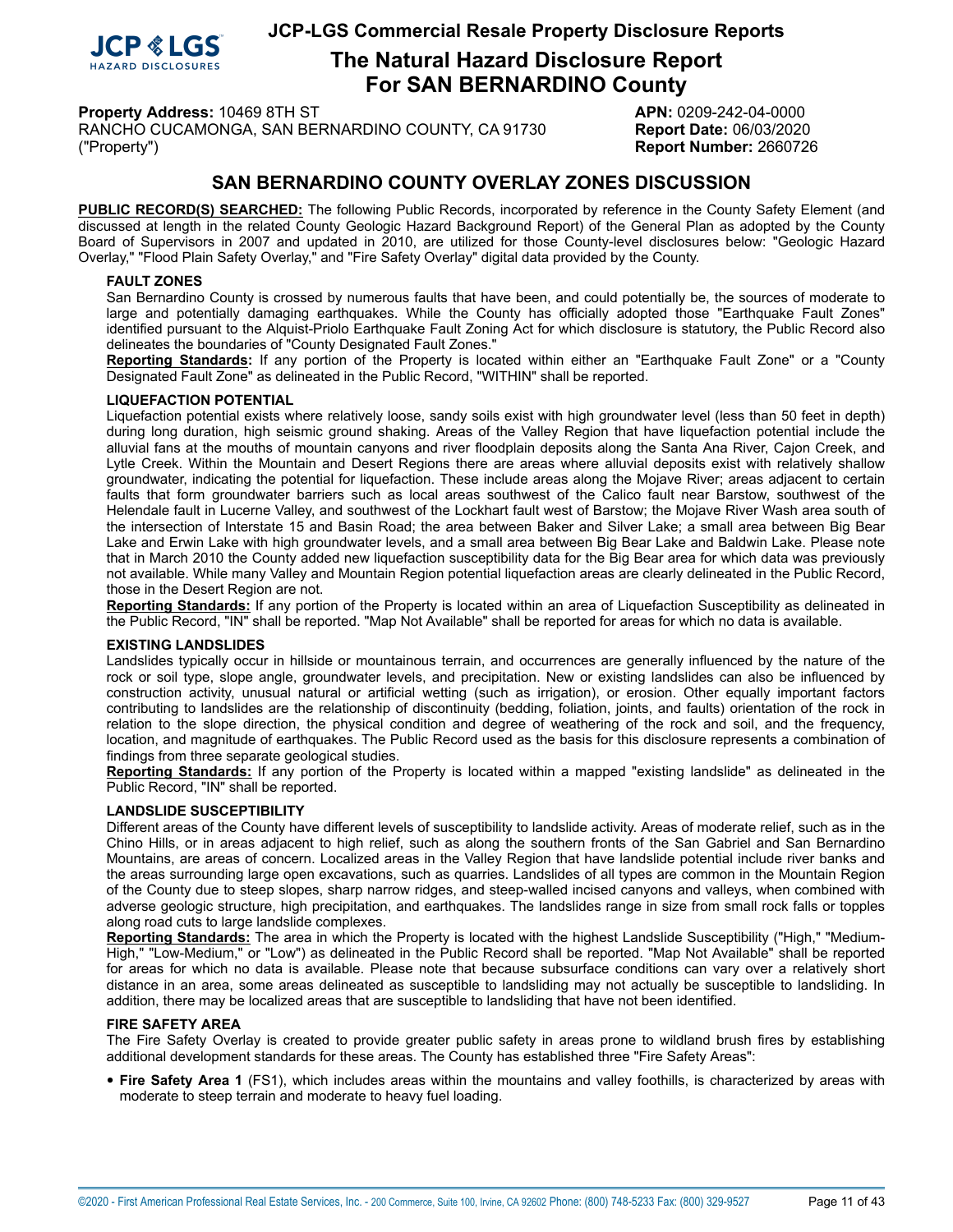

# **The Natural Hazard Disclosure Report For SAN BERNARDINO County**

#### **Property Address:** 10469 8TH ST **APN:** 0209-242-04-0000

RANCHO CUCAMONGA, SAN BERNARDINO COUNTY, CA 91730 **Report Date:** 06/03/2020 ("Property") **Report Number:** 2660726

- **Fire Safety Area <sup>2</sup>** (FS2), which includes areas lands just to the north and east of the mountain FS1 area in the mountaindesert interface, is characterized by areas with gentle to moderate sloping terrain and light to moderate fuel loading. In addition, these areas are periodically subject to high wind conditions that have the potential to spread wildfire.
- **Fire Safety Area <sup>3</sup>** (FS3), which includes areas just south of the mountain FS1 area, is characterized by varying terrain from relatively flat to steeply sloping hillside areas. Present and future development is exposed to the impacts of wildland fires and other natural hazards primarily due to its proximity to FS1. These areas are subject to Santa Ana wind conditions that have the potential to spread wildfire.

**Reporting Standards:** If a Property is within a Fire Safety Area as delineated in the Public Record, "IN" shall be reported. If the Property is in more than one Fire Safety Area, the highest numbered ("1" being the highest) shall be reported. "NOT IN" shall be reported for those areas of the County not delineated in the Public Record as a Fire Safety Area. Please note the Public Record has a positional accuracy of +/- 750 feet.

#### <span id="page-11-0"></span>**AREAS OF SHALLOW FLOODING (PHELAN AREA ONLY)**

In 2008, FEMA completed their Digital Flood Insurance Rate Map (DFIRM) conversion and updated a number of flood zone areas in San Bernardino County. At that time FEMA designated large portions of the Phelan area Zone D, defined as an area with possible but undetermined flood hazards for which no flood analysis has been conducted. The County has since designated much of this area as a "Flood Plain Review Area 3" ("FP3") which includes areas of shallow flooding with undetermined, but possible, flood hazards. New developments within this and other Flood Plain Review Areas are subject to corresponding provisions of the County Development Code (Section 82.14.040).

**Reporting Standards**: If any portion of the Property is located within a "Flood Plain Review Area 3" as delineated in the Public Record, "IN" shall be reported. If a Property is within that portion of the designated Study Area for which FP3 data is not provided, or located outside the Study Area, "Map Not Available" shall be reported. For those properties for which "Map Not Available" is applicable, please refer to the state-level discussion and disclosure of Special Flood Hazard Area and the Special Flood Hazard Area determination.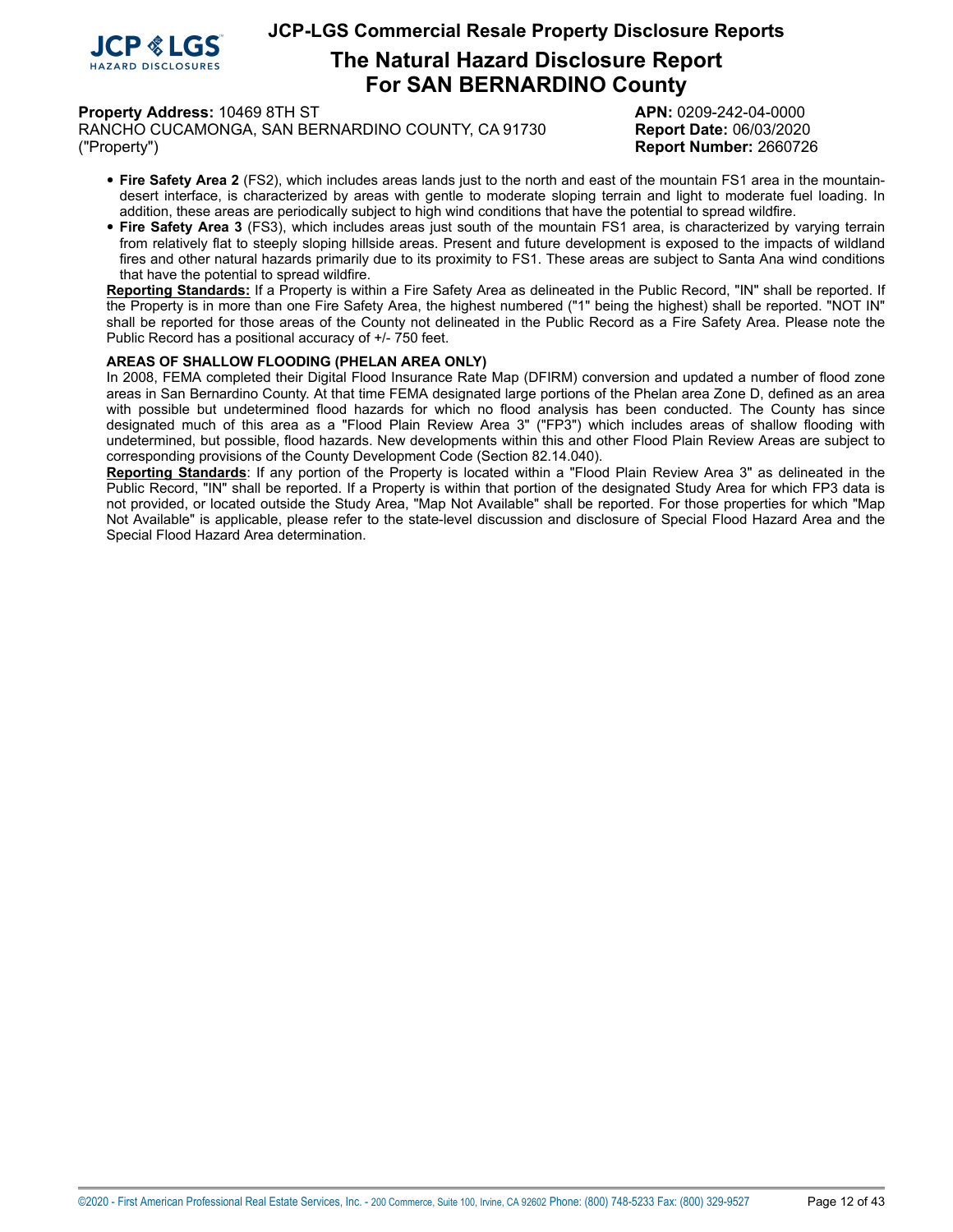

# **The Natural Hazard Disclosure Report For SAN BERNARDINO County**

**Property Address:** 10469 8TH ST **APN:** 0209-242-04-0000 RANCHO CUCAMONGA, SAN BERNARDINO COUNTY, CA 91730 **Report Date:** 06/03/2020

("Property") **Report Number:** 2660726

## **CITY OF RANCHO CUCAMONGA GEOLOGIC DISCUSSION**

**PUBLIC RECORD(S) SEARCHED:** The following Public Records, contained in the Public Health and Safety Element of the City General Plan as adopted by the Rancho Cucamonga City Council in 2010, are utilized for those city-level disclosures below: "Figure PS-2: Fault Hazards"; "Figure PS-3: Geotechnical Hazards"; and "Figure PS-4: Slopes".

#### <span id="page-12-0"></span>**FAULT**

The City of Rancho Cucamonga is located near two of California's most active faults, the San Andreas and San Jacinto faults. These faults are thought to have the highest probability of generating a large earthquake in the near future (up to 7.3 and 6.7 magnitude, respectively). The Cucamonga fault, also a potential source of a major earthquake, is located along the city's northern edge. The Red Hill fault, traversing the city in a northeastly direction, includes three segments: (1) the active northeastern segment near Etiwanda Avenue; (2) a southwestern segment at the base of Red Hill with uncertain activity; and (3) a probable central segment that has not yet been located. The northeastern segment of the Red Hill fault and the Cucamonga fault are zoned under California's Alquist-Priolo Fault Zone Act (1972). The City delineates a Low Ground Rupture Potential Zone along the central segment of the Red Hill fault, proposes a Special Studies Zone along its southwestern segment, and proposes an expansion of the Alquist-Priolo fault zone along a portion of the Cucamonga fault.

**Reporting Standards:** For reporting purposes, "WITHIN" shall be reported if any portion of the Property is located within a Proposed Special Studies Zone or a Low Ground Deformation Potential Zone as delineated in the Public Record. Please note that Alquist-Priolo Earthquake Fault Zones delineated on official program maps approved by the State Geologist are not disclosed here. Please consult the Earthquake Fault Zone discussion in the state-level section of this Report for more information on these faults.

#### <span id="page-12-1"></span>**SLOPE**

The potential for slope failure is dependent on many factors and their interrelationships. Some of the most important factors include slope height, slope steepness, and shear strength and orientation of weak layers in the underlying geologic units. Ultimately, prolonged rainfall, erosion and undercutting by streams, man-made alterations to the slope, or seismic shaking can cause a slope to fail. The Public Record illustrates slope steepness and mitigation guidelines proposed by the City:

- **Slopes less than 10%:** No special hillside recommendations are required.
- **Slopes between 10% and 30%:** Hillside design and grading guidelines should be implemented.
- **Slopes greater than 30%:** Recommended to remain as open space to reduce the potential for slope instability and debris flow.

To reduce future debris flow and slope instability, maintenance of existing debris basins and flood control facilities is required, as well as environmental preservation of the eastern San Gabriel Mountains. In addition, a Hillside Development Regulations Ordinance was designed and adopted to help achieve these goals. Detailed site studies are necessary before judgments can be made about the slope stability of individual properties.

**Reporting Standards:** If any portion of the Property is located within an area of Slope as delineated in the Public Record, only the more severe Slope designation in which the Property is situated shall be reported.

#### <span id="page-12-3"></span>**SETTLEMENT**

The potential for seismic settlement to occur is based on the intensity and duration of ground shaking and the relative density of the subsurface soils. Most of the City is susceptible to some degree of seismic settlement, as the alluvial fans underlying much of the City are of low density. However, as past earthquakes have shown, seismic settlement is primarily damaging in areas subject to differential settlement. Although differential settlement generally occurs slowly enough that its effects are not dangerous to building inhabitants, it can cause significant building damage over time. In the City, differential settlement is most likely to occur at the base of the San Gabriel Mountains, and especially where loose or uncontrolled (non-engineered) fill is use.

**Reporting Standards:** If any portion of the Property is located within an area of "Potential for Regional Seismic Settlement" as delineated in the Public Record, "IN" shall be reported.

#### <span id="page-12-2"></span>**LIQUEFACTION**

Liquefaction is a geologic process that causes various types of ground failure. Liquefaction typically occurs when loose, water-saturated sediment of primarily sandy composition is subject to strong ground shaking. When liquefaction occurs, the sediments involved experience a total or substantial loss of shear strength and behave like a liquid substance. Within the City of Rancho Cucamonga three small areas of high ground water (within 50 feet of the surface) have been mapped in the western portion of the city. Even so, regional mapping indicates that much of the sediment in these areas may be too dense to liquefy. Projects proposed in these potential liquefaction zones should address the potential for liquefaction to occur, and mitigate as needed.

**Reporting Standards:** If any portion of the Property is located within a "Potential Liquefaction Area" as delineated in the Public Record, "IN" shall be reported.

## **These hazards are discussed but not mapped in the Public Health and Safety Element of the General Plan:**

#### **SUBSIDENCE**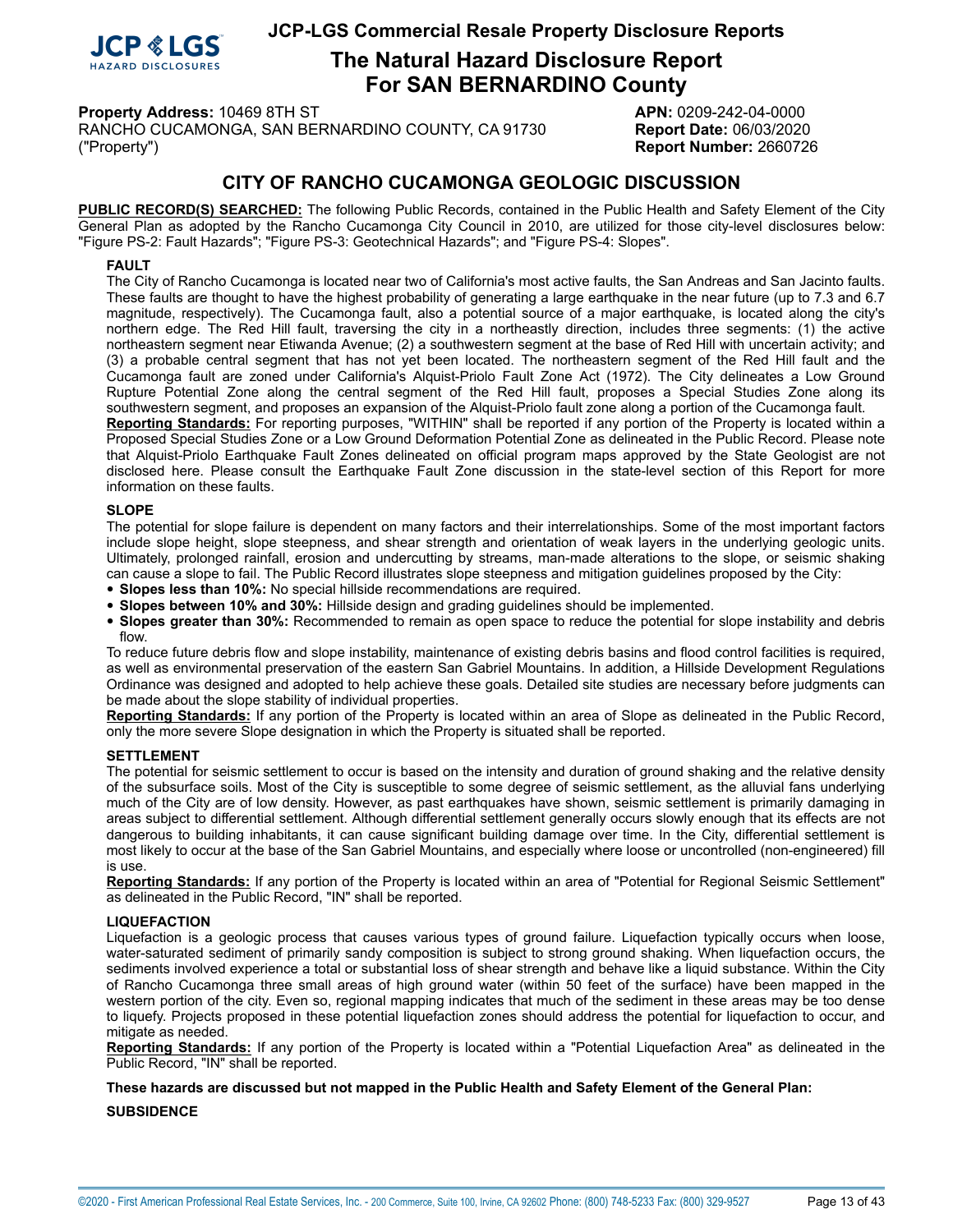

# **The Natural Hazard Disclosure Report For SAN BERNARDINO County**

**Property Address:** 10469 8TH ST **APN:** 0209-242-04-0000

RANCHO CUCAMONGA, SAN BERNARDINO COUNTY, CA 91730 **Report Date:** 06/03/2020 ("Property") **Report Number:** 2660726

Ground subsidence is the gradual settling or sinking of the ground with little or no horizontal movement. This condition is usually associated with the extraction of oil, gas, or groundwater from below the ground surface, or the organic decomposition of peat deposits, with a resultant loss in volume. The thick alluvial deposits underlying most of the City would be susceptible to subsidence should rapid groundwater withdrawal occur. Damage to structures as a result of regional subsidence may be greatest at the valley margins adjacent to the San Gabriel Mountains and possibly the Red Hill Fault. A regional approach to groundwater conservation and recharge Is required in these areas.

**Reporting Standards:** No determination is reported because the Public Record does not include a map which delineates the boundaries for this hazard within the City Planning Area.

#### **WIND**

The City of Rancho Cucamonga has a history of extensive windstorms, often related to Santa Ana winds. The Santa Ana winds are strong, extremely dry offshore winds that characteristically sweep through the area in late fall and early winter. High winds can also result from thunderstorm inflow and outflow or high and low pressure systems moving through the region. High winds have speeds reaching at least 50 miles per hour, and can exceed 100 miles per hour. Wind events constitute one of the most frequent major hazards in the City. Not only do windstorms happen frequently; they can be costly in terms of property damage and can cause injury to people. The winds affecting Rancho Cucamonga can damage structures, uproot trees, and create dust storms in the southern part of the City where the soil type is susceptible to wind erosion. Additionally, as the southern part of the City has shifted from agriculture to developed lands, the severity and frequency of dust storms has been reduced substantially. An additional consideration, given the agricultural heritage of the community, is the impact of these winds on aging windrows that consist mainly of Blue Gum Eucalyptus trees. Where urban development has encroached upon these windrows, the potential for damage to structures or even injury to people is substantial. When windrows are not well maintained, the debris that accumulates around the trees is a fire hazard and a nuisance.

**Reporting Standards:** No determination is reported because the Public Record does not include a map which delineates the boundaries for this hazard within the City Planning Area.

#### **OTHER HAZARDS**

For the most current FEMA flood information (the basis of "Figure PS-5: Flood Hazard Zones") please refer to the state-level discussion and disclosure of Special Flood Hazard Area. The Dam Inundation Areas depicted in "Figure PS-6: Dam Inundation Hazards" are less extensive than those identified on statutorily required maps. For more information please refer to the state-level discussion and disclosure of Areas of Potential Flooding (Dam Inundation). Boundaries depicted in "Figure PS-1: Fire Hazard Severity Zones" are redundant of those used for state-level statutory disclosure of Wildland  $\Box$  State Responsibility Areas and Very High Fire Hazard Severity Zones in Local Responsibility Areas. Those landslides ("Potential for seismically induced rock fall") identified in "Figure PS-3: Geotechnical Hazards" are contained within areas mapped for county-level Landslide Susceptibility disclosure.

#### **END OF LOCAL AREA DISCLOSURES AND DISCUSSIONS SECTION**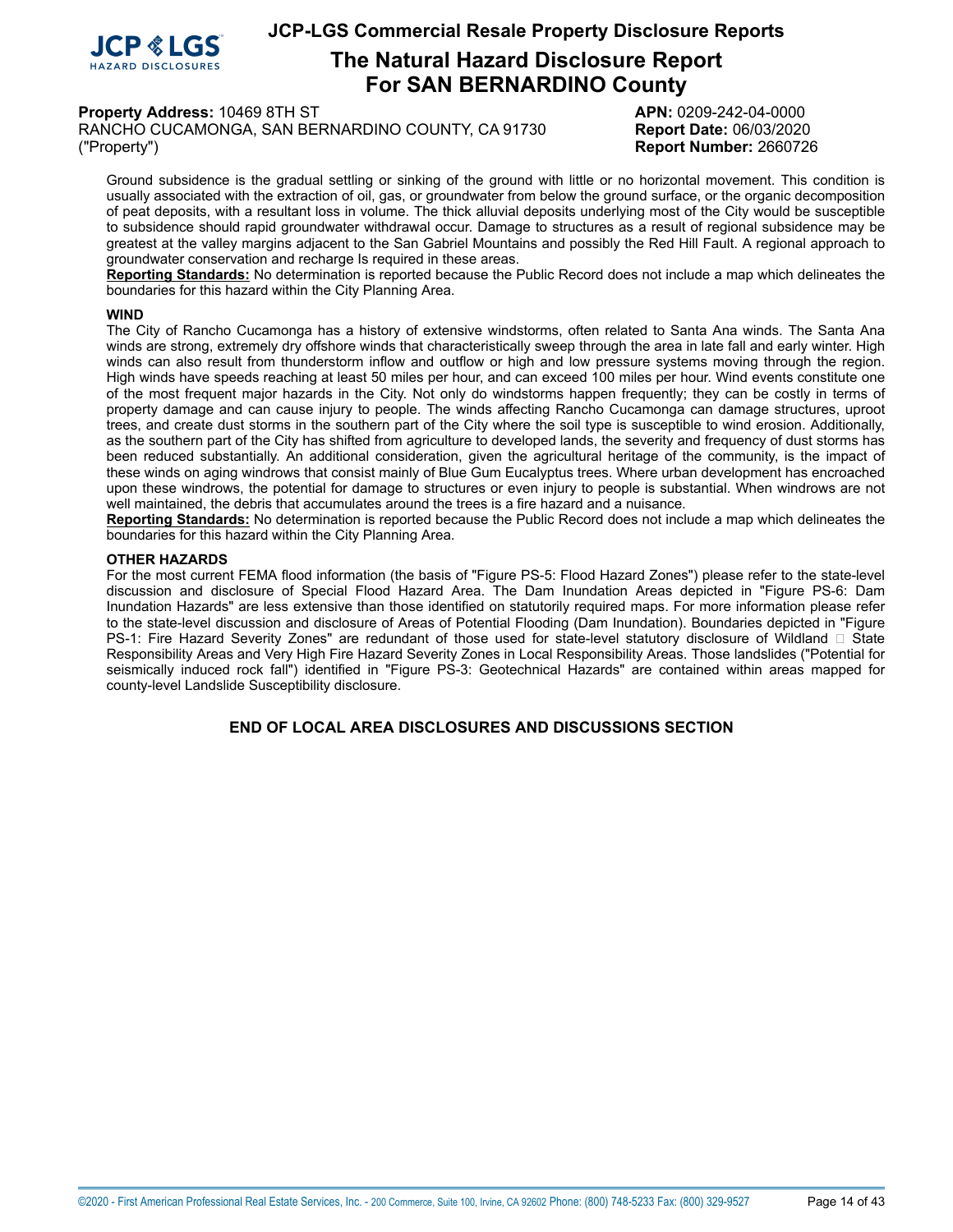

**The Natural Hazard Disclosure Report For SAN BERNARDINO County**

**Property Address:** 10469 8TH ST **APN:** 0209-242-04-0000 RANCHO CUCAMONGA, SAN BERNARDINO COUNTY, CA 91730 **Report Date:** 06/03/2020 ("Property") **Report Number:** 2660726

# **Part 3. Additional Property Specific Disclosures**

# **FORMER MILITARY ORDNANCE SITE DISCLOSURE**

<span id="page-14-0"></span>**DISCUSSION:** Former Military Ordnance (FUD) sites can include sites with common industrial waste (such as fuels), ordnance or other warfare materiel, unsafe structures to be demolished, or debris for removal. California Civil Code Section 1102 requires disclosure of those sites containing unexploded ordnance. "Military ordnance" is any kind of munitions, explosive device/material or chemical agent used in military weapons. Unexploded ordnance are munitions that did not detonate. NOTE: **MOST** FUD sites do not contain unexploded ordnance. Only those FUD sites that the U.S. Army Corps of Engineers (USACE) has identified to contain Military Ordnance or have mitigation projects planned for them are disclosed in this Report. Additional sites may be added as military installations are released under the Federal Base Realignment and Closure (BRAC) Act. Active military sites are NOT included on the FUD site list.

**PUBLIC RECORD:** Data contained in Inventory Project Reports, Archives Search Reports, and related materials produced for, and made publicly available in conjunction with, the Defense Environmental Restoration Program for Formerly Used Defense Sites by the U.S. Army Corps of Engineers. Sites for which no map has been made publicly available shall not be disclosed.

**REPORTING STANDARD:** If one or more facility identified in the Public Record is situated within a one (1) mile radius of the Property, "**WITHIN**" shall be reported. The name of that facility or facilities shall also be reported.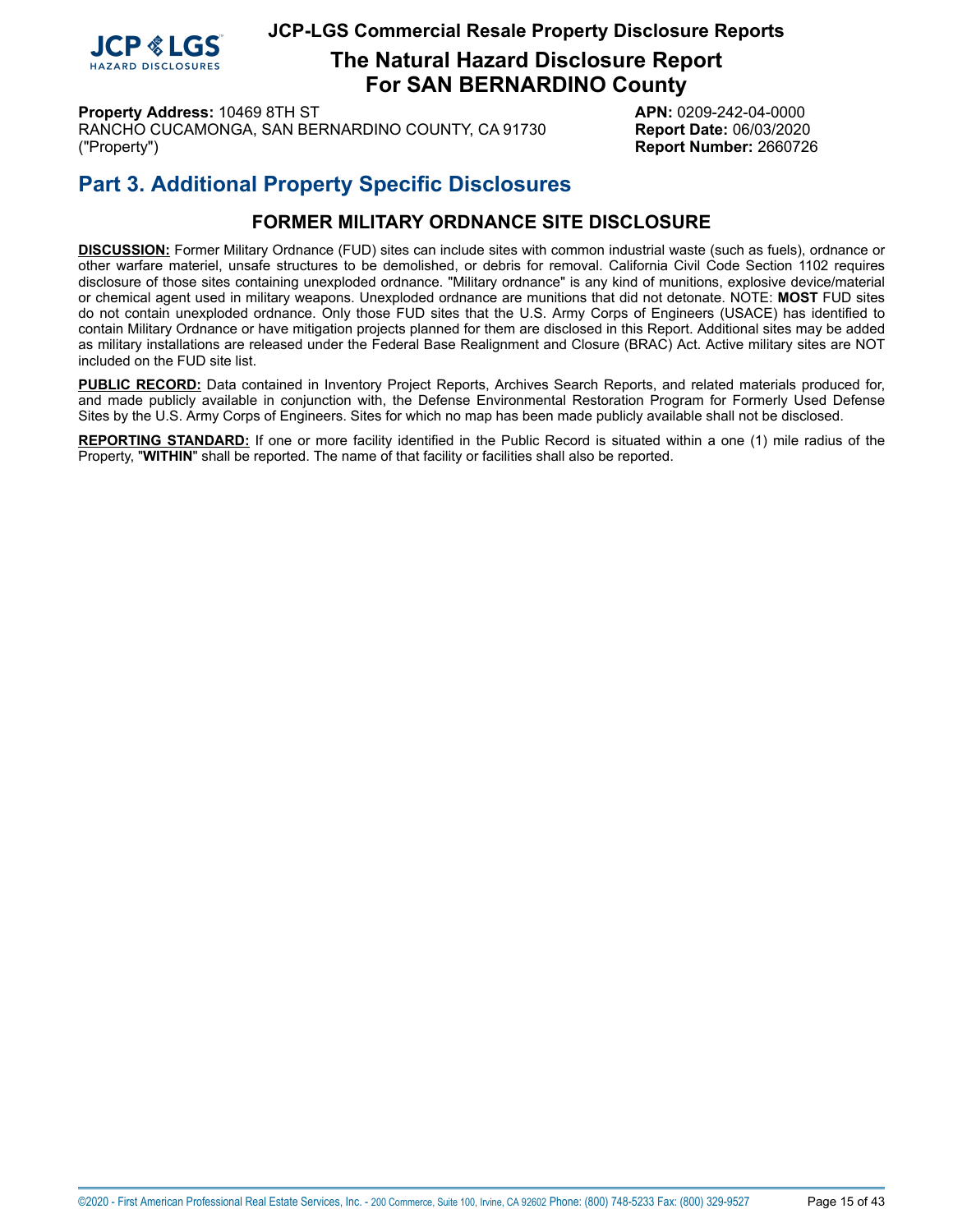

**The Natural Hazard Disclosure Report For SAN BERNARDINO County**

**Property Address:** 10469 8TH ST **APN:** 0209-242-04-0000

RANCHO CUCAMONGA, SAN BERNARDINO COUNTY, CA 91730 **Report Date:** 06/03/2020 ("Property") **Report Number:** 2660726

# **AIRPORT INFLUENCE AREA DISCLOSURE**

#### <span id="page-15-0"></span>**DISCUSSION:**

If any portion of the Property is in either an officially designated "airport influence area" ("AIA") or a two mile radius of a qualifying facility for which an AIA has not yet been officially designated, the following Notice is required:

#### **NOTICE OF AIRPORT IN VICINITY**

If this property is presently located in the vicinity of an airport, as identified in the determination section of this Report, within what is known as an airport influence area...the property may be subject to some of the annoyances or **inconveniences associated with proximity to airport operations (for example: noise, vibration, or odors). Individual** sensitivities to those annoyances can vary from person to person. In that case, you may wish to consider what airport annoyances, if any, are associated with the property before you complete your purchase and determine whether they are **acceptable (California Civil Code, Section 1103.4).**

**Certain airports are not disclosed in this Report.** JCP-LGS has made a good faith effort to identify the airports covered under Section 1102.6a. Sources consulted include official land use maps and/or digital data made available by a governing Airport Land Use Commission (ALUC) or other designated government body. Most facilities for which an Airport Influence Area has been designated are included on the "California Airports List" maintained by the California Department of Transportation's Division of Aeronautics. Not disclosed in this Report are public use airports that are not in the "California Airports List", airports that are physically located outside California, heliports and seaplane bases that do not have regularly scheduled commercial service, and private airports or military air facilities unless specifically identified in the "California Airports List". **If the seller has actual** knowledge of an airport in the vicinity of the subject property that is not disclosed in this Report, and that is material to **the transaction, the seller should disclose this actual knowledge in writing to the buyer.**

Most facilities for which an Airport Influence Area has been designated are included on the "California Airports List" maintained by the California Department of Transportation's Division of Aeronautics. The inclusion of military and private airports varies by County, and heliports and seaplane bases are not included, therefore, airports in these categories may or may not be included in this disclosure.

**NOTE:** Proximity to an airport does not necessarily mean that the property is exposed to significant aviation noise levels. Alternatively, there may be properties exposed to aviation noise that are greater than two miles from an airport. Factors that affect the level of aviation noise include weather, aircraft type and size, frequency of aircraft operations, airport layout, flight patterns or nighttime operations. Buyer should be aware that aviation noise levels can vary seasonally or change if airport usage changes.

**PUBLIC RECORD:** Based on officially adopted land use maps and/or digital data made publicly available by the governing ALUC or other designated government body. If the ALUC or other designated government body has not made publicly available a current officially adopted airport influence area map, then California law states that "a written disclosure of an airport within two (2) statute miles shall be deemed to satisfy any city or county requirements for the disclosure of airports in connection with transfers of real property."

**REPORTING STANDARD:** "**IN**" shall be reported along with the facility name(s) and the "Notice of Airport in Vicinity" if any portion of the Property is situated within either (a) an Airport Influence Area as designated on officially adopted maps or digital data or (b) a two (2) mile radius of a qualifying facility for which an official Airport Influence Area map or digital data has not been made publicly available by the ALUC or other designated governing body. "**NOT IN**" shall be reported if no portion of the Property is within either area.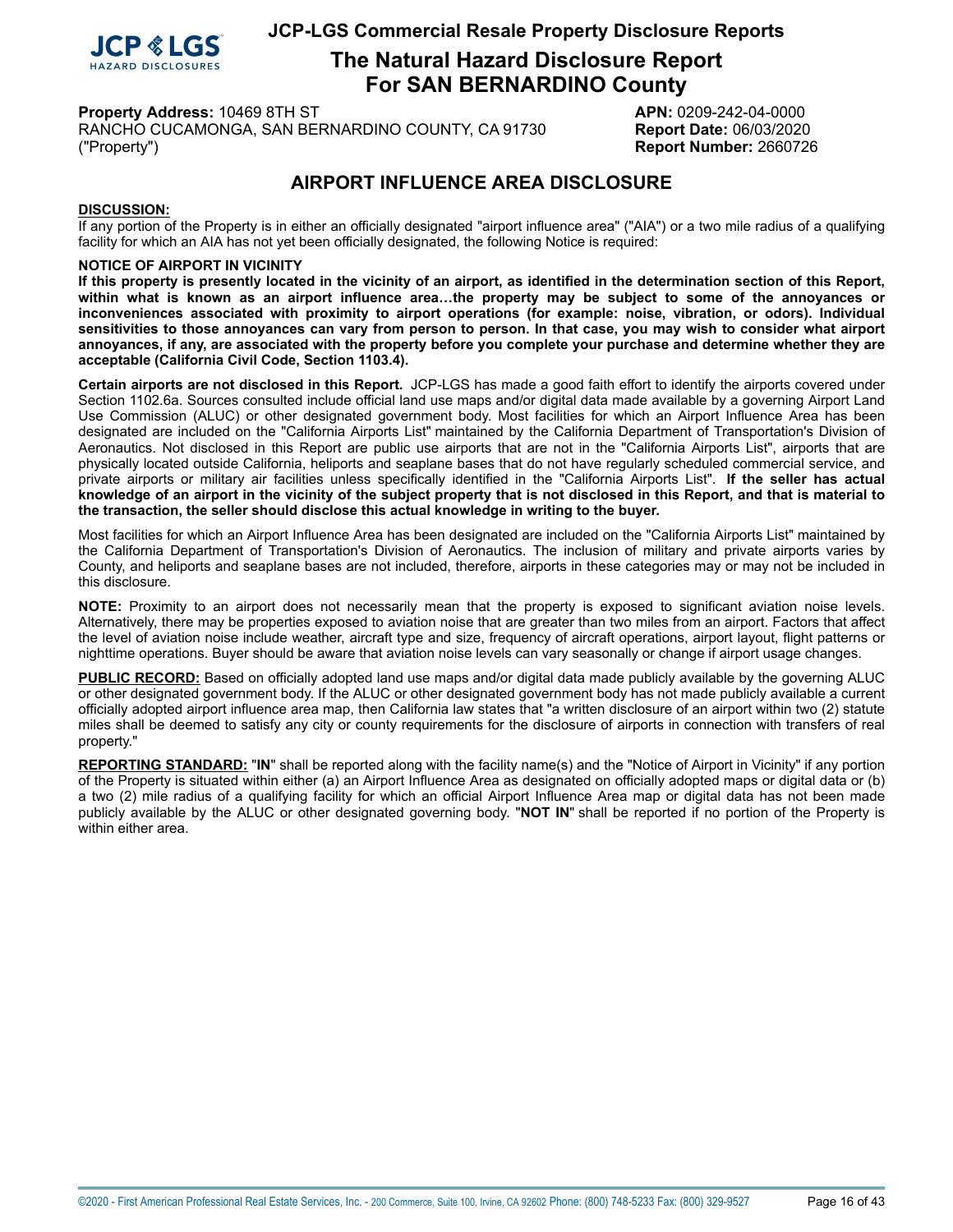

**The Natural Hazard Disclosure Report For SAN BERNARDINO County**

**Property Address:** 10469 8TH ST **APN:** 0209-242-04-0000

RANCHO CUCAMONGA, SAN BERNARDINO COUNTY, CA 91730 **Report Date:** 06/03/2020 ("Property") **Report Number:** 2660726

## **AIRPORT NOISE DISCLOSURE**

<span id="page-16-0"></span>**DISCUSSION:** California Civil Code §1102.17 requires the seller(s) of residential real property who has/have actual knowledge that the property in the transaction is affected by airport use must give written notice of that knowledge, as soon as practicable, before transfer of title.

Under the Federal Aviation Administration's *Airport Noise Compatibility Planning Program Part 150*, certain 65 decibel (dB) Community Noise Equivalent Level (CNEL) contour maps have been produced for some airports. Not all airports have produced noise exposure maps. A property may be near or at some distance from an airport and not be within a delineated noise exposure area, but still experience aviation noise. Unless 65dB CNEL contour maps are published, helipads and military sites are not included in this section of the Report.

The *Airport Noise Compatibility Planning Program* is voluntary and not all airports have elected to participate. Furthermore, not all property in the vicinity of an airport is exposed to 65dB CNEL or greater average aviation noise levels. Conversely a property may be at some distance from an airport and still experience aviation noise. Buyer should be aware that aviation noise levels can vary seasonally or change if airport usage changes after a map is published or after the Report Date. JCP-LGS uses the most seasonally conservative noise exposures provided.

Federal funding may be available to help airports implement noise reduction programs. Such programs vary and may include purchasing properties, rezoning, and insulating homes for sound within 65dB areas delineated on CNEL maps. Airport owners have also cooperated by imposing airport use restrictions that include curfews, modifying flight paths, and aircraft limitations.

**PUBLIC RECORD:** Certain 65 decibel (dB) Community Noise Equivalent Level (CNEL) contour maps produced under the Federal Aviation Administration's *Airport Noise Compatibility Planning Program Part 150*.

**REPORTING STANDARD:** "**IN**" shall be reported if any portion of the Property is situated within a 65 decibel Community Noise Equivalent Level contour identified in the Public Record. "**NOT IN**" shall be reported if no portion of the Property is situated within a 65 decibel Community Noise Equivalent Level contour identified in the Public Record.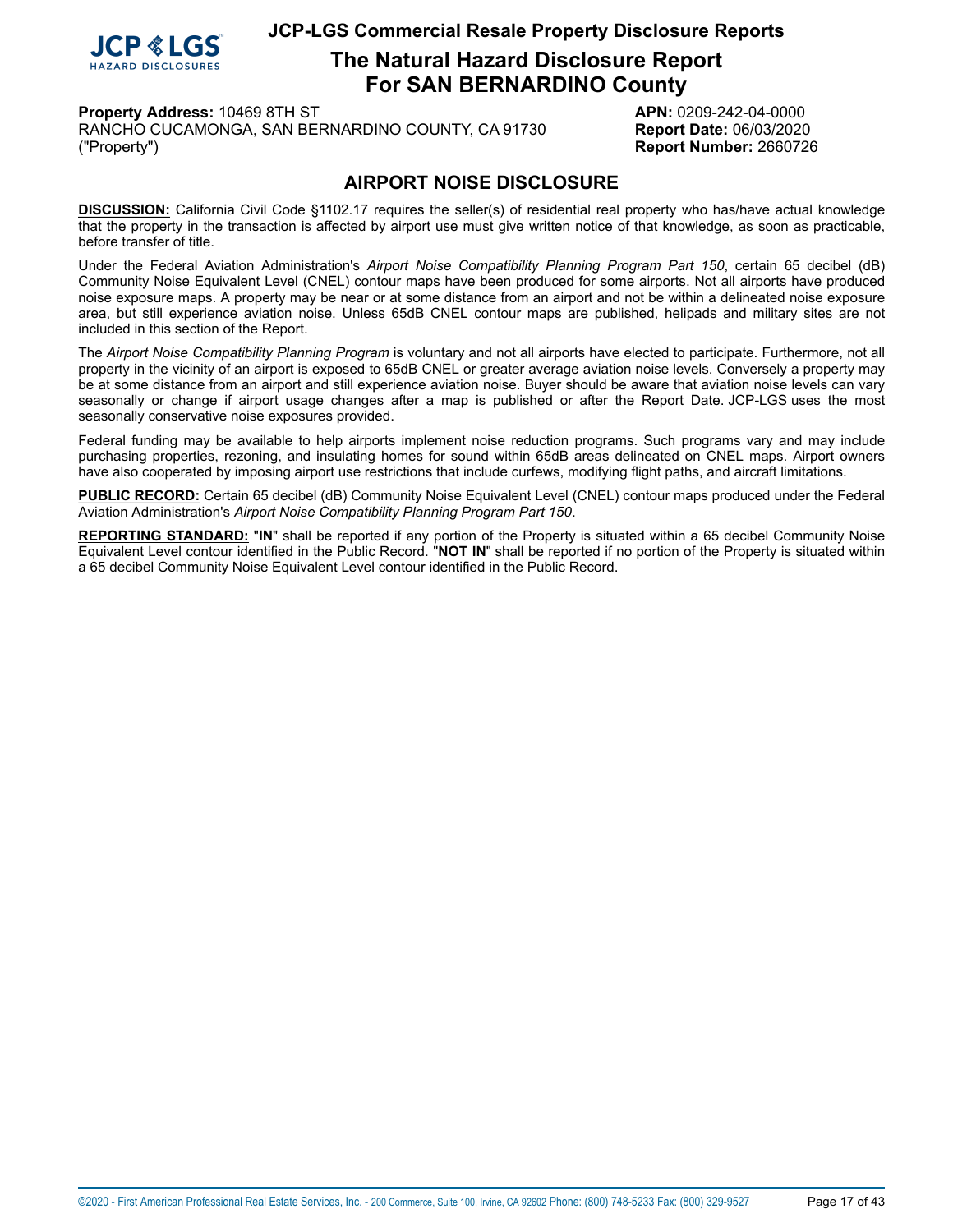

# **The Natural Hazard Disclosure Report For SAN BERNARDINO County**

**Property Address:** 10469 8TH ST **APN:** 0209-242-04-0000 RANCHO CUCAMONGA, SAN BERNARDINO COUNTY, CA 91730 **Report Date:** 06/03/2020 ("Property") **Report Number:** 2660726

# **Part 4. General Advisories**

## **METHAMPHETAMINE CONTAMINATED PROPERTY DISCLOSURE ADVISORY**

<span id="page-17-0"></span>**DISCUSSION:** According to the "Methamphetamine Contaminated Property Cleanup Act of 2005" a property owner must disclose in writing to a prospective buyer if local health officials have issued an order prohibiting the use or occupancy of a property contaminated by meth lab activity. The owner must also give a copy of the pending order to the buyer to acknowledge receipt in writing. Failure to comply with these requirements may subject an owner to, among other things, a civil penalty up to \$5,000. Aside from disclosure requirements, this new law also sets forth procedures for local authorities to deal with meth-contaminated properties, including the filing of a lien against a property until the owner cleans up the contamination or pays for the cleanup costs.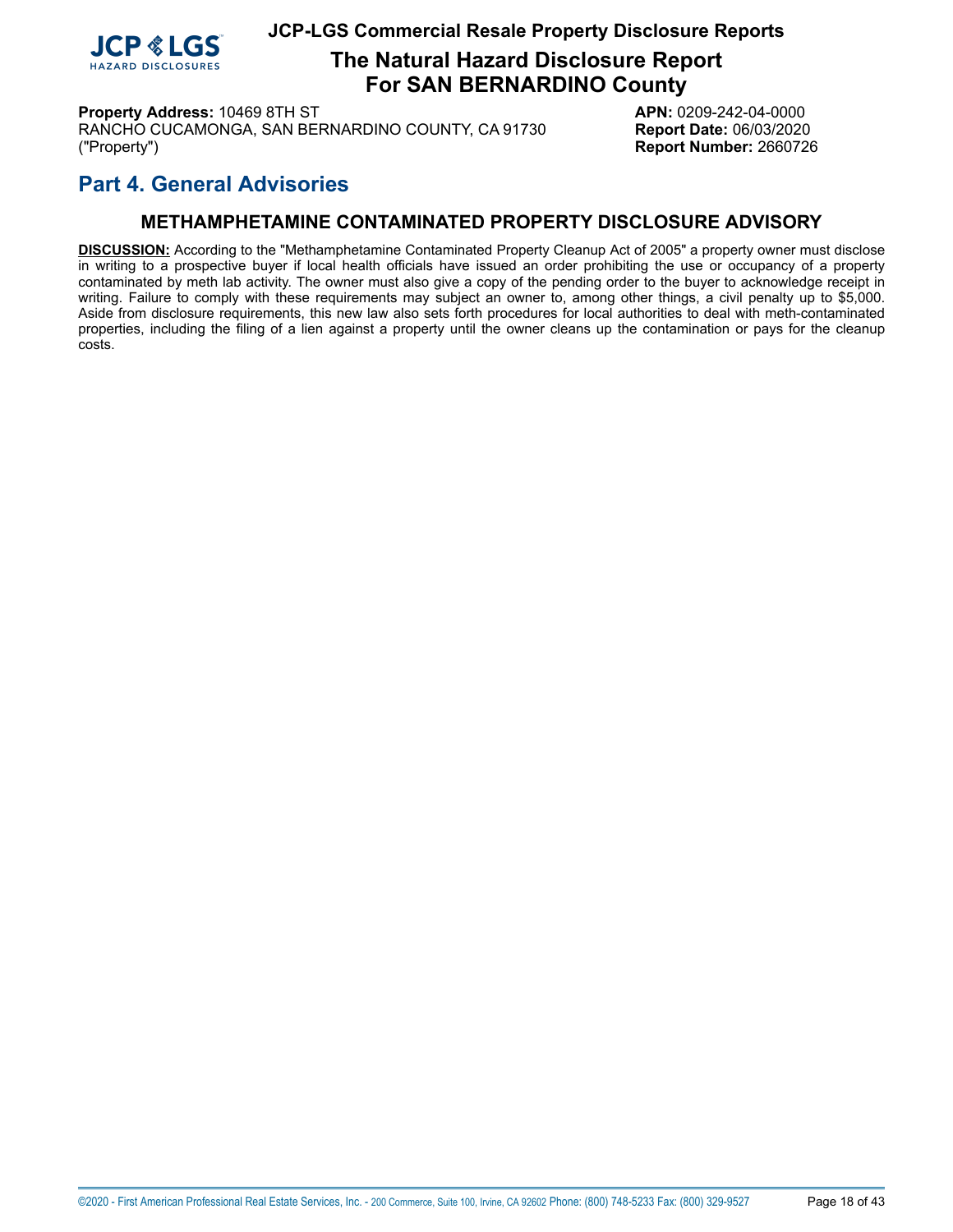

# **The Natural Hazard Disclosure Report For SAN BERNARDINO County**

**Property Address:** 10469 8TH ST **APN:** 0209-242-04-0000 RANCHO CUCAMONGA, SAN BERNARDINO COUNTY, CA 91730 **Report Date:** 06/03/2020 ("Property") **Report Number:** 2660726

## **MOLD ADVISORY**

<span id="page-18-0"></span>**DISCUSSION:** The Buyer is hereby advised that naturally occurring molds may exist both inside and outside of any home and may not be visible to casual inspection. Persons exposed to extensive mold levels can become sensitized and develop allergies to the mold or other health problems. Extensive mold growth can damage a structure and its contents. All prospective purchasers of residential and commercial property are advised to thoroughly inspect the Property for mold. Be sure to inspect the Property inside and out for sources of excess moisture, current water leaks and evidence of past water damage.

As part of a buyer's physical inspection of the condition of a property, the buyer should consider engaging an appropriate and qualified professional to inspect and test for the presence of harmful molds and to advise the buyer of any potential risk and options available. This advisory is not a disclosure of whether harmful mold conditions exist at a property or not. No testing or inspections of any kind have been performed by The Company. Any use of this form is acknowledgement and acceptance that The Company does not disclose, warrant or indemnify mold conditions at a property in any way and is not responsible in any way for mold conditions that may exist. Information is available from the California Department of Health Services Indoor Air Quality<br>Section fact sheet entitled. "Mold in My Home: What Do I Do?" The fact sheet is available at "Mold in My Home: What Do I Do?" The fact sheet is available at <https://archive.cdph.ca.gov/programs/IAQ/Pages/IndoorMold.aspx> or by calling (510) 620-3620.

The Toxic Mold Protection Act of 2001 requires that information be developed regarding the potential issues surrounding naturally occurring molds within a home. Information was written by environmental authorities for inclusion in the *Residential Environmental Hazards: A Guide for Homeowners, Buyers, Landlords and Tenants* booklet developed by the California Environmental Protection Agency and the Department of Health Services. It is found in Chapter VII of that booklet, and includes references to sources for additional information.

**For local assistance, contact your county or city Department of Health, Housing, or Environmental Health.**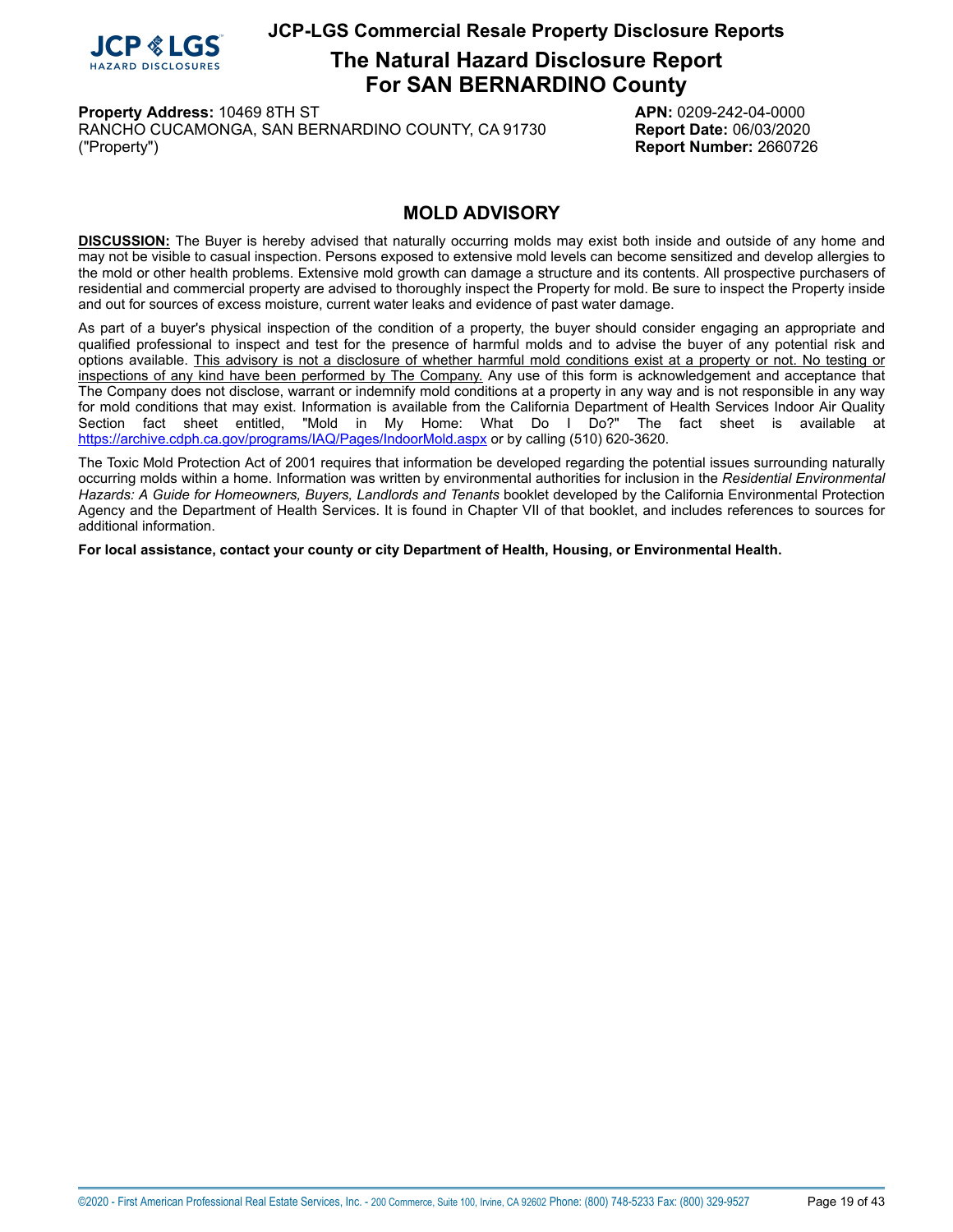

# **The Natural Hazard Disclosure Report For SAN BERNARDINO County**

**Property Address:** 10469 8TH ST **APN:** 0209-242-04-0000

RANCHO CUCAMONGA, SAN BERNARDINO COUNTY, CA 91730 **Report Date:** 06/03/2020 ("Property") **Report Number:** 2660726

## **RADON ADVISORY**

<span id="page-19-0"></span>**DISCUSSION:** For its Radon Advisory, JCP-LGS uses the updated assessment of radon exposure published in 1999 by the Lawrence Berkeley National Laboratory (LBNL) and Columbia University, under support from the U.S. Environmental Protection Agency (EPA), the National Science Foundation, and the US Department of Energy (published online at [http://www2.lbl.gov/Science-Articles/Archive/radon-risk-website.html\)](http://www2.lbl.gov/Science-Articles/Archive/radon-risk-website.html). Based on this recent assessment, JCP-LGS radon advisory is as follows:

All of California's 58 counties have a predicted median annual-average living-area concentration of radon below 2.0 pCi/L (picocuries per liter of indoor air) -- which is well below the EPA's guideline level of 4 pCi/L and equivalent to the lowest **hazard zone (Zone 3) on the 1993 EPA Map of Radon Zones.**

The "median concentration" means that half of the homes in a county are expected to be below this value and half to be above it. All houses contain some radon, and a few houses will contain much more than the median concentration. **The only way to** accurately assess long-term exposure to radon in a specific house is through long-term testing (sampling the indoor air for a year or more). The EPA recommends that all homes be tested for radon. Columbia University's "Radon Project" website offers help to homeowners in assessing the cost vs. benefit of testing a specific house for radon or modifying it for radon reduction (see<http://www.stat.columbia.edu/~radon/>).

**NOTE:** JCP-LGS does not use the EPA's 1993 map for advisory purposes because that map shows "short-term" radon exposure averaged by county. It was based on "screening measurements" that were intentionally designed to sample the worst-case conditions for indoor air in US homes--using spot checks (sampling for just a few days), in the poorest air quality (with sealed doors and windows), at the worst time of the year (winter), in the worst part of the house (the basement, if one was available). These short-term, winter, basement measurements are both biased and variable compared to long-term radon concentrations (averaged over a year) in the living area of a house. Long-term concentrations are a more accurate way to judge the long-term health risk from radon. For the above reasons, the EPA expressly disclaims the use of its 1993 map for determining whether any house should be tested for radon, and authorizes no other use of its map for property-specific purposes. For additional information about EPA guidelines and radon testing, see "Chapter VII--Radon", in the California Department of Real Estate's *Residential Environmental Hazards: A Guide for Homeowners, Homebuyers, Landlords and Tenants*.

## **ENDANGERED SPECIES ACT ADVISORY**

<span id="page-19-1"></span>**DISCUSSION:** The Federal Endangered Species Act of 1973 ("ESA"), as amended, requires that plant and animal species identified and classified ("listed") by the Federal government as "threatened" or "endangered" be protected under U.S. law. Areas of habitat considered essential to the conservation of a listed species may be designated as "critical habitat" and may require special management considerations or protection. All threatened and endangered species -- even if critical habitat is not designated for them -- are equally afforded the full range of protections available under the ESA.

In California alone, over 300 species of plants and animals have been designated under the ESA as threatened or endangered, and over 80 species have critical habitats designated for them. Most California counties are host to a dozen or more protected species and, in many cases, 10 or more species have designated critical habitats within a county.

**ADVISORY:** An awareness of threatened and endangered species and/or critical habitats is not reasonably expected to be within the actual knowledge of a seller.

No federal or state law or regulation requires a seller or seller's agent to disclose threatened or endangered species or critical habitats, or to otherwise investigate their possible existence on real property. Therefore, Buyer is advised that, prior to purchasing a vacant land parcel or other real property, Buyer should consider investigating the existence of threatened or endangered species, or designated critical habitats, on or in the vicinity of the Property which could affect the use of the Property or the success of any proposed (re)development.

**FOR MORE INFORMATION:** Complete and current information about the threatened and endangered species in California that are Federally listed in each county -- including all critical habitats designated there -- is available on the website of the U.S. Fish & Wildlife Service, the Federal authority which has enforcement responsibility for the ESA.

**U.S. Fish & Wildlife Service Endangered Species Database (TESS)**

[http://ecos.fws.gov/tess\\_public/](http://ecos.fws.gov/tess_public/)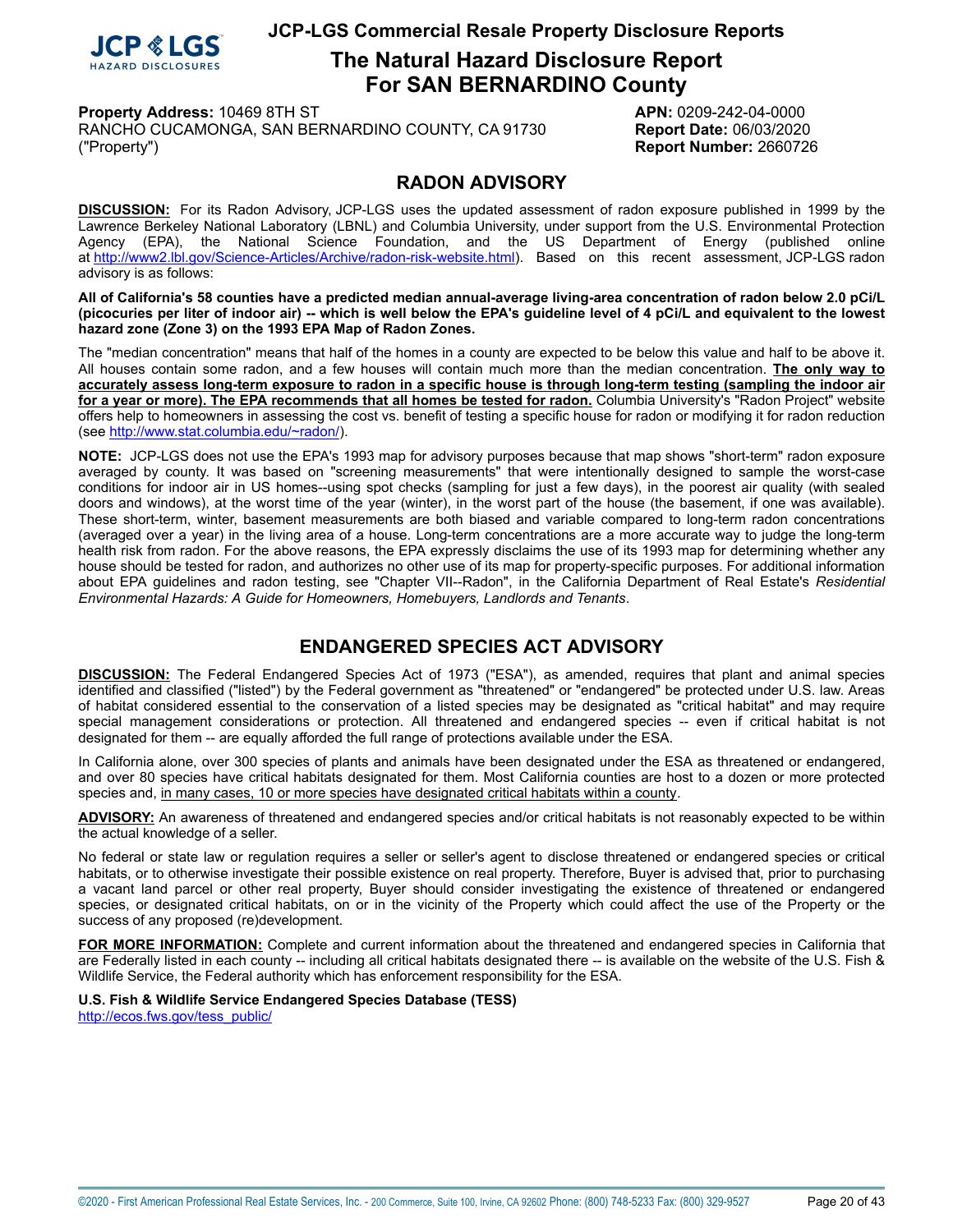

**The Natural Hazard Disclosure Report For SAN BERNARDINO County**

**Property Address:** 10469 8TH ST **APN:** 0209-242-04-0000

RANCHO CUCAMONGA, SAN BERNARDINO COUNTY, CA 91730 **Report Date:** 06/03/2020 ("Property") **Report Number:** 2660726

## **ABANDONED MINES ADVISORY**

<span id="page-20-0"></span>**DISCUSSION:** According to the California Department of Conservation, Office of Mine Reclamation, since the Gold Rush of 1849, tens of thousands of mines have been dug in California. Many were abandoned when they became unproductive or unprofitable. The result is that California's landscape contains many thousands of abandoned mines, which can pose health, safety, or environmental hazards on and around the mine property. Mines can present serious physical safety hazards, such as open shafts or adits (mine tunnel), and they may create the potential to contaminate surface water, groundwater, or air quality. Some abandoned mines are such massive problems as to earn a spot on the Federal Superfund environmental hazard list.

No California law requires the disclosure of abandoned mines in a real estate transaction, unless the existence of an abandoned mine is within the actual knowledge of the Seller and is deemed to be a fact material to the transaction.

The Office of Mine Reclamation (OMR) and the U.S. Geological Survey maintain a database of abandoned mines -- however, it is known to be incomplete and based on maps that are often decades out of date. Many mines are not mapped because they are on private land. The OMR warns that, *"Many old and abandoned mines are not recorded in electronic databases, and when* they are, the information may not be detailed enough to accurately define, differentiate or locate the mine feature, such *as a potentially hazardous vertical shaft or horizontal adit or mine waste." (See reference below.)*

Accordingly, this Report does not contain an abandoned mines disclosure from any government database or map or any **other source, in order to protect the seller from liability for non-disclosure of unrecorded abandoned mines.**

Parties concerned about the possible existence or impact of abandoned mines in the vicinity of the Property are advised to retain a State-licensed geotechnical consultant to study the site and issue a report. Other sources of information include, but are not limited to, the State Office of Mine Reclamation at (916) 323-9198 (website: <http://www.conservation.ca.gov/OMR>), and the Engineering, Planning or Building Departments in the subject City and County.

**FOR MORE INFORMATION:** For more information visit the State Office of Mine Reclamation's website at: [http://www.conservation.ca.gov/omr/abandoned\\_mine\\_lands/Pages/index.aspx](http://www.conservation.ca.gov/omr/abandoned_mine_lands/Pages/index.aspx)

# **OIL & GAS WELL ADVISORY**

<span id="page-20-1"></span>California is currently ranked fourth in the nation among oil producing states. Surface oil production is concentrated mainly in the Los Angeles Basin and Kern County, and in districts elsewhere in the state. In recent decades, real estate development has rapidly encroached into areas where oil production has occurred. Because the state's oil production has been in decline since the 1980's, thousands of oil and gas wells have been shut down or abandoned, and many of those wells are in areas where residential neighborhoods now exist.

According to the California Department of Conservation ("DOC"), to date, about 230,000 oil and gas wells have been drilled in California and around 105,000 are still in use. The majority of remaining wells have been sealed ("capped") under the supervision of the DOC's Geologic Energy Management Division (CalGEM). A smaller number have been abandoned and have no known responsible operator -- these are called "orphan" wells. The state has a special fund that pays the cost of safely capping orphan wells, however, that program is limited in its scope and progress.

Buyer should be aware that, while the DOC database is the most comprehensive source available for California oil and gas well information, the DOC makes no warranties that the database is absolutely complete, or that reported well **locations are known with absolute accuracy.**

#### **For More Information**

For a search of the state's databases of oil and gas wells and sites of known environmental contamination on or near the Property, please obtain the JCP-LGS Residential Environmental Report. For general information, visit the California Department of Conservation, Geologic Energy Management Division (CalGEM) at [https://www.conservation.ca.gov/CalGEM/.](https://www.conservation.ca.gov/CalGEM/)

## **END OF NATURAL HAZARD DISCLOSURE REPORT SECTION See Terms and Conditions at end of this Report.**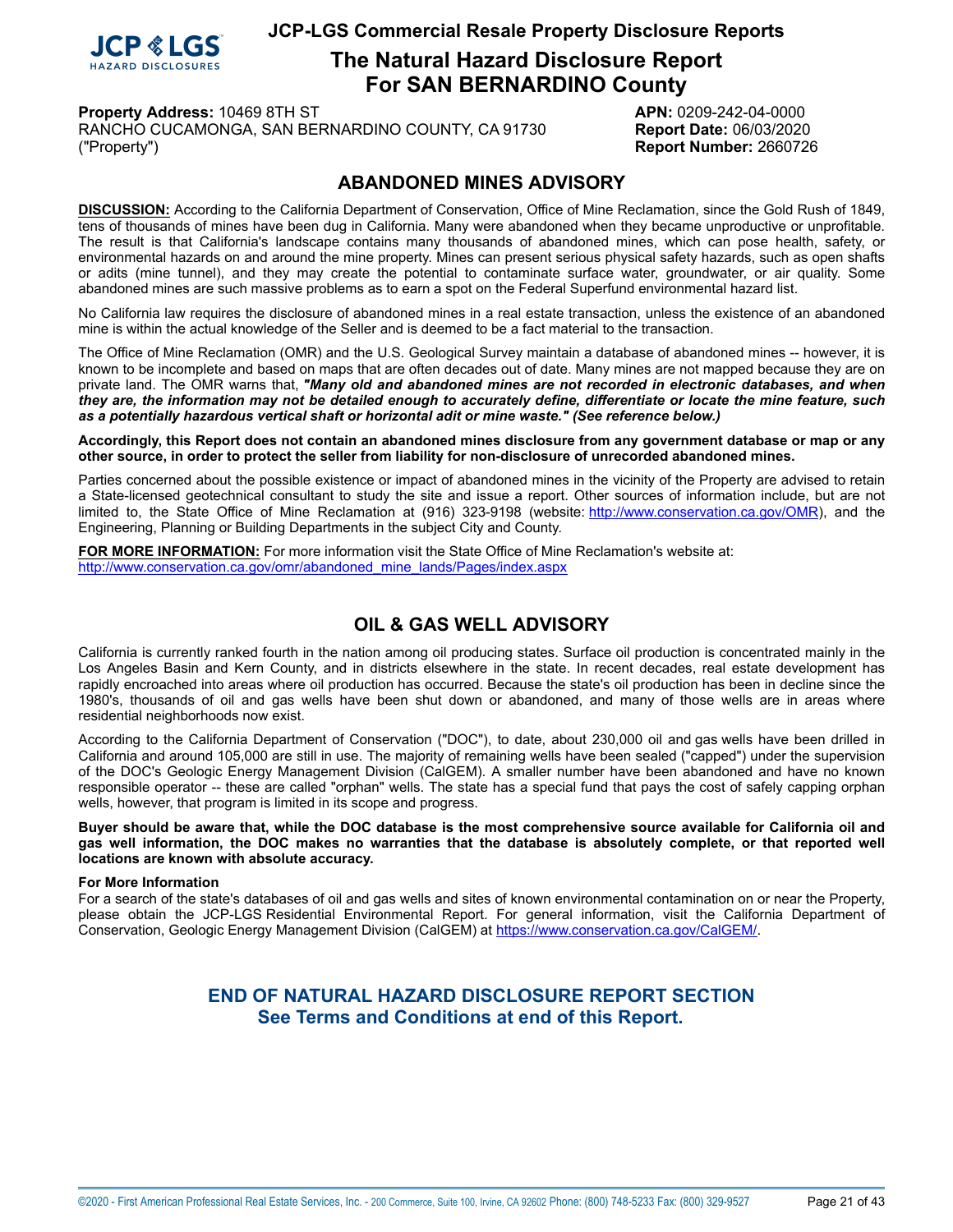

**California Property Tax Disclosure Report For SAN BERNARDINO County**

**Property Address:** 10469 8TH ST **APN:** 0209-242-04-0000

RANCHO CUCAMONGA, SAN BERNARDINO COUNTY, CA 91730 **Report Date:** 06/03/2020 ("Property") **Report Number:** 2660726

# **California Property Tax Disclosure Report**

<span id="page-21-0"></span>The parties for whom this Report was prepared are the owner or transferor ("Seller") of the Commercial Property ("Property") on the Report Date, the buyer or transferee ("Buyer") of the Commercial Property from Seller as of the Report Date, and their respective licensed real estate agents ("Agents"). Seller, Buyer and the Agents are sometimes referred to herein as "Party" or "Parties."

# **Part 1. Introduction and Summary**

This Tax Report section discusses the results of an electronic search of specified government lists ("Databases") containing real property tax information concerning the Commercial Property. This tax information is based on the County's Fiscal Year 2019- 2020 Secured Property Tax Roll and other sources identified in the Report. To understand the information provided, please read this entire Report.

## **Summary of Property Tax Determinations**

| <b>The Commercial</b> |    |               |                                                                                                                                     |    |
|-----------------------|----|---------------|-------------------------------------------------------------------------------------------------------------------------------------|----|
| <b>Property:</b>      | IS | <b>IS NOT</b> |                                                                                                                                     |    |
| А.                    |    | X             | NOT SUBJECT TO a Mello-Roos Community Facilities District. *                                                                        | 23 |
| <b>B.</b>             |    | X             | NOT SUBJECT TO a 1915 Bond Act District. *                                                                                          | 23 |
| $C$ .                 |    | X             | NOT SUBJECT TO a Property Assessed Clean Energy (PACE) Contract.                                                                    | 23 |
| D.                    | X  |               | SUBJECT TO one or more other direct assessments. *                                                                                  | 25 |
| Е.                    |    | X             | NOT SUBJECT TO the State Responsibility Area Fire Prevention Fee<br>(SRA Fee is suspended until 2031 by Assembly Bill 398 of 2017). | 29 |

#### *\* Property is currently assessed as Unimproved Land. Additional Direct or Special Assessments may apply if developed.*

Determined by First American Professional Real Estate Services, Inc.

**THIS IS A DATABASE REPORT ONLY:** The tax information in this Report only provides data derived from the County Tax Assessor's and Treasure's Databases ("Databases") identified in this Report unless specified otherwise in the Report. While JCP-LGS has made good faith efforts to report from the Databases as accurately as possible, the quality, accuracy, and currency ("Database Date") of the information contained in these Databases can vary greatly. For more information regarding a specific Database, please read Part 2 of this Report. By use of this Report, Buyer agrees this is a Report product and not an insurance policy and is subject to the Terms and Conditions attached hereto and incorporated herein.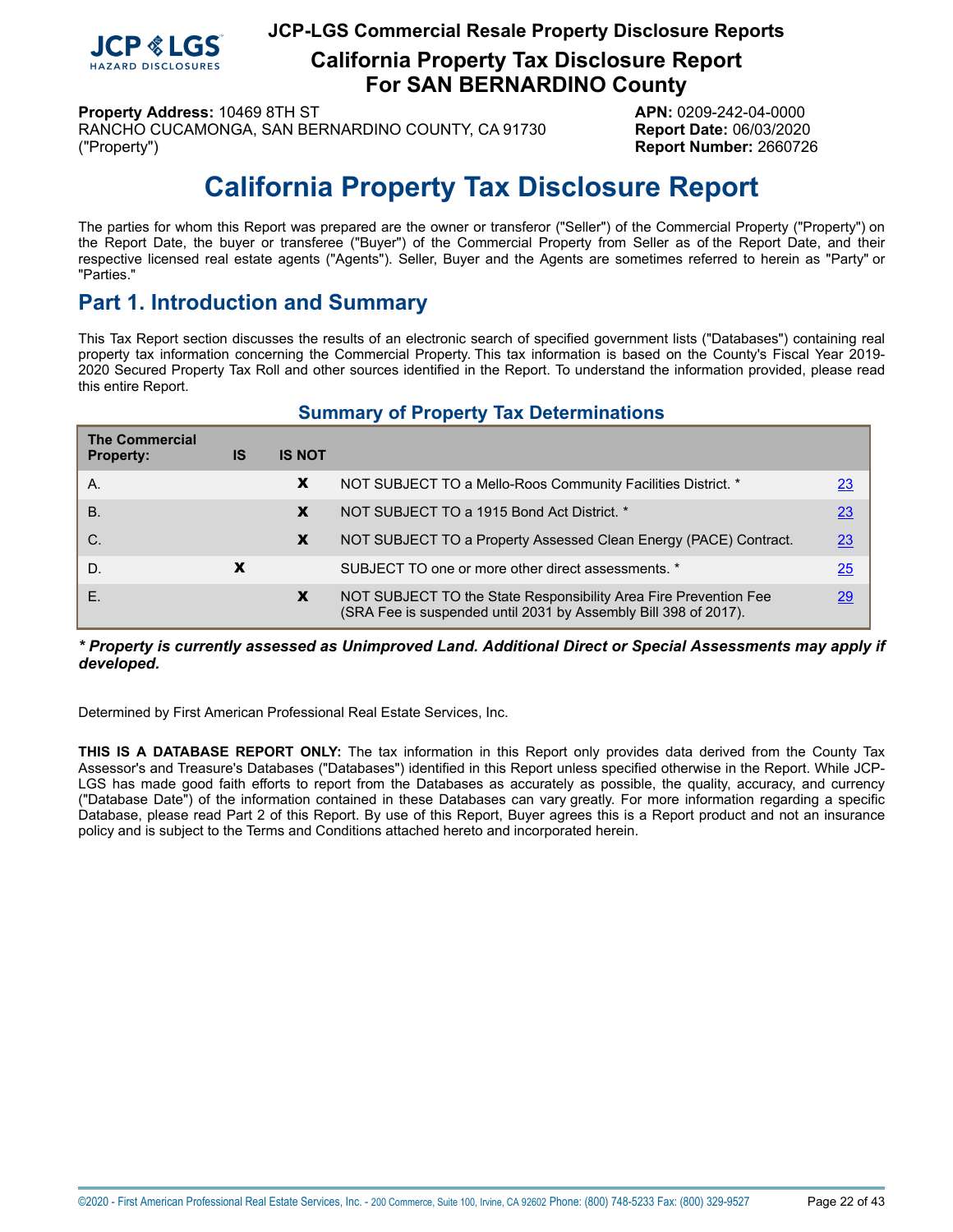

**California Property Tax Disclosure Report For SAN BERNARDINO County**

**Property Address:** 10469 8TH ST **APN:** 0209-242-04-0000

RANCHO CUCAMONGA, SAN BERNARDINO COUNTY, CA 91730 **Report Date:** 06/03/2020 ("Property") **Report Number:** 2660726

# **Part 2. NOTICE OF SPECIAL TAX/ASSESSMENT**

Special assessments, also referred to as direct or fixed assessments, are charges that are not based on the value of the property. These charges are levied to provide funding for services or improvements that directly benefit the property. Mello-Roos Community Facility Districts and 1915 Bond Districts are also classified as special assessments. PACE contract agreements are typically created pursuant to the Mello-Roos Act or the 1915 Bond Act. Certain special assessments may be subject to accelerated foreclosure if allowed to go delinquent.

**TO THE PROSPECTIVE PURCHASER OF THE COMMERCIAL PROPERTY AT THE ADDRESS REFERENCED ABOVE: THIS IS A NOTIFICATION TO BUYER PRIOR TO PURCHASING THE COMMERCIAL PROPERTY.**

## <span id="page-22-0"></span>**A. Mello-Roos Community Facilities Districts**

**This Commercial Property is NOT SUBJECT to Mello-Roos Community Facilities Districts.**

**Database: Secured Property Tax Roll Database Date: FY 2019-2020**

## <span id="page-22-1"></span>**B. 1915 Bond Act Assessment Districts**

### **This Commercial Property is NOT SUBJECT to 1915 Bond Assessment Districts.**

**Database: Secured Property Tax Roll Database Date: FY 2019-2020**

## <span id="page-22-2"></span>**C. Notice of Property Assessed Clean Energy (PACE) Program**

Property assessed clean energy (PACE) programs allow property owners to finance energy efficiency, water efficiency and renewable energy projects, and qualifying seismic and wildfire safety improvements, on residential and commercial structures through a voluntary special tax assessment on the property. PACE programs are offered by many city, county and regional planning agencies, and have repayment periods ranging from 5 to 20 years however some may be longer. **PACE liens are** authorized pursuant to Section 53328 of the California Government Code, (the "Mello-Roos Community Facilities Act of 1982") or California Streets & Highways Code Section 8500 (the "1915 Act") and are disclosed pursuant to Section **1102.6b of the California Civil Code.**

**WHAT THIS MEANS:** If a property owner voluntarily enters into a PACE program, a contractual assessment lien is placed on the property. The lien is repaid through installments collected on the property owner's secured county property tax bill. In certain situations the program administrator may bill the property owner directly. If the property is sold and the contractual assessment is not repaid in full, the new owner may be responsible for future assessments contributing towards repayment of the PACE contract.

**DISCLOSURES AT RESALE:** A PACE lien runs with the land. This means that the responsibility to repay the PACE lien may fall to the new owner upon transfer of the property unless the lien is paid off before closing. This fact may be material to a buyer's decision to purchase or price offered for the property. In addition, the buyer's lender may require the lien to be paid in full before closing (for certain federally backed mortgages, for example). Therefore, the property seller and his or her real estate agent may have a duty to disclose the existence of a PACE lien on the sale property.

**The Property IS NOT SUBJECT to a PACE Program Contract documented in the county's Fiscal Year 2019-** 2020 Secured Property Tax Roll. To discover a PACE lien on the Property executed more recently, the Buyer should read the preliminary title report and obtain and read all exceptions listed therein. Note that, in the title report, lien exceptions are named as recorded with the county; therefore, a PACE lien may be listed under a **name that is not obvious.**

## **D. Accelerated Foreclosure Information**

Certain assessment or bond issues may contain accelerated foreclosure liens which have priority over other real property taxes and are a legal right included as part of the security for the obligation. The issuers of such bonds are often contractually required to monitor and collect delinquent assessments quickly. Accordingly, these assessments are not subject to the five (5) year waiting period applicable to ad valorem real property taxes. If the real property is subject to such an assessment and the taxes are not paid promptly, the real property may be foreclosed upon and sold at public auction on an expedited basis. **Therefore, it is extremely important that the real property tax bill be paid on time to prevent the accelerated foreclosure.**

## **E. Approved Districts Which Have Been Formed and Authorized But Are Not Yet Funded**

Certain Mello-Roos Communities Facilities Districts or 1915 Bond Act Assessment Districts may have been formed and authorized but have not yet been funded. These Districts may not appear in this Report. However, the information regarding such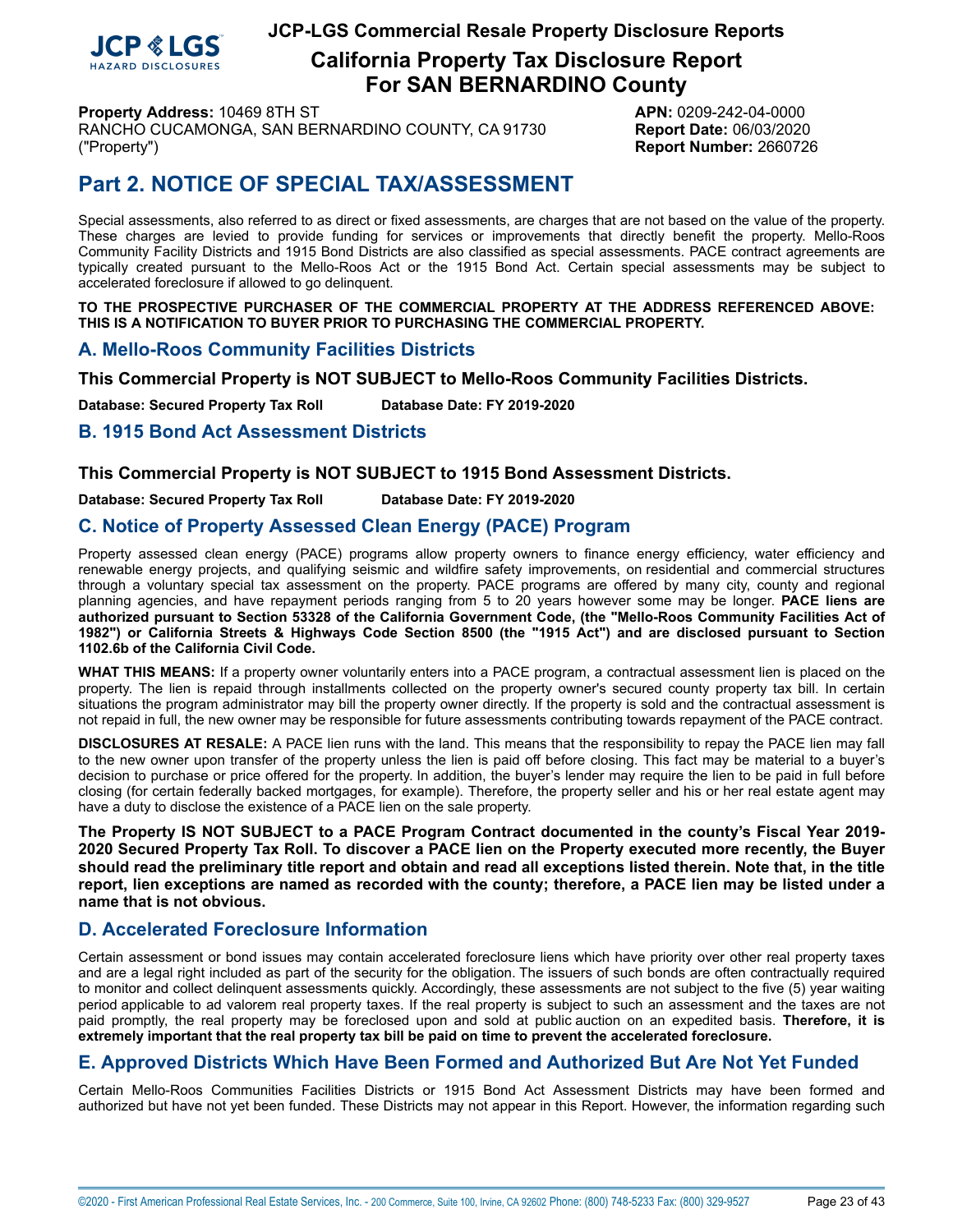

**California Property Tax Disclosure Report For SAN BERNARDINO County**

**Property Address:** 10469 8TH ST<br>RANCHO CUCAMONGA, SAN BERNARDINO COUNTY, CA 91730 **APN:** 0209-242-04-0000 RANCHO CUCAMONGA, SAN BERNARDINO COUNTY, CA 91730 ("Property")

**Report Number: 2660726** 

districts may appear on your preliminary report issued by a title company. If the district is subsequently funded, the special taxes or assessments may then appear on future property tax bills for the Property.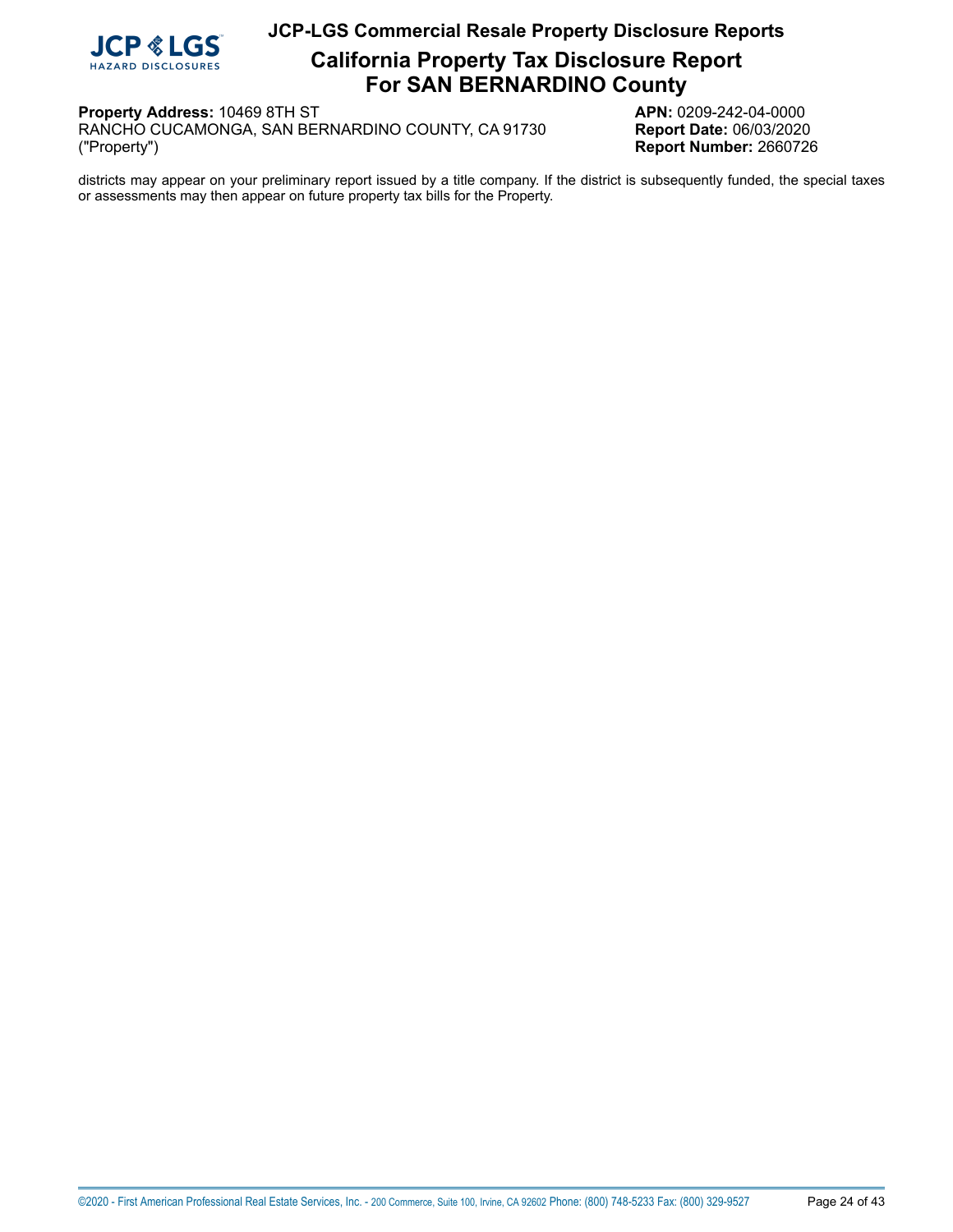

**California Property Tax Disclosure Report For SAN BERNARDINO County**

**Property Address:** 10469 8TH ST **APN:** 0209-242-04-0000

RANCHO CUCAMONGA, SAN BERNARDINO COUNTY, CA 91730 **Report Date:** 06/03/2020 ("Property") **Report Number:** 2660726

# <span id="page-24-0"></span>**Part 3. Current Property Tax Bill Summary**

## **A. Summary of 2019-2020 Property Tax Bill**

The following is a summary of Database information obtained from the SAN BERNARDINO COUNTY Secured Property Tax Roll (Database) for Tax Year 2019-2020 ("Database Date"). This summary is provided for informational purposes only. The summary includes Ad Valorem taxes which are based on the property's Assessed Value as well as other Non- Ad Valorem Direct or Special Assessments. Upon transfer of ownership, the Assessed Value may be reset to the Current Market Value or Sale Price which may result in a substantial change in the Ad Valorem taxes assessed. Please see Parts 4 and 5 of this Report for more information regarding Ad Valorem taxes and Supplemental taxes.

Total Assessed Value: \$29,275.00

#### *Property is currently assessed as Unimproved Land. Additional Direct or Special Assessments may apply if developed.*

| 1st Installment Due 11/01/2019    | \$178.96 |
|-----------------------------------|----------|
| 2nd Installment Due 02/01/2020    | \$178.95 |
| <b>Total Annual Tax Liability</b> | \$357.91 |

## **General Ad Valorem Taxes**

| <b>AGENCY</b>                                        | <b>DESCRIPTION</b>            | <b>AMOUNT</b> | <b>CONTACT PHONE</b> |
|------------------------------------------------------|-------------------------------|---------------|----------------------|
| <b>SAN BERNARDINO COUNTY</b><br><b>GENERAL TAX</b>   | <b>COUNTY BASE TAX RATE</b>   | \$292.75      | 909-387-8307         |
| CHAFFEY COLLEGE                                      | <b>CHAFFEY COLLEGE BOND</b>   | \$7.05        | $(909)$ 652-6161     |
| CHAFFEY HIGH SCHOOL DIST                             | <b>CHAFFEY HIGH BOND</b>      | \$10.97       | $(909)$ 988-8511     |
| ISAN BERNARDINO COUNTY                               | <b>SCHOOL STATE REPAYMENT</b> | \$0.00        | 909-387-8307         |
| CHINO BASIN WTR DEBT SERV                            | <b>GEN OBLIG BONDS</b>        | \$0.00        | 909-387-8307         |
| CUCAMONGA COUNTY WATER<br>IDISTRICT                  | UTILITY/WATER DISTRICT        | \$0.00        | 909-387-8307         |
| <b>CUCAMONGA CO WATER</b><br>IDISTRICT               | <b>DEBT SERVICE</b>           | \$0.00        | 909-387-8307         |
| IMETROPOLITAN WATER AGENCY IMETRO WATER MID-VLY DEBT |                               | \$1.02        | (800) 755-6864       |
|                                                      | <b>TOTAL AD VALOREM TAXES</b> | \$311.79      |                      |

## **Direct and/or Special Assessments**

| <b>AGENCY</b>                               | <b>DESCRIPTION</b>              | <b>AMOUNT</b> | <b>CONTACT PHONE</b> |
|---------------------------------------------|---------------------------------|---------------|----------------------|
| CITY OF RANCHO                              | IRANCHO ASMT DIST 85-PD-R       | \$31.30       | $(909)$ 774-2582     |
| WEST VALLEY VECTOR<br>ICONTROL #2           | IMOSQUITO/VECTOR ASMT #2        | \$7.23        | (800) 273-5167       |
| <b>METROPOLITAN WATER</b><br><b>LAGENCY</b> | IMFTRO WATFR-WATFR STBY         | \$7.59        | $(866)$ 807-6864     |
|                                             | <b>TOTAL DIRECT ASSESSMENTS</b> | \$46.12       |                      |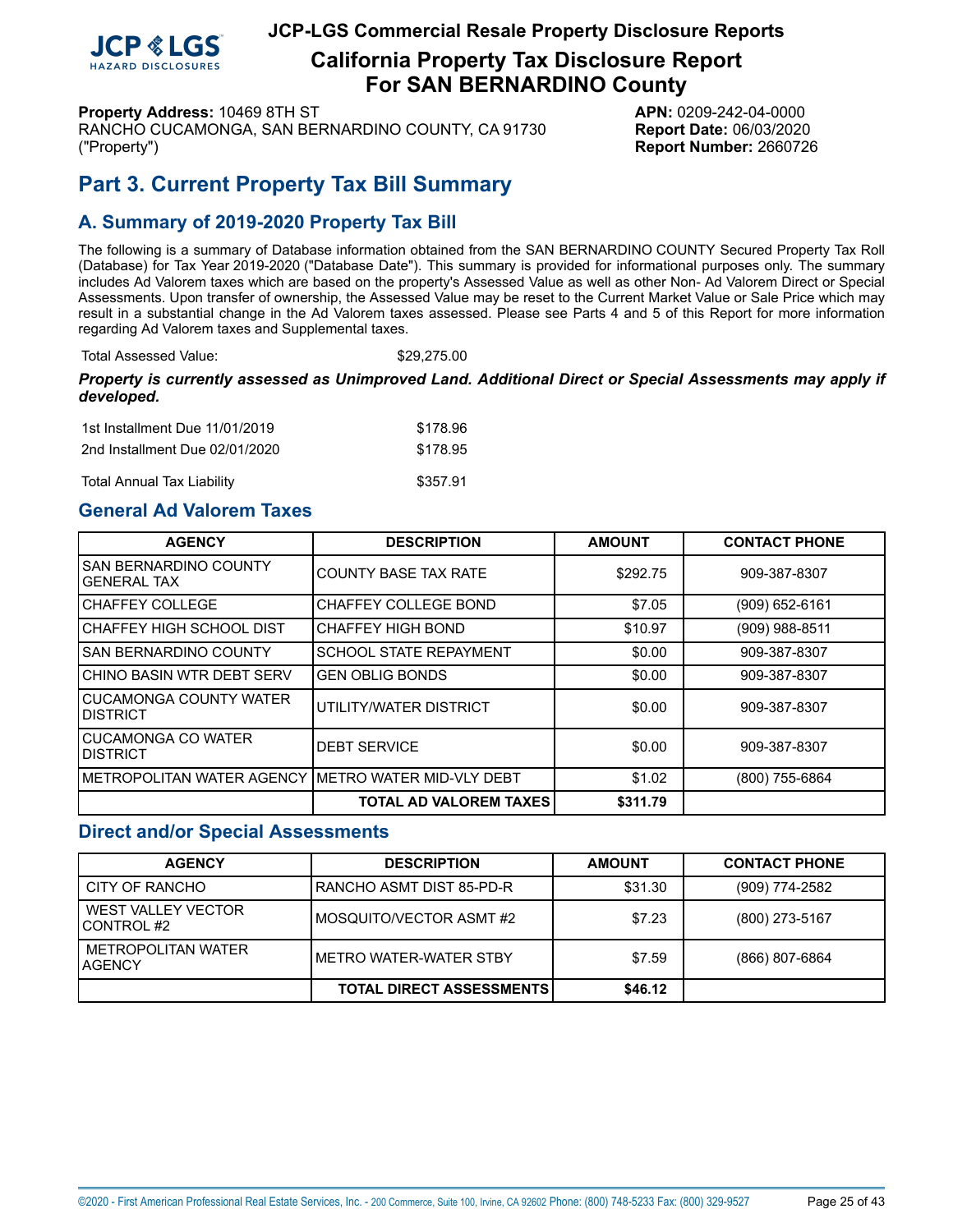

**California Property Tax Disclosure Report For SAN BERNARDINO County**

**Property Address:** 10469 8TH ST **APN:** 0209-242-04-0000 RANCHO CUCAMONGA, SAN BERNARDINO COUNTY, CA 91730 **Report Date:** 06/03/2020 ("Property") **Report Number:** 2660726

# **Part 4. Estimating Property Taxes After the Sale**

# **A. Calculating Property Taxes After Sale (ESTIMATE ONLY)**

## *PROPERTY TAX ESTIMATOR*

The following calculation method is provided to assist Buyer in estimating the approximate amount of property tax charges that the Commercial Property may be subject to for the upcoming tax year based on the assessed valuation being equal to the sales price. The amount derived is only an estimate and is not a substitute for a tax bill from the County, nor does it anticipate new property tax charges, fees or other changes in the property tax rates for future tax years.

|                                                                                       |  | 0.01065 |
|---------------------------------------------------------------------------------------|--|---------|
|                                                                                       |  |         |
| 4 Direct Assessments including Mello Roos Special Taxes, 1915 Bond Act Assessments or |  | 46.12   |
|                                                                                       |  |         |

The information in this subparagraph A is an estimate only. The purpose of this "ESTIMATOR" is to assist Buyer in planning for property taxes which will be applicable after the Sale Date. This "ESTIMATOR" requires the Buyer's projection of the purchase price of the Commercial Property. Please note that potential exemptions and exclusions are not reflected in this estimate. **Additionally, undeveloped or recently developed properties may be subject to additional Direct Assessments not included in this estimate. JCP-LGS is not responsible or liable for any losses, liabilities or damages resulting from use of this Property Tax Estimator.**

# **B. Exemptions & Exclusions to Ad Valorem Taxes**

California law provides certain exemptions or exclusions from reassessments. In order to determine if Buyer may qualify for any exemptions or exclusions or to obtain a comprehensive list of available exemptions and exclusions, please contact the County Tax Assessors Office 909-387-8307 or visit the County website at http://cms.sbcounty.gov/assessor/home.aspx. Additional information is also available on the website for the California Board of Equalization at <www.boe.ca.gov>

#### **Reassessment Due to Decline in Value**

Real estate markets are cyclical. In a less competitive market there are more sellers than buyers, and real estate prices can drop, sometimes precipitously. When a property is sold, in most cases its assessed value for tax purposes is set equal to the sale price. A drop in market value can mean the original assessment, and your property tax bill, is too high.

The County Tax Assessors Office is required to lower the assessment of any real property if it is higher than the current market value as of January 1 of each year. Each case is reviewed individually upon request by the property owner for the current year or the upcoming year. The annual deadline for filing an appeal – the "assessment appeal filing date" is November 30 in most California counties. For more information or to obtain a property tax reassessment request form, contact the Tax Assessors Office or visit the SAN BERNARDINO County website.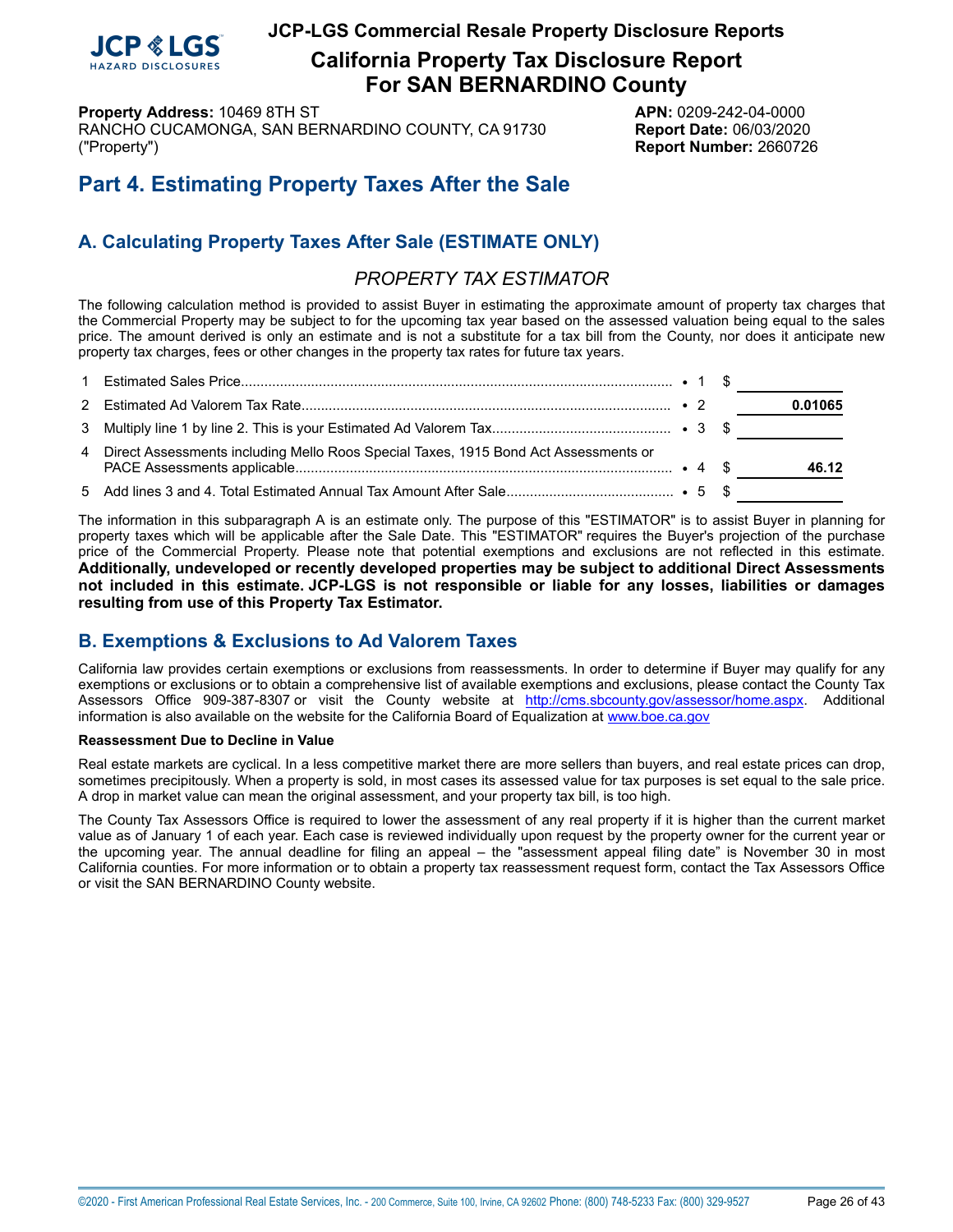

**California Property Tax Disclosure Report For SAN BERNARDINO County**

**Property Address:** 10469 8TH ST **APN:** 0209-242-04-0000 RANCHO CUCAMONGA, SAN BERNARDINO COUNTY, CA 91730 **Report Date:** 06/03/2020 ("Property") **Report Number:** 2660726

# **Part 5. Supplemental Property Tax Information**

# **A. General Information Regarding Supplemental Taxes**

California law mandates the county assessor to reappraise real property upon a change in ownership or completion of new construction. The assessor's office issues a supplemental assessment which reflects the difference between the prior assessed value and the new assessment. This value is prorated based on the number of months remaining in the fiscal tax year which ends June 30.

Notices of the supplemental assessment are mailed out to the property owners prior to the issuance of the supplemental tax bill or refund if the value is reduced. The taxes or refund based on the supplemental assessment are in addition to the regular annual tax bill.

The supplemental tax will be due from the current owner in addition to the regular tax assessment. Accordingly for the first year of ownership, Buyer should plan for this additional payment.

## **B. Supplemental Property Tax Disclosure**

The following notice is mandated by California Civil Code Section 1102.6c:

## **NOTICE OF YOUR "SUPPLEMENTAL" PROPERTY TAX BILL**

"California property tax law requires the Assessor to revalue real property at the time the ownership of the property changes. Because of this law, you may receive one or two supplemental tax bills, depending on when **your loan closes.**

The supplemental tax bills are not mailed to your lender. If you have arranged for your property tax payments to be paid through an impound account, the supplemental tax bills will not be paid by your lender. It is your **responsibility to pay these supplemental bills directly to the Tax Collector.**

**If you have any question concerning this matter, please call your local Tax Assessor or Collector's Office."**

SAN BERNARDINO County Assessor Phone: 909-387-8307 Website: <http://cms.sbcounty.gov/assessor/home.aspx>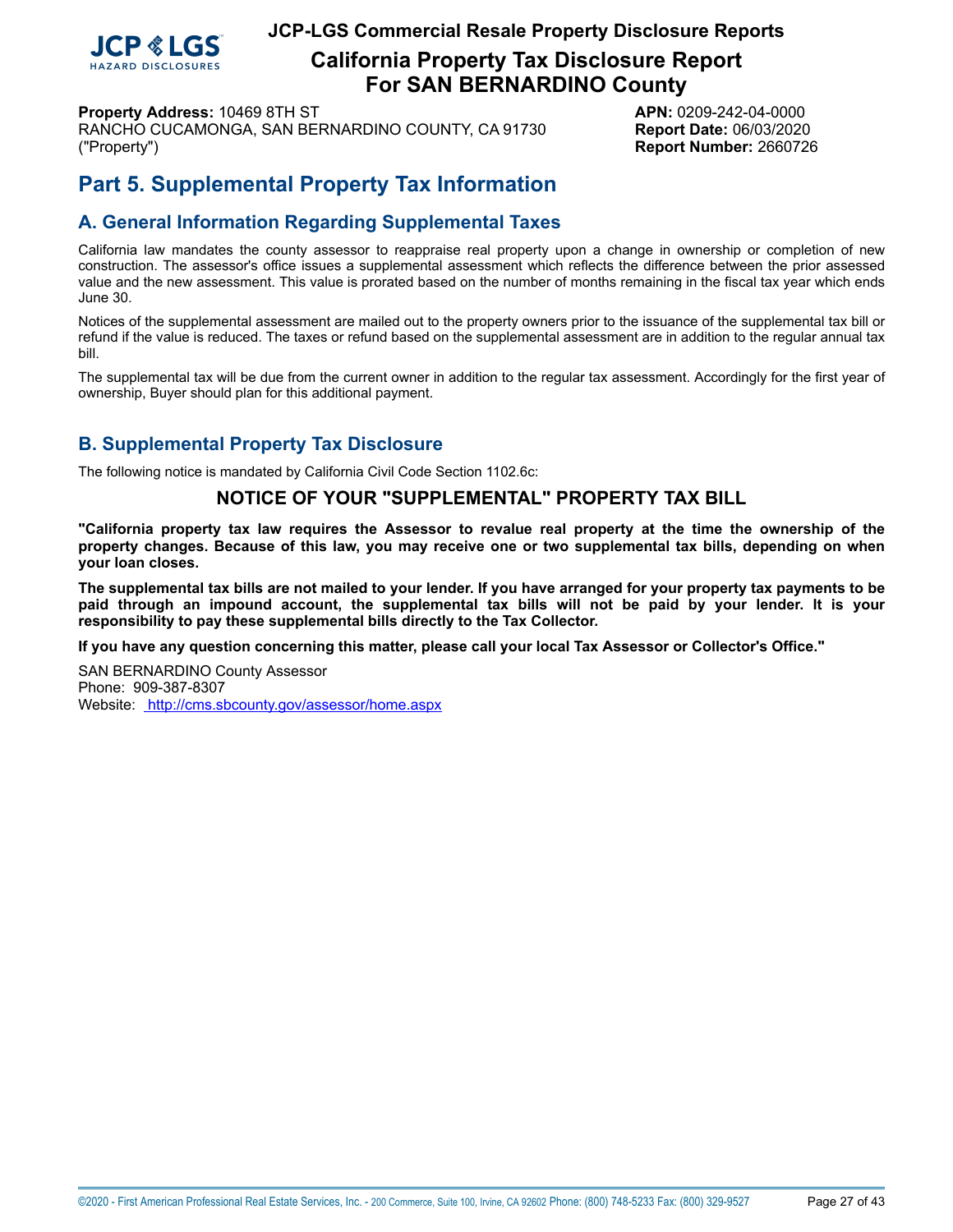

**California Property Tax Disclosure Report For SAN BERNARDINO County**

**Property Address:** 10469 8TH ST **APN:** 0209-242-04-0000

RANCHO CUCAMONGA, SAN BERNARDINO COUNTY, CA 91730 **Report Date:** 06/03/2020 ("Property") **Report Number:** 2660726

# **C. Calculating Supplemental Taxes After Sale (ESTIMATE ONLY)**

# *SUPPLEMENTAL TAX ESTIMATOR*

The following schedule is provided to estimate the potential amount of the supplemental taxes on a given property and does NOT include the amount of the regular annual ad valorem property tax. The following calculation provides an estimate of the supplemental property taxes that can be expected during the first year of ownership, and should be used for planning purposes only.

|                                                                                                  |  | 29,275.00 |
|--------------------------------------------------------------------------------------------------|--|-----------|
| 3 Subtract line 2 from line 1.                                                                   |  |           |
| 4 Multiply line 3 by 0.01065 (the Estimated Ad Valorem Tax Rate for the Commercial<br>Property). |  |           |

If the Sale Date for the Commercial Property falls during the months of January through May, Buyer will receive TWO supplemental tax bills: (a) one for the current partial tax year; and (b) one for the next full tax year. The supplemental **taxes can be estimated by completing lines 5 through 8 below:**

| 6 Multiply line 4 by line 5.  |  |  |
|-------------------------------|--|--|
| 7 Enter the amount on line 4. |  |  |
|                               |  |  |

If the Sale Date for the Commercial Property falls during the months of June through December, Buyer will receive ONE **supplemental tax bill. The supplemental tax can be estimated by completing lines 9 and 10 below:**

| <b>TABLE 1. Month-of-Sale Factor</b> |        | <b>TABLE 2. Month-of-Sale Factor</b> |        |
|--------------------------------------|--------|--------------------------------------|--------|
| Jan                                  | 0.4167 | Jun                                  | 1.0000 |
| Feb                                  | 0.3333 | Jul                                  | 0.9167 |
| Mar                                  | 0.2500 | Aug                                  | 0.8333 |
| Apr                                  | 0.1667 | <b>Sept</b>                          | 0.7500 |
| May                                  | 0.0833 | Oct                                  | 0.6667 |
|                                      |        | <b>Nov</b>                           | 0.5833 |
|                                      |        | <b>Dec</b>                           | 0.5000 |

The information in this subparagraph C is an estimate only. The purpose of this "ESTIMATOR" is to assist Buyer in planning for the supplemental taxes. The estimated supplemental tax is not a substitute for the supplemental bill and may not be relied upon as such. This "ESTIMATOR" requires the Buyer's projection of the purchase price of the Commercial Property as well as month in which the transaction will be consummated. Please note that potential exemptions and exclusions are not reflected in these estimations. JCP-LGS is not responsible or liable for any losses, liabilities or damages resulting from use of this Supplemental Tax Estimator.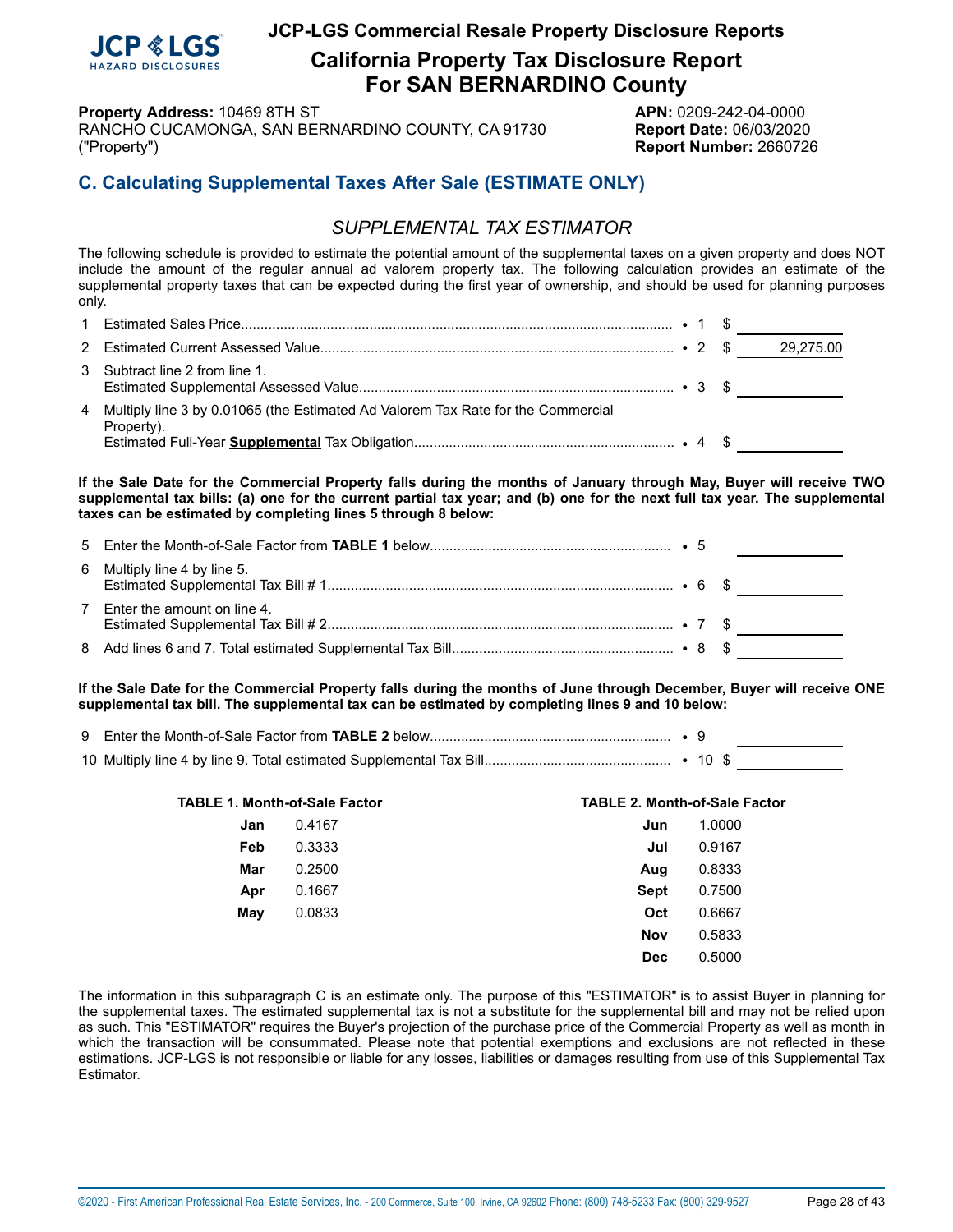

**California Property Tax Disclosure Report For SAN BERNARDINO County**

**Property Address:** 10469 8TH ST **APN:** 0209-242-04-0000 RANCHO CUCAMONGA, SAN BERNARDINO COUNTY, CA 91730 **Report Date:** 06/03/2020 ("Property") **Report Number:** 2660726

# <span id="page-28-0"></span>**Part 6. State Responsibility Area Fire Prevention Fee**

In 2011, the California Legislature and Governor enacted a "Fire Prevention Fee" on habitable structures in the State's wildland fire responsibility area ("SRA"). The yearly fee, levied on property owners, paid for various activities to prevent and suppress wildfires in the SRA, and was most recently at the rate of \$152.33 per habitable structure on the property.

## Effective July 1, 2017, as authorized by Assembly Bill 398 and signed by the Governor, that fire prevention **fee is suspended until 2031.**

 The fire prevention activities supported by the fee will continue, but instead will be funded through a different State program – one aimed at curbing industrial emissions of carbon dioxide (also known as California's "cap-and-trade" program). For more information, please refer to the text of the Assembly bill at the following link: [http://leginfo.legislature.ca.gov/faces/billNavClient.xhtml?bill\\_id=201720180AB398](http://leginfo.legislature.ca.gov/faces/billNavClient.xhtml?bill_id=201720180AB398)

# **Part 7. DOCUMENTARY TRANSFER TAX ADVISORY: Governmental Assessments Paid at the Close of Escrow**

**Documentary Transfer Tax Defined.** Under California Revenue and Taxation Code Sections 11911-11929, counties and cities are authorized to impose a tax on the transfer of real property located within their jurisdiction. The tax is commonly known by various names, including the Documentary Transfer Tax, or Real Property Transfer Tax, or Real Estate Transfer Tax (hereinafter, the "Transfer Tax").

**How Much?** The "one-time" payment is made at the close of escrow and routinely documented on the HUD-1 Settlement Statement. The amount of the Transfer Tax is typically based on the value or sales price of the real estate that is transferred. The county rate is one dollar and ten cents (\$1.10) for each one thousand dollars (\$1,000) of value. The rate for non-charter ("general law") cities is one-half of the county rate and is credited against the county tax due. Charter cities may impose a Transfer Tax at a rate higher than the county rate.

For any city or county in California, the Transfer Tax rate ("Tax Rate Table") is available at no charge from many sources, most conveniently on the website of the **California Local Government Finance Almanac** (sponsored by the California League of Cities).

<http://www.californiacityfinance.com/PropTransfTaxRates.pdf>

To estimate the Transfer Taxes for the Property, multiply the Property's estimated sales price (in thousands of dollars) by the amount shown in the Tax Rate Table for the city and county in which the Property is located.

**Who Pays?** The law states that, "the Transfer Tax must be paid by the person who makes, signs or issues any document subject to the tax, or for whose use or benefit the document is made, signed or issued." In practice, this means that the payment of the Transfer Tax is customarily made by the Seller or the Buyer, or shared by both, depending on the jurisdiction in which the transferred Property is located.

> **END OF TAX DISCLOSURE REPORT SECTION See Terms and Conditions at end of this Report.**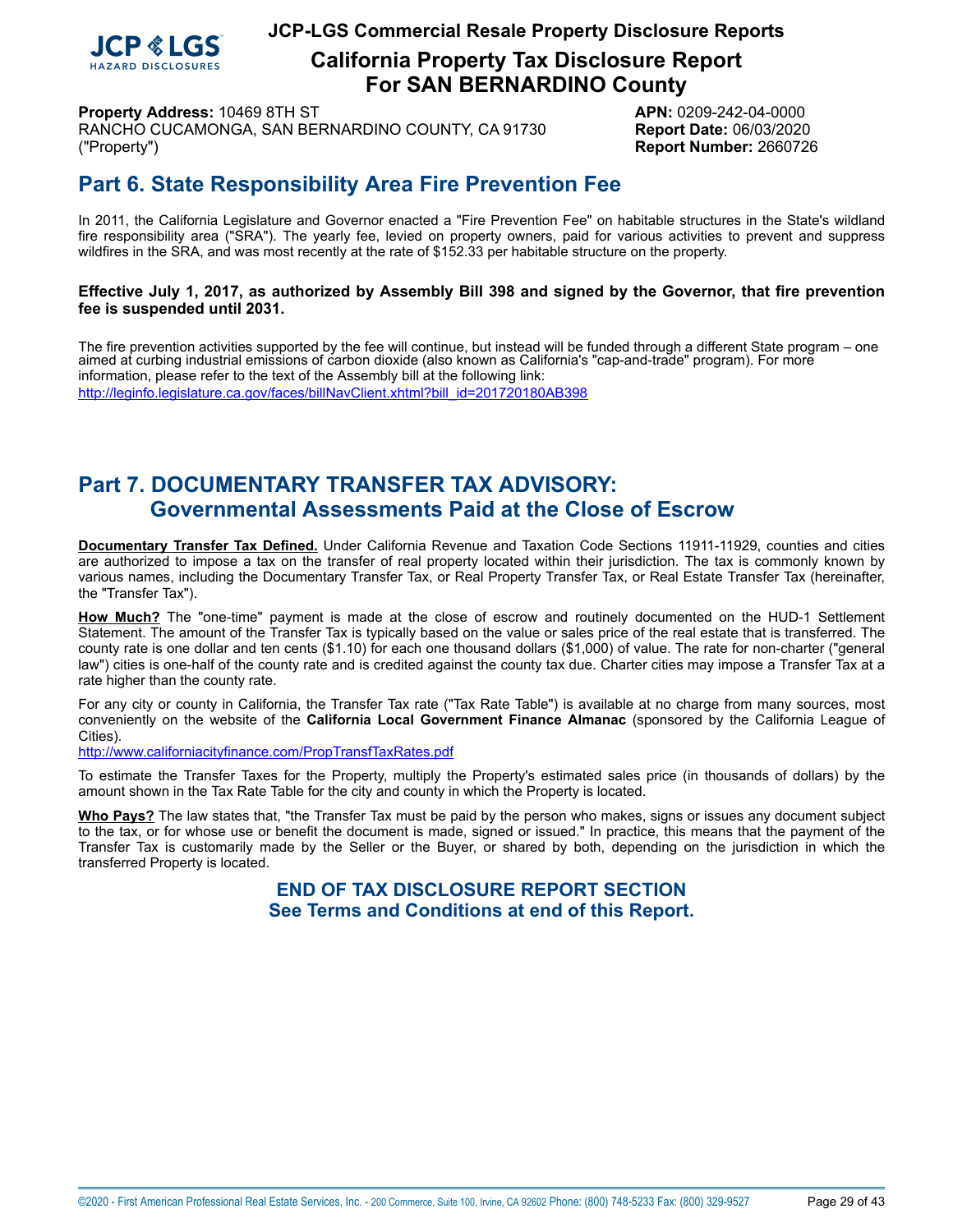

**Environmental Screening Report For SAN BERNARDINO County**

**Property Address:** 10469 8TH ST **APN:** 0209-242-04-0000

RANCHO CUCAMONGA, SAN BERNARDINO COUNTY, CA 91730 **Report Date:** 06/03/2020 ("Property") **Report Number:** 2660726

# **Environmental Screening Report**

# <span id="page-29-0"></span>**Is Property Listed in a Disclosed Database?**

 $N$ 

YES<sup>T</sup> The determination here indicates whether the exact property address as listed above was found in any of the databases searched for this Report. Please note that there may be errors or omissions in the addresses contained in the Local, State and Federal databases that prevent an exact match in this search. Refer to the lists beginning in the section titled "Sites Missing Key Location Information" for site addresses that may be similar to the subject property address or that do not include sufficient address information to precisely locate the site on a map

# **Summary of Environmental Site Search**

| <b>DATABASE SEARCHED (See "Description of Databases Searched"</b><br>below)                                                                                                                                                                                                                                                                                                                                                                                  | <b>Are Any Contaminated</b><br><b>Sites in Database?</b> | 0 <sub>to</sub><br>$1/8$ mile | $1/8$ to<br>$1/2$ mile | $1/2$ to<br>1 mile |
|--------------------------------------------------------------------------------------------------------------------------------------------------------------------------------------------------------------------------------------------------------------------------------------------------------------------------------------------------------------------------------------------------------------------------------------------------------------|----------------------------------------------------------|-------------------------------|------------------------|--------------------|
| Federal National Priorities List or "Superfund" sites (NPL)                                                                                                                                                                                                                                                                                                                                                                                                  | <b>YES</b>                                               | 0                             | 0                      | 0                  |
| Corrective Action Sites (RCRA COR)                                                                                                                                                                                                                                                                                                                                                                                                                           | <b>YES</b>                                               | 0                             | 1                      | $\bf{0}$           |
| Federal Sites investigated for possible inclusion in the NPL (SEMS)                                                                                                                                                                                                                                                                                                                                                                                          | <b>MAYBE</b>                                             | 0                             |                        | N/A                |
| SEMS Sites That Have Been Archived (SEMS-Archived)                                                                                                                                                                                                                                                                                                                                                                                                           |                                                          | 0                             | 1                      | N/A                |
| Treatment, Storage & Disposal Sites for Hazardous Materials (RCRA TSD)                                                                                                                                                                                                                                                                                                                                                                                       |                                                          | 0                             | 0                      | N/A                |
| Tribal UST And/Or Tribal LUST                                                                                                                                                                                                                                                                                                                                                                                                                                | <b>MAYBE</b>                                             | 0                             | 0                      | N/A                |
| State EnviroStor Cleanup Sites Database (ENVIROSTOR)                                                                                                                                                                                                                                                                                                                                                                                                         | <b>MAYBE</b>                                             | 0                             | 3                      | N/A                |
| State List of Spills, Leaks, Investigation & Cleanup (SLIC)                                                                                                                                                                                                                                                                                                                                                                                                  | <b>YES</b>                                               | 0                             | 0                      | N/A                |
| State List of Solid Waste Landfill Facilities (SWIS)                                                                                                                                                                                                                                                                                                                                                                                                         | <b>MAYBE</b>                                             | 0                             | 0                      | N/A                |
| State List of Leaking Underground Storage Tanks (LUST)                                                                                                                                                                                                                                                                                                                                                                                                       | <b>YES</b>                                               | 0                             | 0                      | N/A                |
| EnviroStor Site With Deed Restriction Or Other Controls (CONTROLS)                                                                                                                                                                                                                                                                                                                                                                                           | <b>MAYBE</b>                                             | 0                             | 1                      | N/A                |
| Potential Generator of hazardous materials Sites (RCRA GEN)                                                                                                                                                                                                                                                                                                                                                                                                  |                                                          | 1                             | N/A                    | N/A                |
| Emergency Response Notification System (ERNS, National Response Center)                                                                                                                                                                                                                                                                                                                                                                                      | <b>MAYBE</b>                                             | 0                             | N/A                    | N/A                |
| State List of Underground Storage Tanks (UST)                                                                                                                                                                                                                                                                                                                                                                                                                |                                                          | 0                             | N/A                    | N/A                |
| State List of Historical Underground Storage Tanks (Hist-UST)                                                                                                                                                                                                                                                                                                                                                                                                |                                                          | 0                             | N/A                    | N/A                |
| State Hazardous Waste Information Summary (HWIS)                                                                                                                                                                                                                                                                                                                                                                                                             | <b>YES</b>                                               | 0                             | N/A                    | N/A                |
| State List of Aboveground Storage Tanks (AST)                                                                                                                                                                                                                                                                                                                                                                                                                |                                                          | 0                             | N/A                    | N/A                |
| N/A = Not Applicable Under Required AAI Search Standard.                                                                                                                                                                                                                                                                                                                                                                                                     | <b>AAI TOTALS</b>                                        | 1                             |                        | $\mathbf{0}$       |
| <b>MAYBE</b> = Contamination is possible; for example,                                                                                                                                                                                                                                                                                                                                                                                                       | <b>CONTAMINATED SITE TOTALS</b>                          | n                             |                        | 0                  |
| the database searched includes a mix of contaminated and                                                                                                                                                                                                                                                                                                                                                                                                     | <b>TOTAL OF SITES FOUND</b>                              | 8                             |                        |                    |
| $\mathcal{L} = \mathcal{L} = \mathcal{L} = \mathcal{L} = \mathcal{L} = \mathcal{L} = \mathcal{L} = \mathcal{L} = \mathcal{L} = \mathcal{L} = \mathcal{L} = \mathcal{L} = \mathcal{L} = \mathcal{L} = \mathcal{L} = \mathcal{L} = \mathcal{L} = \mathcal{L} = \mathcal{L} = \mathcal{L} = \mathcal{L} = \mathcal{L} = \mathcal{L} = \mathcal{L} = \mathcal{L} = \mathcal{L} = \mathcal{L} = \mathcal{L} = \mathcal{L} = \mathcal{L} = \mathcal{L} = \mathcal$ |                                                          |                               |                        |                    |

non-contaminated sites that are not distinguised, or landfill sites where contamination is common although not certainly identified, or sites currently being investigated for contamination by the responsible agency.

Determined by Third-Party Disclosure Provider(s) FIRST AMERICAN PROFESSIONAL REAL ESTATE SERVICES, INC. **Date 6/03/2020**  Rept. No. **2660726**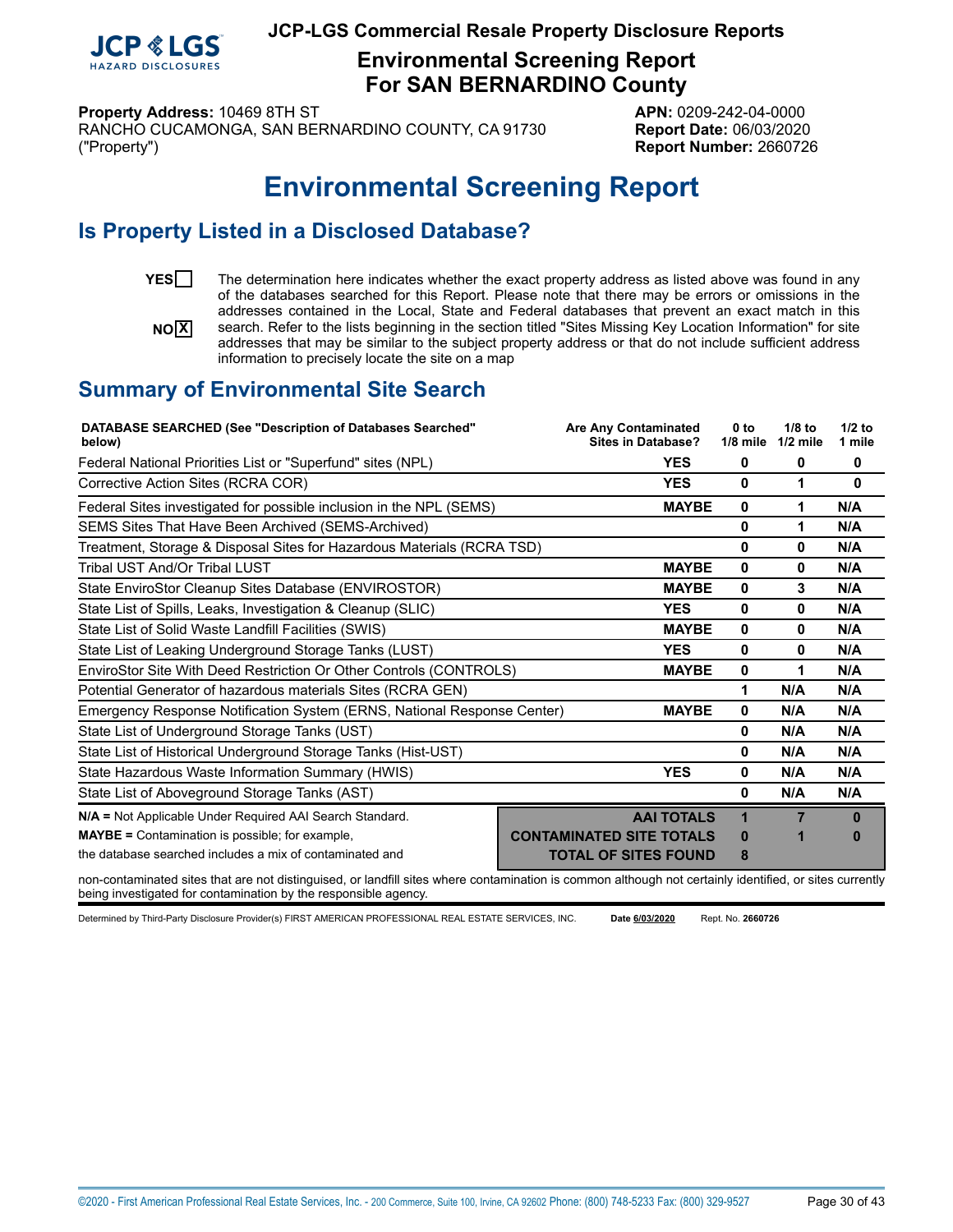

# **Environmental Screening Report For SAN BERNARDINO County**

**Property Address:** 10469 8TH ST **APN:** 0209-242-04-0000

RANCHO CUCAMONGA, SAN BERNARDINO COUNTY, CA 91730 **Report Date:** 06/03/2020 ("Property") **Report Number:** 2660726

# **Sites Found on the Databases Searched**

UST sites are selected from the list maintained by the State Water Resources Control Board. Information regarding the contents of the tank, and any inspections or testing can be found on the web page [http://geotracker.waterboards.ca.gov/.](http://geotracker.waterboards.ca.gov/) AST site information can be obtained from the responsible county or local government agency identified in the Unified Program directory available at [http://osfm.fire.ca.gov/cupa/apsa.](http://osfm.fire.ca.gov/cupa/apsa) Sites that have been identified as having a leak may also appear on one or more of the other lists reported above. Sites listed on LUST or RCRACOR may not appear on the UST or AST lists if the tank has been removed and the case has been closed. Sites listed on the SWIS list may contain hazardous materials. Information is available at<www.ciwmb.ca.gov/swis>. NPL sites are listed by the U.S. EPA as contaminated sites that have received Federal funding to assist in cleanup. Information is available from the State at<www.dtsc.ca.gov> or from <www.epa.gov> and by calling (916) 323-3399. The SEMS (formerly CERCLIS) list includes sites the Federal EPA is investigating for possible inclusion on the NPL.

For information on the lists searched for this Report see the "Description of Databases Searched" Section that follows.

**Open** = Site listed as undergoing clean-up, investigation, or referral to another agency; or as non-active, abandoned or absorbed but not closed or completed.

**Closed** = Site listed as clean-up completed, release secured, no further remedial action planned, case closed, or delisted. **Active (or Inactive)** = Site facility listed as actively (or not actively) engaged in a type of activity regulated under RCRA.

**Deed** = Site listed as completed or closed with a deed restriction.

**N/A** = Not Applicable - site listed as uncontaminated, or as using or storing hazardous substances.

**N/P** = Not Provided - site status not supplied on agency list used.

| <b>Site Name</b>                                    | <b>Address</b>                                                      | Case No.     | l Status | <b>Database</b>         |
|-----------------------------------------------------|---------------------------------------------------------------------|--------------|----------|-------------------------|
| I ROBERT MANUFACTURING CO                           | JERSEY BLVD, RANCHO CUCAMONGA, CA CAD008371775<br>10667<br>91730    |              | Open     | <b>FED SEMS ACTIVE</b>  |
| I ROBERT MANUFACTURING CO                           | BLVD. RANCHO CUCAMONGA. CA CAD008371775<br>10667<br>JERSEY<br>91730 |              | Open     | <b>FED SEMS ARCHIVE</b> |
| DAMON REFERENCE LAB                                 | 10532 ACACIA ST STE B1, RANCHO CUCAMONGA,<br>CA 91730               | CAD982445520 | Active   | <b>FED RCRA GEN</b>     |
| DEVICES LLC<br>I CONTROL<br>RMC<br><b>OPERATION</b> | JERSEY BLVD. RANCHO CUCAMONGA. CA CAD008371775<br>10667<br>91730    |              | Active   | FED RCRA COR            |
| METAL COATERS OF CALIFORNIA                         | 9133 CENTER AVENUE, RANCHO CUCAMONGA, CA 71003778<br>91730          |              | Open     | CA DTSC DEED            |
| Robert Mfg. Co.                                     | Boulevard, Rancho Cucamonga,<br>10667<br>Jersev<br>91730            | CA 71002214  | Open     | CA ENVIROSTOR CLEANUP   |
| ROBERT MFG CO                                       | 10667 JERSEY BLVD, CUCAMONGA, CA 917300000                          | 80001573     | Open     | CA ENVIROSTOR CLEANUP   |
| Metal Coaters of California                         | 9133 Center Avenue, Rancho Cucamonga, CA 91730                      | 71003778     | Open     | CA ENVIROSTOR CLEANUP   |

# **Sites Missing Key Location Information**

**Open** = Site listed as undergoing clean-up, investigation, or referral to another agency; or as non-active, abandoned or absorbed but not closed or completed.

**Closed** = Site listed as clean-up completed, release secured, no further remedial action planned, case closed, or delisted.

**Active (or Inactive)** = Site facility listed as actively (or not actively) engaged in a type of activity regulated under RCRA.

**Deed** = Site listed as completed or closed with a deed restriction.

**N/A** = Not Applicable - site listed as uncontaminated, or as using or storing hazardous substances.

**N/P** = Not Provided - site status not supplied on agency list used.

Many environmental sites in the databases searched have incomplete address information and cannot be precisely located. They are, therefore, considered "unlocatable" with the geocoding methods used in this Report, and could potentially be anywhere in the Property city, county, or state. The table below includes unlocatable sites whose address contains a zip code that matches the Property zip code or matches a neighboring zip code whose boundary is within the radius distance searched. The sites listed are not necessarily within one mile of the Property, and they are not included on the site map in this Report. The databases searched include a large number of unlocatable addresses, and the list below is limited to a maximum of 30 sites per database searched. If you wish to view a **full list** of ALL unlocatable sites in California, please download the full list from our website at the following address:

[http://www.firstamprs.com/sites/default/files/Current\\_List\\_of\\_Unlocatable\\_Sites\\_in\\_California.xls](http://www.firstamprs.com/sites/default/files/Current_List_of_Unlocatable_Sites_in_California.xls)

| <b>Site Name</b>   | <b>Address</b>                         | <b>ICase No.</b> | l Status | <b>I</b> Database |
|--------------------|----------------------------------------|------------------|----------|-------------------|
| <b>LARCO 81965</b> | 11254   STREET, HESPERIA, CA 92345     | N/P              | N/P      | UST<br>ICA HIST   |
| I CIRCLE K #7265   | l BEAR VALLEY ROAD. HESPERIA. CA 92345 | N/P              | N/P      | UST<br>ICA HIST   |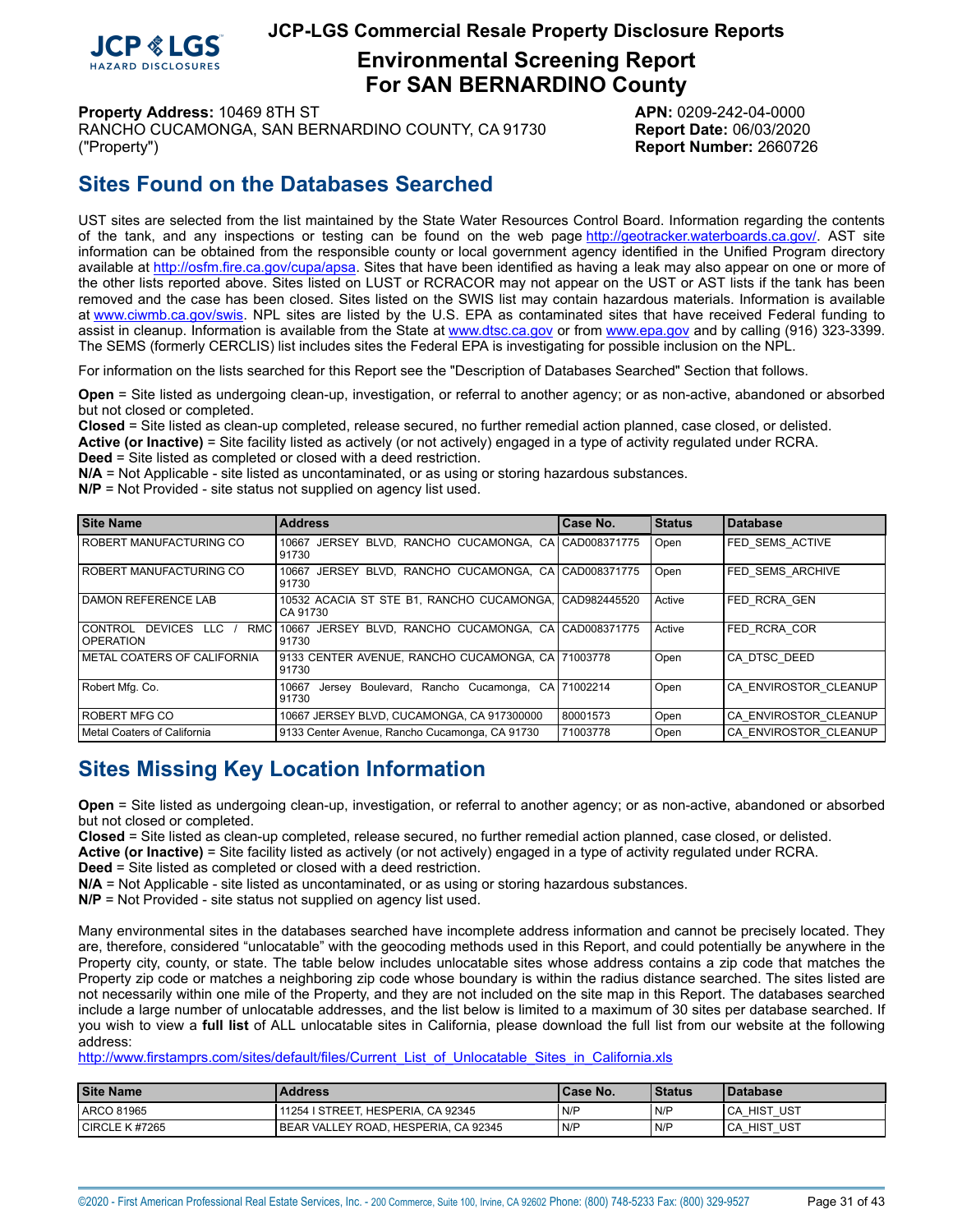

# **Environmental Screening Report For SAN BERNARDINO County**

| <b>Site Name</b>                                                              | <b>Address</b>                                                                            | Case No. | <b>Status</b> | <b>Database</b> |
|-------------------------------------------------------------------------------|-------------------------------------------------------------------------------------------|----------|---------------|-----------------|
| G.A.S. INC. CL-2                                                              | 9269 SANTA FE AVENUE, HESPERIA, CA 92345                                                  | N/P      | N/P           | CA HIST UST     |
| <b>HESPERIA MESA MART</b>                                                     | 18920 DANBURY STREET, HESPERIA, CA 92345                                                  | N/P      | N/P           | CA HIST UST     |
| <b>HESPERIA</b><br><b>UNIFIED</b><br><b>SCHOOL</b><br>DISTRICT/TRANSPORTATION | 11107 SANTA FE AVENUE, HESPERIA, CA 92345                                                 | N/P      | N/P           | CA HIST UST     |
| PILOT TRAVEL CENTER #381                                                      | 8701 HWY. 395, HESPERIA, CA 92345                                                         | N/P      | N/P           | CA HIST UST     |
| ARCO NO. 6318                                                                 | 23660 BEAR VALLEY ROAD, VICTORVILLE, CA 92392                                             | N/P      | N/P           | CA HIST UST     |
| <b>CITY GARAGE</b>                                                            | 14177 INETST RD., VICTORVILLE, CA 92392                                                   | N/P      | N/P           | CA HIST UST     |
| <b>FEDERAL</b><br>COMPLEX, VICTORVILLE                                        | CORRECTIONAL 13289 AIRBASE ROAD, VICTORVILLE, CA 92392                                    | N/P      | N/P           | CA HIST UST     |
| <b>FUEL STATION</b>                                                           | S. C. J. A. BLDG: 749. VICTORVILLE. CA 92393                                              | N/P      | N/P           | CA HIST UST     |
| <b>SELIM'S MOBIL</b>                                                          | 16850 STTODDARD WELLS RD, VICTORVILLE, CA<br>92394                                        | N/P      | N/P           | CA HIST UST     |
| <b>TRANSPORTATION</b>                                                         | 14801 SOUTH MOJAVE DR., VICTORVILLE, CA 92392                                             | N/P      | N/P           | CA HIST UST     |
| U.S. GAS - HODHOD INVESTMENTS<br>INC.                                         | 16828 STTODDARD WELLS RD, VICTORVILLE, CA<br>92394                                        | N/P      | N/P           | CA HIST UST     |
| <b>CIRCLE K #8644</b>                                                         | 11724 AIRBASE RD, ADELANTO, CA 92301                                                      | N/P      | N/P           | CA HIST UST     |
| <b>ROY'S CAFE</b>                                                             | 6666 HWY 66, AMBOY, CA 92304                                                              | N/P      | N/P           | CA HIST UST     |
| <b>OAKS RESTAURANT</b>                                                        | 37676 HWY 38, ANGELUS OAKS, CA 92305                                                      | N/P      | N/P           | CA HIST UST     |
| ARCO PETROLEUM PROD #1026                                                     | 21727 HWY 18, APPLE VALLEY, CA 92397                                                      | N/P      | N/P           | CA HIST UST     |
| CHEVRON STATION #575                                                          | 17937 HWY 18, APPLE VALLEY, CA 92307                                                      | N/P      | N/P           | CA HIST UST     |
| CIRCLE K #858                                                                 | 18465 HWY 18, APPLE VALLEY, CA 92307                                                      | N/P      | N/P           | CA HIST UST     |
| DEPOT#6                                                                       | 17928 HWY 18, APPLE VALLEY, CA 92307                                                      | N/P      | N/P           | CA HIST UST     |
| ATC-TURQ SITE #89385                                                          | 15 MI. NE OF BAKER, BAKER, CA 92309                                                       | N/P      | N/P           | CA HIST UST     |
| <b>HALLORAN SPRINGS</b>                                                       | I-15 & HALLORAN SPRGS RD, BAKER, CA 92309                                                 | N/P      | N/P           | CA HIST UST     |
| RASOR RD SERVICE INC.                                                         | I-15 & RASOR RD, BAKER, CA 92309                                                          | N/P      | N/P           | CA HIST UST     |
| <b>XCEL</b>                                                                   | 72307 E. BAKER BLVD, BAKER, CA 92309                                                      | N/P      | N/P           | CA HIST UST     |
| <b>BROWNIE'S LIQUOR &amp; MKT</b>                                             | 29291 W. HWY 58, BARSTOW, CA 92311                                                        | N/P      | N/P           | CA HIST UST     |
| FE-MCLB ARMY/AIRFORCE EXC                                                     | BLDG 44-NEBO, BARSTOW, CA 92311                                                           | N/P      | N/P           | CA HIST UST     |
| CHEVRON USA #9956                                                             | 12576 BASELINE RD, RANCHO CUCAMONGA, CA<br>91730                                          | N/P      | N/P           | CA_HIST_UST     |
| CI-RC FIRE DISTRICT #1                                                        | 6627 AMETHYST, RANCHO CUCAMONGA, CA 91730                                                 | N/P      | N/P           | CA HIST UST     |
| CI-RC FIRE PROTN DIST #4                                                      | 11239 JERSEY AVE, RANCHO CUCAMONGA, CA<br>91730                                           | N/P      | N/P           | CA HIST UST     |
| CO-VEHICLE SVC/W VLY FACI                                                     | 12672 4TH ST, RANCHO CUCAMONGA, CA 91730                                                  | N/P      | N/P           | CA HIST UST     |
| <b>MESA</b><br>CORPORATION-LYTLE CREEK                                        | CONTRACTING   17280 GLEN HELEN PARKWAY, DEVORE, CA 92377                                  | N/P      | N\p           | CA AST          |
| CALNEV GEORGE TERMINAL                                                        | 15/8 MILE E. OF ADELANTO RD., ADELANTO, CA                                                | N/P      | N\p           | CA AST          |
| TETRA TECHNOLGIES, INC. SALT PL                                               | 15750 SALTUS RD., AMBOY, CA                                                               | N/P      | N\p           | CA AST          |
| <b>HEART BAR STATION</b>                                                      | HWY. 38, ANGELUS OAKS, CA 92305                                                           | N/P      | N\p           | CA AST          |
| BLACK MOUNTAIN QUARRY PLANT                                                   | 25220 BLACK MOUNTAIN QUARRY RD, APPLE N/P<br><b>VALLEY, CA 92307</b>                      |          | N\p           | CA AST          |
| WAL-MART STORE #2333                                                          | 20251 SU HIGHWAY 18, APPLE VALLEY, CA 92307                                               | N/P      | N\p           | CA AST          |
| MIND                                                                          | WILD WASH SAND AND GRAVEL 1/4 MILE NORTH OF WILD WASH ROAD, APPLE N/P<br>VALLEY, CA 92307 |          | N/p           | CA_AST          |
| VEHICLE SERVICES DEPT.                                                        | 42090 N. SHORE RD., BIG BEAR LAKE, CA 92315                                               | N/P      | N\p           | CA AST          |
| <b>WEST COLTON YARD</b>                                                       | 19100 SLOVER ST., BLOOMINGTON, CA 92316                                                   | N/P      | N\p           | CA AST          |
| CADIZ RANCH                                                                   | HWY 66 AND CADIZ ROAD, CADIZ, CA                                                          | N/P      | N\p           | CA AST          |
|                                                                               | CALIFORNIA INSTITUTION FOR MEN 14901 EUCALYPTUS AVE., CHINO, CA 91710                     | N/P      | N\p           | CA AST          |
| WASTE MGMT INLAND EMPIRE-<br><b>CHINO</b>                                     | 13793 REDWOOD AVE., CHINO, CA 91710                                                       | N/P      | N\p           | CA AST          |
| CALNEV COLTON TERMINAL                                                        | 2051 E. SLOVER AVE., COLTON, CA 92316-2423                                                | N/P      | N\p           | CA AST          |
| PACIFIC BELL (COTNCAII)                                                       | 433 N. LACADENA DR., COLTON, CA                                                           | N/P      | N\p           | CA AST          |
| PETROLEUM RECYCLING CORP.                                                     | 12820 RIVERSIDE DR., COLTON, CA                                                           | N/P      | N\p           | CA_AST          |
| PILOT ROCK CC                                                                 | CRESTLINE(1), CA 92325                                                                    | N/P      | N\p           | CA AST          |
| CRESTINE ROAD YARD                                                            | 23188 CREST FOREST ROAD, CRESTMORE, CA<br>92325                                           | N/P      | N\p           | CA_AST          |
| CALNEV BARSTOW TERMINAL                                                       | 34277 YERMO-DAGGETT RD., DAGGETT, CA 92327                                                | N/P      | N\p           | CA AST          |
| <b>IRON MOUNTAIN PUMPING PLANT</b>                                            | 6001 IRON MOUNTAIN PUMP PLANT, EARP, CA                                                   | N/P      | N\p           | CA AST          |
| PROVIDENCE MOUNTAIN SRA                                                       | ESSEX RD., ESSEX, CA 92332                                                                | N/P      | N\p           | CA_AST          |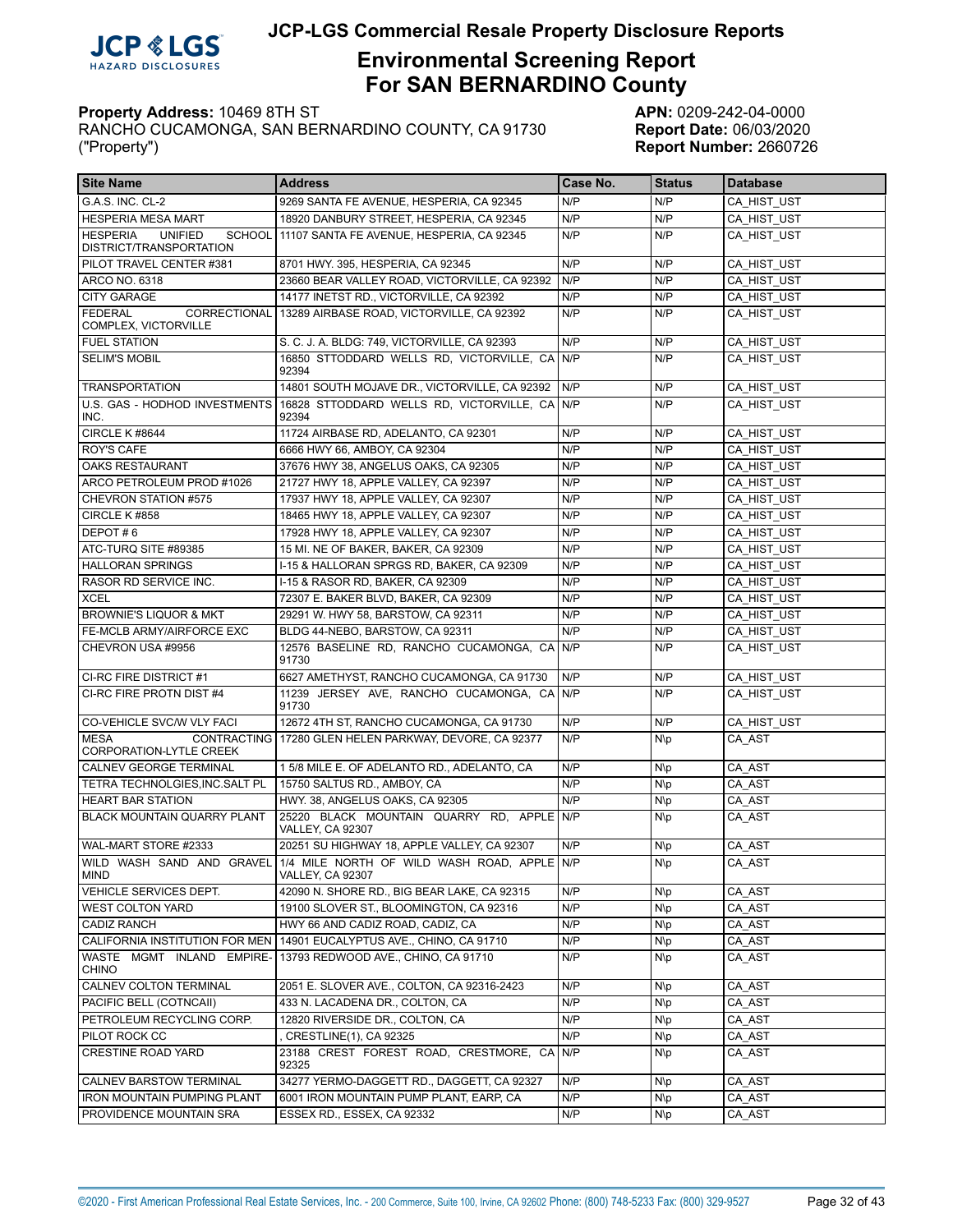

# **Environmental Screening Report For SAN BERNARDINO County**

| <b>Site Name</b>                                        | <b>Address</b>                                                                    | Case No.           | <b>Status</b> | <b>Database</b> |
|---------------------------------------------------------|-----------------------------------------------------------------------------------|--------------------|---------------|-----------------|
|                                                         | AMERON INT'L CONCRETE & STEEL 12455 ARROW ROUTE. ETIWANDA. CA 91739               | N/P                | N\p           | CA AST          |
| <b>FORGED METALS</b>                                    | 19685 BEECH AVE, FONTANA, CA 92337                                                | N/P                | $N\$          | CA AST          |
| UNIVERSAL TRUSS INC                                     | 8735 SULTANA AVE, FONTANA, CA 92335                                               | N/P                | N\p           | CA AST          |
| LYTLE CREEK RANGER STATION                              | 1209 LYTLE CREEK RD., FONTANA, CA 92335                                           | N/P                | $N\$          | CA AST          |
| <b>GOLDSTONE</b><br><b>COMMUNICATION COMPLEX</b>        | DEEPSPACE 93 GOLDSTONE ROAD, FT. IRWIN, CA 92310-5097                             | N/P                | N\p           | CA AST          |
| <b>VISTA SUBSTATION</b>                                 | 22200 NEWPORT AVE., GRAND TERRACE, CA 92324                                       | N/P                | N\p           | CA AST          |
| SILVERWOOD LAKE                                         | 14651 CEDAR CIRCLE, HESPERIA, CA                                                  | N/P                | N\p           | CA AST          |
| HINKLEY COMPRESSOR STATION                              | 38563 FAIRVIEW RD., HINKLEY, CA 93204                                             | N/P                | $N\$          | CA AST          |
| KELSO COMPRESSOR STATION                                | 8 MILES SOUTH OF KELSO ON KELBAKER ROAD.<br><b>KELSO, CA 92351</b>                | N/P                | N\p           | CA AST          |
| <b>INLAND ROCK FACILITY</b>                             | 1200 BANYON STREET. RANCHO CUCAMONGA. CA N/P<br>91730                             |                    | N\p           | CA AST          |
| ABANDONED REFINERY SITE                                 | PIONEER AND MT. VIEW, NEWBERRY SPRINGS, CA<br>92365                               | CAD982359945       | Closed        | FED_SEMS_ACTIVE |
| ORDNANCE<br><b>AEROJET</b><br><b>FACILITY</b>           | CHINO END OF WOODVIEW RD., CHINO, CA 91709                                        | CAD981457302       | Open          | FED SEMS ACTIVE |
| AFTON CANYON-UNION<br><b>PACIFIC</b><br><b>RAILROAD</b> | SEC 13,14,18,19,20,21 & 22, T.11N, R.6E, NEWBERRY<br>SPRINGS, CA 92365            | CA0000466771       | Closed        | FED SEMS ACTIVE |
| AMERICAN CAN CO                                         | 7125 AMETHYST ST, ALTA LOMA, CA 91701                                             | CAD041326026       | Closed        | FED SEMS ACTIVE |
| APPLE VALLEY MERCURY SITE                               | HURONS AVE., PIONEER RD., &?? ISATIS AVE.,<br>APPLE VALLEY, CA 92307              | CAN000905899       | Open          | FED SEMS ACTIVE |
| <b>RWY CO</b>                                           | ATCHISON TOPEKA & SANTA FE 470 L STREET AT H STREET, BARSTOW, CA 92311            | CAD980893937       | Closed        | FED SEMS ACTIVE |
| <b>BANANA STREET PIT</b>                                | 9900 BLOCK OF BANANA ST. FONTANA, CA 92335                                        | CAD983566696       | Closed        | FED SEMS ACTIVE |
| <b>BARSTOW DSPL SITE</b>                                | EXETER ST & WESTON AVE, BARSTOW, CA 92311                                         | CAD980886543       | Closed        | FED SEMS ACTIVE |
| <b>BROCO INC</b>                                        | 2610 N ALDER, RIALTO, CA 92335                                                    | CAT080022148       | Open          | FED SEMS ACTIVE |
| BUREAU OF LND MGMT CA DESERT<br><b>DIST</b>             | NW 1/4 SEC 7 T10N R2W, SAN BERNARDINO BASE CAD980636724<br><b>MERID, CA 92400</b> |                    | Closed        | FED SEMS ACTIVE |
| <b>CAJON DERAILMENT</b>                                 | MILEPOST 66.9 SOUTH MAIN TRACK VICTORVILLE,<br>SOUTH OF VICTORVILLE, CA 92392     | CA0001342039       | Open          | FED SEMS ACTIVE |
| CAPITOL INDUSTRIAL PROPERTY                             | S END OF INDUSTRY N OR RIVERSIDE, FONTANA,<br>CA 92335                            | CAD982360000       | Closed        | FED SEMS ACTIVE |
| CHURCH ST. LANDFILL                                     | CHURCH ST. (AT THE SANTA ANA RIVER),<br>REDLANDS, CA 92373                        | CAD983577990       | Closed        | FED SEMS ACTIVE |
| CIMA ROAD MINE WASTE SITE                               | 1 MIL W OF INTE. 15 OFF CIMA ROAD, , CA                                           | CAN000905903       | Open          | FED SEMS ACTIVE |
| CITY OF REDLANDS WELL FIELD                             | PENNSYLVANIA AVE, REDLANDS, CA 92373                                              | CAD980883136       | Closed        | FED SEMS ACTIVE |
| <b>DECH DRUMS</b>                                       | KRAMER STATION, BORON, CA 93516                                                   | CAN000908349       | Open          | FED SEMS ACTIVE |
| <b>DOESKIN</b><br><b>ROAD</b><br><b>CHEMICALS</b>       | ABANDONED 16450 Eva Road, APPLE VALLEY, CA 92307                                  | CAN000904164       | Open          | FED SEMS ACTIVE |
| DOMTAR GYPSUM AMERICA INC                               | WILBUR AVE & MINNAKER, ANTIOCH, CA 92308                                          | CAD089182810       | Closed        | FED SEMS ACTIVE |
| <b>FLINTKOTE ASBESTOS</b>                               | Postal Address is unavailable for the Site.<br>BERNARDINO, CA                     | SAN   CAN000906123 | Open          | FED SEMS ACTIVE |
| <b>FONTANA SAN LDFL</b>                                 | SIERRA AVE AT HIGHLAND AVE, FONTANA, CA CAT080029630<br>92335                     |                    | Closed        | FED SEMS ACTIVE |
| FORT IRWIN NAT TRAINING CTR                             | AVAWATZ VLY, FORT IRWIN, CA 92310                                                 | CA5213790038       | Closed        | FED_SEMS_ACTIVE |
| FORT IRWIN RD DSPL                                      | FORT IRWIN RD, BARSTOW, CA 92311                                                  | CAD980498570       | Closed        | FED SEMS ACTIVE |
| <b>FOSECO INC</b>                                       | 7TH ST OFF ROCHESTER AVE,<br><b>RANCHO</b><br>CUCAMONGA, CA 91730                 | CAD053844395       | Closed        | FED_SEMS_ACTIVE |
| GENERAL AMERICAN TRANSPORT<br>CO                        | SLOVER & PEPPER AVENUES, COLTON, CA 92324                                         | CAD055698815       | Closed        | FED_SEMS_ACTIVE |
| <b>GENERAL</b><br><b>ELECTRIC</b><br><b>SERVS OPS</b>   | AVIATION   1923 E AVION ST, ONTARIO, CA 91761                                     | CAD009542721       | Closed        | FED SEMS ACTIVE |
| <b>GOLDOME MILL</b>                                     | Postal Address is unavailable for the Site, IVANPAH, CA                           | CAN000908600       | Open          | FED SEMS ACTIVE |
| <b>GUYAUX LANDFILL</b>                                  | END OF FLORES & FERNANDO STREETS, COLTON,<br>CA 92324                             | CAD983652033       | Closed        | FED_SEMS_ACTIVE |
| HILLYARD ALUMINUM RECOVERY<br>CORP                      | 10825 BEECH ST, FONTANA, CA 92335                                                 | CAT000618702       | Closed        | FED SEMS ACTIVE |
| KAISER STEEL CORP. (FONTANA<br>PLANT)                   | Postal Address is unavailable for the Site, FONTANA,<br>CA 92335                  | CAD008274938       | Closed        | FED SEMS NPL    |
| PACIFIC RECYCLING ENTERPRISES                           | 13012 WITTRAM AVE., RANCHO CUCAMONGA, CA<br>91730                                 | CAD983659970       | Closed        | FED_SEMS_ACTIVE |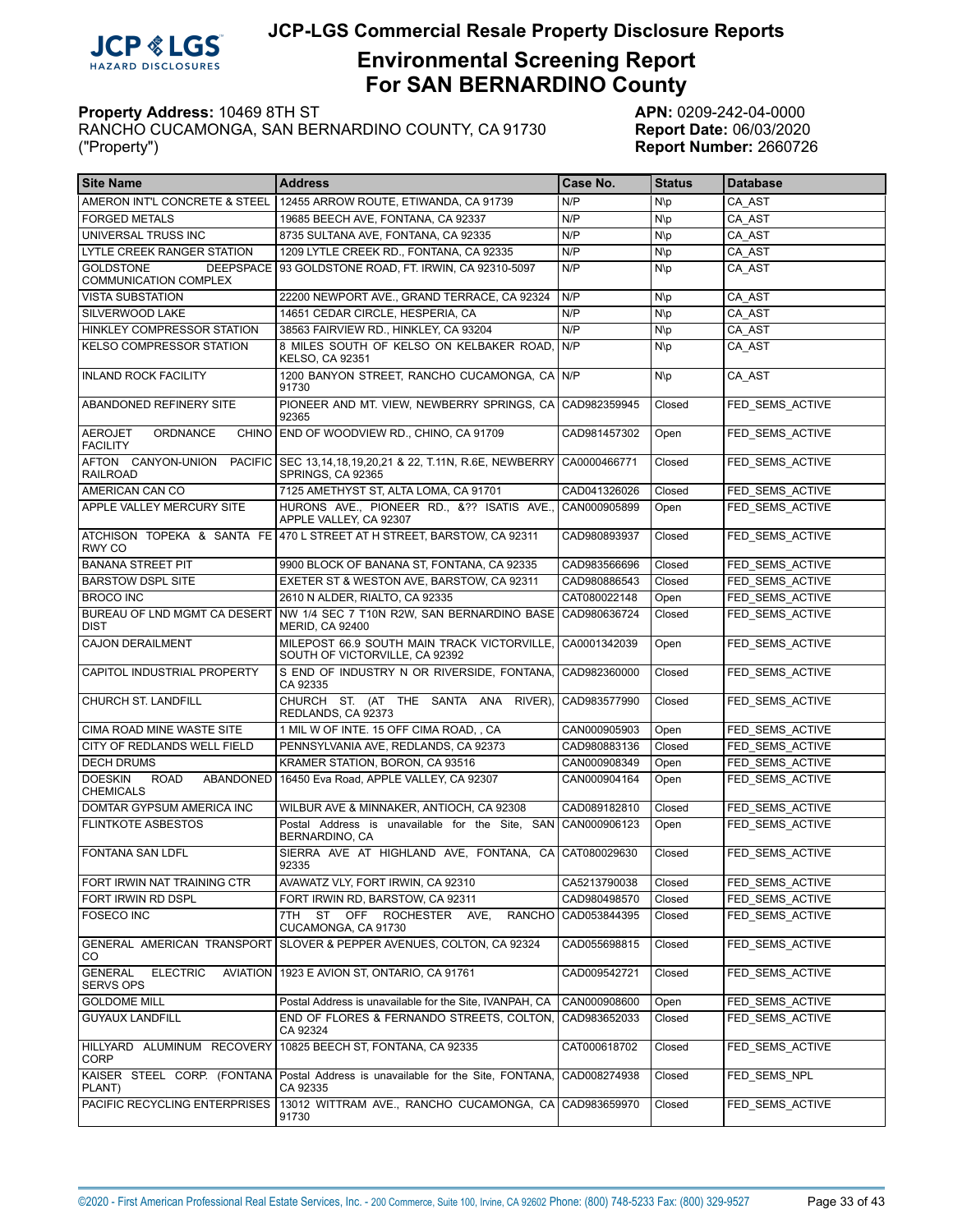

# **Environmental Screening Report For SAN BERNARDINO County**

| <b>Site Name</b>                                                                 | <b>Address</b>                                                                                 | Case No.           | <b>Status</b> | <b>Database</b>  |
|----------------------------------------------------------------------------------|------------------------------------------------------------------------------------------------|--------------------|---------------|------------------|
| AFTON CANYON-UNION<br><b>RAILROAD</b>                                            | PACIFIC SEC 13,14,18,19,20,21 & 22, T.11N, R.6E, NEWBERRY<br>SPRINGS, CA 92365                 | CA0000466771       | Closed        | FED_SEMS_ARCHIVE |
| FORT IRWIN NAT TRAINING CTR                                                      | AVAWATZ VLY, FORT IRWIN, CA 92310                                                              | CA5213790038       | Closed        | FED SEMS ARCHIVE |
| JPL<br><b>GOLDSTONE</b><br><b>FACILITY</b>                                       | TRACKING 36 M N OF, BARSTOW, CA 92311                                                          | CA7800020391       | Closed        | FED SEMS ARCHIVE |
| SAN BERNARDINO NAT FOREST                                                        | <b>BERNARDINO</b><br><b>NAT</b><br>FOREST,<br>SAN<br>BERNARDINO, CA 92408                      | SAN CA8122307640   | Closed        | FED SEMS ARCHIVE |
| NEEDLES DSPL SITE                                                                | US HWY 95, NEEDLES, CA 92363                                                                   | CA8141190100       | Closed        | FED SEMS ARCHIVE |
| <b>STA</b>                                                                       | SO CA EDISON CO COOL WATER E SANTA FE ST, DAGGETT, CA 92327                                    | CAD000630905       | Closed        | FED SEMS ARCHIVE |
| PFIZER INC LIME WASTE PILE                                                       | MERIDIAN RD 1/4 MI W OF PLT, LUCERNE VALLEY,<br>CA 92356                                       | CAD003934858       | Closed        | FED SEMS ARCHIVE |
| <b>KAISER</b><br><b>CEMENT</b><br><b>CUSHENBURY PLT</b>                          | CORP OFF ROUTE 18, LUCERNE VALLEY, CA 92356                                                    | CAD008262982       | Closed        | FED SEMS ARCHIVE |
| PLANT)                                                                           | KAISER STEEL CORP. (FONTANA   Postal Address is unavailable for the Site, FONTANA,<br>CA 92335 | CAD008274938       | Closed        | FED SEMS ARCHIVE |
| <b>VISTA METALS</b>                                                              | 12425-35 WHITTRAM, FONTANA, CA 92335                                                           | CAD008285033       | Closed        | FED SEMS ARCHIVE |
| <b>MTN QUARRY</b>                                                                | SW PORTLAND CEMENT CO, BLCK   T6N, R2W, SEC 8, 9, APPLE VALLEY, CA 92307                       | CAD008369738       | Closed        | FED SEMS ARCHIVE |
| GENERAL<br><b>ELECTRIC</b><br><b>SERVS OPS</b>                                   | AVIATION 1923 E AVION ST, ONTARIO, CA 91761                                                    | CAD009542721       | Closed        | FED_SEMS_ARCHIVE |
| US REDUCTION CO                                                                  | 11600 ETIWANDA AVE, FONTANA, CA 92335                                                          | CAD028833945       | Closed        | FED SEMS ARCHIVE |
| AMERICAN CAN CO                                                                  | 7125 AMETHYST ST, ALTA LOMA, CA 91701                                                          | CAD041326026       | Closed        | FED SEMS ARCHIVE |
| NL INDS INC HECTOR MINE                                                          | MT VIEW & PIONEER RD, NEWBERRY SPRINGS, CA<br>92365                                            | CAD042928556       | Closed        | FED SEMS ARCHIVE |
| <b>FOSECO INC</b>                                                                | 7TH ST<br><b>OFF</b><br><b>ROCHESTER</b><br>AVE,<br><b>RANCHO</b><br>CUCAMONGA, CA 91730       | CAD053844395       | Closed        | FED SEMS ARCHIVE |
| CO.                                                                              | GENERAL AMERICAN TRANSPORT SLOVER & PEPPER AVENUES, COLTON, CA 92324                           | CAD055698815       | Closed        | FED SEMS ARCHIVE |
| DOMTAR GYPSUM AMERICA INC                                                        | WILBUR AVE & MINNAKER, ANTIOCH, CA 92308                                                       | CAD089182810       | Closed        | FED SEMS ARCHIVE |
| US STEEL CORP CHEM DIV                                                           | 291 W ADAMS ST, COLTON, CA 92324                                                               | CAD091933895       | Closed        | FED SEMS ARCHIVE |
| STAUFFER CHEM CO                                                                 | DEATH VLY RD, WESTEND, CA 93564                                                                | CAD980463459       | Closed        | FED SEMS ARCHIVE |
| FORT IRWIN RD DSPL                                                               | FORT IRWIN RD, BARSTOW, CA 92311                                                               | CAD980498570       | Closed        | FED SEMS ARCHIVE |
| NEWBERRY DUMP                                                                    | PONIENTE DR 3 MI S OF, NEWBERRY SPRINGS, CA<br>92365                                           | CAD980498729       | Closed        | FED SEMS ARCHIVE |
| PACIFIC AIRMOTIVE                                                                | ONTARIO ARPT, CHINO, CA 91710                                                                  | CAD980636633       | Closed        | FED SEMS ARCHIVE |
| BUREAU OF LND MGMT CA DESERT<br><b>DIST</b>                                      | NW 1/4 SEC 7 T10N R2W, SAN BERNARDINO BASE<br><b>MERID, CA 92400</b>                           | CAD980636724       | Closed        | FED SEMS ARCHIVE |
| KERR-MCGEE WESTEND FACIL                                                         | 80201 TRONA RD PO BOX 367, TRONA, CA 93562                                                     | CAD980636872       | Closed        | FED SEMS ARCHIVE |
| MOLYCORP INC.                                                                    | SEC 12 & 13 T16N R13E, MOUNTAIN PASS, CA 92366                                                 | CAD980695795       | Closed        | FED SEMS ARCHIVE |
| <b>SOUTHWESTERN</b><br><b>PORTLAND</b><br>CEMENT-APPLE VALLE                     | 25220 BLACK MOUNTAIN QUARRY RD., APPLE<br><b>VALLEY, CA 92307</b>                              | CAD980735294       | Closed        | FED_SEMS_ARCHIVE |
| CITY OF REDLANDS WELL FIELD                                                      | PENNSYLVANIA AVE, REDLANDS, CA 92373                                                           | CAD980883136       | Closed        | FED SEMS ARCHIVE |
| <b>PACIFIC RECYCLING ENTERPRISES</b>                                             | 13012 WITTRAM AVE., RANCHO CUCAMONGA, CA<br>91730                                              | CAD983659970       | Closed        | FED_SEMS_ARCHIVE |
| GENUINE PARTS CO DISTRIBUTION   801 S DUPONT, ONTARIO, CA 91761<br><b>CENTER</b> |                                                                                                | CAR000164681       | Active        | FED_RCRA_GEN     |
| <b>BETA COLOR</b>                                                                | 4385 LOWELL ST. ONTARIO. CA 91761                                                              | CAR000155515       | Active        | FED RCRA GEN     |
| WALMART.COM<br><b>CENTER #8103</b>                                               | FULFILLMENT 6750 KIMBALL AVE, CHINO, CA 91708                                                  | CAR000257147       | Active        | FED RCRA GEN     |
| PACIFIC URETHANES                                                                | 1671 S CHAMPAGNE AVE STE A, ONTARIO, CA 91761                                                  | CAR000257006       | Active        | FED RCRA GEN     |
| ARCO FACILITY NO 09687                                                           | 9690 N CENTRAL AVE, MONTCLAIR, CA 91763                                                        | CAR000114991       | Active        | FED RCRA GEN     |
| CHEVRON STATION NO 207675                                                        | 791 N MILLIKEN AVE, ONTARIO, CA 91764                                                          | CAR000118497       | Active        | FED RCRA GEN     |
| <b>BURLINGTON</b><br><b>NORTHERN</b><br><b>AND</b><br>SANTA FE RAILWAY           | 16676 PINE AVE, HESPERIA, CA 92345                                                             | CAR000036780       | Active        | FED RCRA GEN     |
| A 1 TRANSMISSION                                                                 | 35018 ACACIA BLVD UNIT B, YUCAIPA, CA 92399                                                    | CAR000076000       | Active        | FED RCRA GEN     |
| ARCO FACILITY NO 09524                                                           | 3296 E ST, SAN BERNARDINO, CA 92401                                                            | CAR000103929       | Active        | FED RCRA GEN     |
| <b>CALTRANS</b><br><b>CLUSTER</b><br>WAREHOUSE                                   | ST 175 CLUSTER ST BLDGS F AND<br>G.<br>BERNARDINO, CA 92401                                    | SAN   CAR000099143 | Active        | FED RCRA GEN     |
| AMERICAN SUZUKI R AND D                                                          | 5411 DANIEL ST, CHINO, CA 91720                                                                | CAR000110999       | Active        | FED RCRA GEN     |
| AT & T COMMUNICATIONS INC                                                        | 9 MI N OF, SAN BERNARDINO, CA 92420                                                            | CAT080031008       | Active        | FED RCRA GEN     |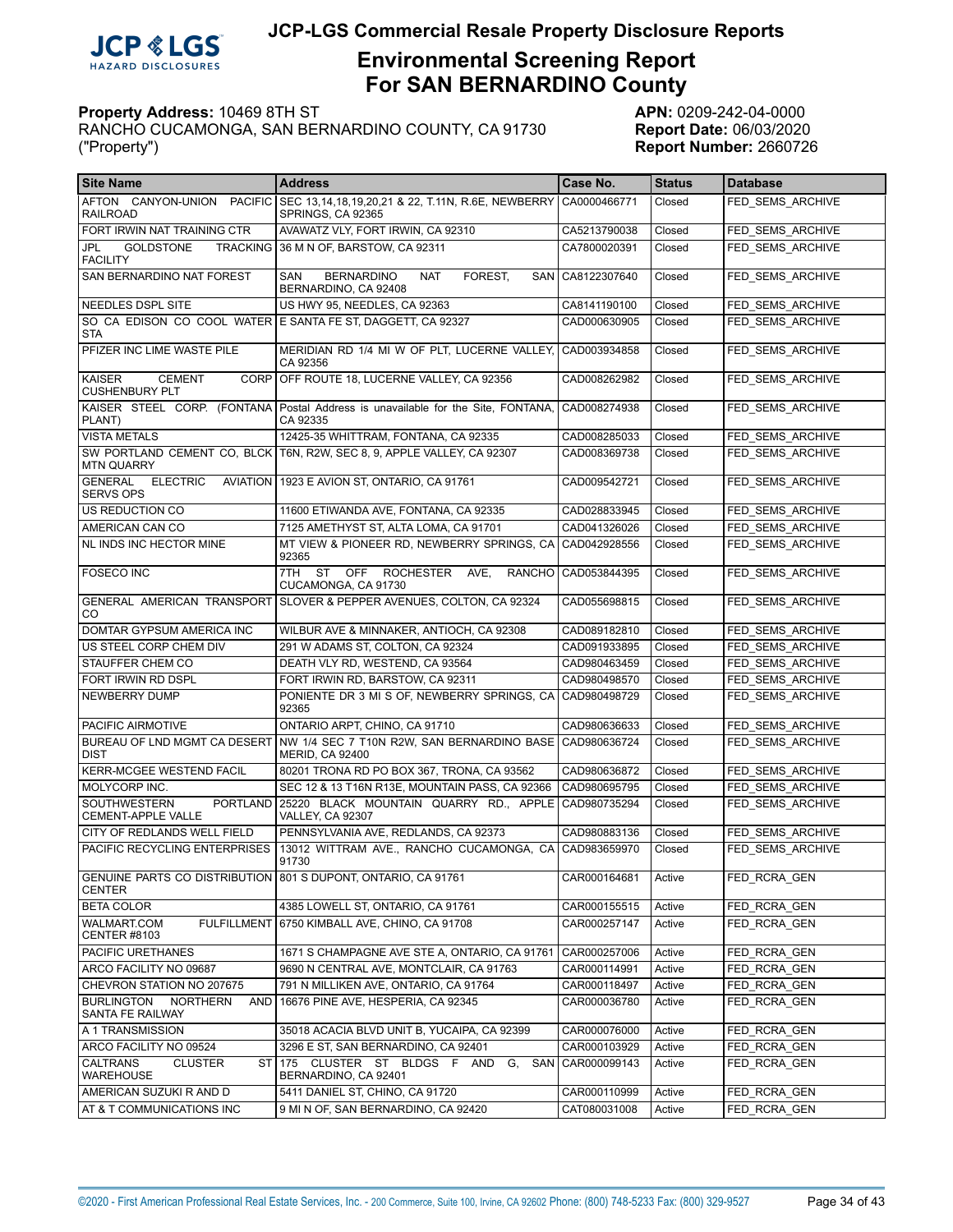

# **Environmental Screening Report For SAN BERNARDINO County**

| l Site Name                                                          | <b>Address</b>                                                                                     | Case No.           | <b>Status</b> | <b>Database</b>       |
|----------------------------------------------------------------------|----------------------------------------------------------------------------------------------------|--------------------|---------------|-----------------------|
| PACIFIC BELL                                                         | SBB&M T2S R9E 13. BELLE. SAN BERNARDINO. CA CAT080025224<br>92404                                  |                    | Active        | FED RCRA GEN          |
| ARCO FACILITY NO 09715                                               | 1945 TIPPECANOE AVE, SAN BERNARDINO, CA CAR000104075<br>92410                                      |                    | Active        | FED RCRA GEN          |
| <b>DIETERICH INTL SALES</b>                                          | HWY 10 AT 15 INTERST, COLTON, CA 92313                                                             | CAD982349144       | Active        | FED RCRA GEN          |
| MID VALLEY LANDFILL                                                  | SIERRA AVE, FONTANA, CA 92336                                                                      | CAD982485724       | Active        | FED RCRA GEN          |
| PAUL KIEVITS AUTOMOTIVE                                              | 2949 CENTRAL AVE, CHINO, CA 91710                                                                  | CAD982321515       | Active        | FED RCRA GEN          |
| CIRCLE K STORE #858                                                  | 18465 OUTER HWY 18, APPLE VALLEY, CA 92307                                                         | CAD981679343       | Active        | FED RCRA GEN          |
| PST VANS INC                                                         | 8545 PECAN, FONTANA, CA 92335                                                                      | CAD982000010       | Active        | FED RCRA GEN          |
| <b>LOCKHEED AIR TERMINAL INC</b>                                     | SOUTHWEST CORNER ONT INTL APT, ONTARIO, CA CAD981422975<br>91764                                   |                    | Active        | FED RCRA GEN          |
| <b>DIETRICH TRUCK SALES</b>                                          | <b>HWY</b><br>10<br><b>INTERCHANGE</b><br>5846,<br><b>BOX</b><br>BERNARDINO, CA 92408              | SAN   CAD981615602 | Active        | FED RCRA GEN          |
| ONE HOUR FABRICARE                                                   | 382 BASELINE ST, SAN BERNARDINO, CA 92410                                                          | CAD981629843       | Active        | FED RCRA GEN          |
| <b>DAN S DIESEL</b>                                                  | EMON AVE S, HESPERIA, CA 92345                                                                     | CAD103108494       | Active        | FED_RCRA_GEN          |
| TOSCO CORPORATION,<br><b>TERMINAL</b>                                | COLTON 271 SLOVER AVENUE, RIALTO, CA 92376                                                         | CAD000628917       | Active        | FED RCRA GEN          |
| <b>FOSECO CUCAMONGA</b>                                              | <b>ST</b><br><b>OFF</b><br>7TH<br><b>ROCHESTER</b><br>AVE,<br><b>RANCHO</b><br>CUCAMONGA, CA 91730 | CAD053844395       | Active        | FED RCRA GEN          |
| ZOBA INTL CORP DBA CD DIGITAL<br>CARD                                | 11150 WHITE BIRCH DR. RANCHO CUCAMANGA. CA CAR000151233<br>91730                                   |                    | Active        | FED RCRA GEN          |
| <b>SCRIPTO TOKAI CORP</b>                                            | 11600 MILLENNIUM CT, RANCHO CUCAMONGA, CA CAR000090480<br>91730                                    |                    | Active        | FED RCRA GEN          |
| REGAL INDUSTRIES, INC.                                               | 9816 CRESENT CENTER DRIVE SUITE 703, RANCHO CAL000231292<br>CUCAMONGA, CA 91730                    |                    | Active        | FED RCRA GEN          |
| MODULAR OFFICE SOLUTIONS                                             | 6TH STREET, RANCHO CUCAMONGA, CA 91730                                                             | CAL000212849       | Active        | FED RCRA GEN          |
| <b>STATION</b>                                                       | GRAPELAND PEAKER GENERATING   12208 6TH ST, RANCHO CUCAMONGA, CA 91730                             | CAP000278382       | Active        | FED RCRA GEN          |
| KAISER CEMENT CORPORATION<br><b>CUSHENBURY</b>                       | STATE HIGHWAY 18, 10 MI PAST MERIDIAN RD,<br>LUCERNE VALLEY, CA 92356                              | 36320010           | Open          | CA ENVIROSTOR CLEANUP |
| FOSECO, INC                                                          | 7TH STREET OFF ROCHESTER AVENUE, RANCHO<br>CUCAMONGA, CA 91730                                     | 36280006           | Open          | CA ENVIROSTOR CLEANUP |
| PACIFIC AIRMOTIVE                                                    | ONTARIO AIRPORT, CHINO, CA 91710                                                                   | 36370026           | Open          | CA ENVIROSTOR CLEANUP |
| <b>DAGGETT AIRPORT</b>                                               | BARSTOW/DAGGETT AIRPORT, DAGGETT, CA 92327                                                         | 36450005           | Open          | CA ENVIROSTOR CLEANUP |
| BUREAU OF LAND MANAGEMENT<br>CA DESERT DIST                          | NW 1/4 SEC 7 T1ON R2W; NORTH OF LENWOOD.<br>SAN BERNARDINO, CA 92411                               | 36490045           | Open          | CA ENVIROSTOR CLEANUP |
| PG&E TOPOCK<br><b>COMPRESSOR</b><br><b>STATION</b>                   | 12 MILES EAST OF NEEDLES ON I-40, NEEDLES, CA 36490090<br>92363                                    |                    | Open          | CA ENVIROSTOR CLEANUP |
| FORT IRWIN ROAD DISPOSAL                                             | FORT IRWIN ROAD, BARSTOW, CA 92311                                                                 | 36490092           | Open          | CA ENVIROSTOR CLEANUP |
| MILLIKEN SANITARY LANDFILL                                           | INTERSECTION: MILLIKEN AVE & MISSION BLV.<br>ONTARIO, CA 91761                                     | 36490106           | Open          | CA ENVIROSTOR CLEANUP |
| AEROJET GENERAL CORPORATION                                          | SOQUEL CANYON ROAD, CHINO, CA 91710                                                                | 36340059           | Open          | CA ENVIROSTOR CLEANUP |
| <b>KINDER</b><br><b>MORGAN</b><br><b>ENERGY</b><br>PARTNERS PIPELINE | S/E OF GUASTI ROAD AND MILLIKIN AVE., ONTARIO,<br>CA 91710                                         | 36490118           | Open          | CA ENVIROSTOR CLEANUP |
| UPRR HARVARD STATION                                                 | MINNEOLA RD, HARVARD STATION, CA 92327                                                             | T0607100688        | Closed        | CA LUST               |
| S&S Baseline 76                                                      | 799 Baseline Rd, San Bernardino, CA 92407                                                          | FA0006933          | N/P           | CA_GEO_UST            |
| PG&E - Topock Compressor Station                                     | I 40 & Park Moabi Road, Needles, CA 92363                                                          | FA0006723          | N/P           | CA GEO UST            |
| Frontier California, Inc.: Arrowhead CO                              | 27316 State Highway 189, Blue Jay, CA 92317                                                        | FA0003624          | N/P           | CA GEO UST            |
| ARCO 42488 (WRR 6192)                                                | 842 S INLAND CENTER DR, SAN BERNARDINO, CA<br>92408                                                | FA0013472          | N/P           | CA_GEO_UST            |
| 7-Eleven Inc #35349                                                  | 920 W Bloomington Ave, Rialto, CA 92376                                                            | FA0002168          | N/P           | CA_GEO_UST            |
| Frontier California, Inc.: Loma Linda<br>CO                          | 24960 Van Leuvan Blvd, Loma Linda, CA 92354                                                        | FA0003633          | N/P           | CA_GEO_UST            |
| Frontier California, Inc.: Muscoy CO                                 | 3388 Cajon Blvd, Muscoy, CA 92407                                                                  | FA0003637          | N/P           | CA_GEO_UST            |
| MWD - Iron Mountain Pumping Plant                                    | 6001 Iron Mountain Pumping Plant Road, Earp, CA   FA0004014<br>92242                               |                    | N/P           | CA GEO UST            |
| MARINE CORPS<br>AIR<br>GROUND<br><b>COMBAT CENTER</b>                | BLDG 2095 RIFLE RANGE RD, TWENTYNINE PALMS,<br>CA 92278                                            | CA0170090013       | N/P           | CA_HWIS               |
| <b>GEORGE AIR FORCE BASE</b>                                         | 18374 PHANTOM WEST ST, VICTORVILLE, CA 92392                                                       | CA2570024453       | N/P           | CA_HWIS               |
| <b>BUREAU</b><br>OF<br>RECLAMATION-<br>PARKER DAM FIELD              | PARKER DAM, PARKER DAM, CA 92267                                                                   | CA5142390009       | N/P           | CA_HWIS               |
| COMMANDER NTC & FORT IRWIN                                           | 602 BARSTOW RD & 5TH ST, FORT IRWIN, CA 92310                                                      | CA5213790038       | N/P           | CA_HWIS               |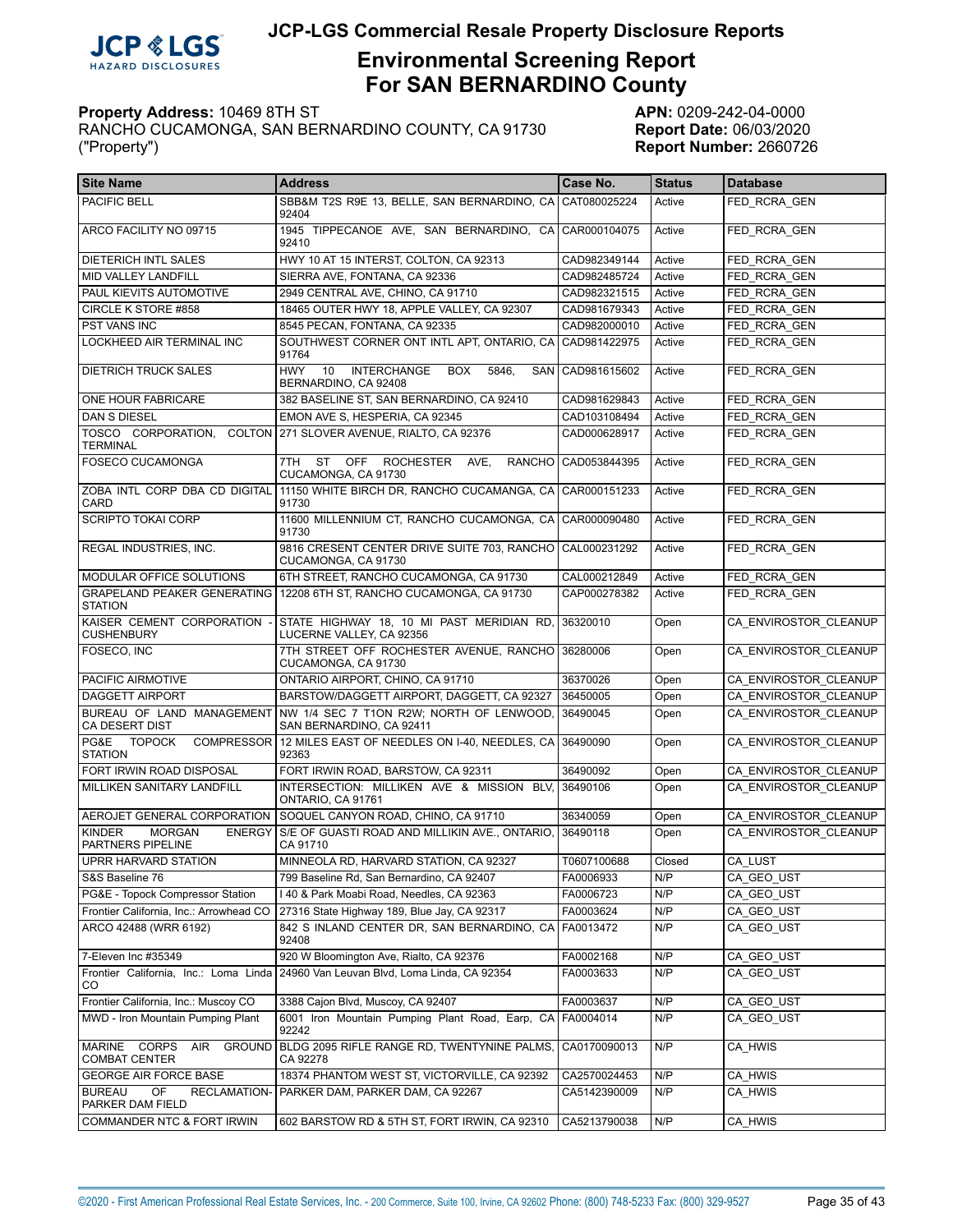

# **Environmental Screening Report For SAN BERNARDINO County**

| <b>Site Name</b>                                                                  | <b>Address</b>                                               | Case No.     | <b>Status</b> | <b>Database</b> |
|-----------------------------------------------------------------------------------|--------------------------------------------------------------|--------------|---------------|-----------------|
| <b>GOLDSTONE</b><br><b>DEEP</b><br><b>COMMUNICATIONS FACILITY</b>                 | SPACE GOLDSTONE RD, FORT IRWIN, CA 92310                     | CA7800020391 | N/P           | CA HWIS         |
| USMC BARSTOW LOGISTICS BASE   BARSTOW, BARSTOW, CA 92311<br><b>NEBO</b>           |                                                              | CA8170024261 | N/P           | CA HWIS         |
| ANNEX                                                                             | USMC LOGISTICS BASE YERMO YERMO ANNEX, BARSTOW, CA 92311     | CA8170090023 | N/P           | CA HWIS         |
| <b>TABLE</b><br><b>NASA</b><br>JPL<br><b>FACILITIES</b>                           | MOUNTAIN 24490 TABLE MTN RD, WRIGHTWOOD, CA 92397            | CA8800014583 | N/P           | CA HWIS         |
| <b>USDOE</b><br><b>WAPA</b><br><b>SUBSTATION</b>                                  | PARKER 1/4 MILE WEST OF PARKER DAM, PARKER DAM, CA<br>92267  | CA9891290620 | N/P           | CA HWIS         |
| PIERCE MAGNETIC                                                                   | 10201 TRADEMARK AVENUE UNIT C. RANCHO<br>CUCAMONGA, CA 91730 | CAC002891141 | N/P           | CA HWIS         |
| <b>ILAGAN</b>                                                                     | 100250 STAFFORD ST, RANCHO CUCAMONGA, CA<br>91730            | CAC002898568 | N/P           | CA HWIS         |
| KIMNORI USA, INC.                                                                 | 10285 INDIANA CT, RANCHO CUCAMONGA, CA<br>91730              | CAC002921174 | N/P           | CA HWIS         |
| <b>ARNOLD OTOM</b>                                                                | 8244 JADETITE AVE, RANCHO CUCAMONGA, CA<br>91730             | CAC002924505 | N/P           | CA HWIS         |
| NALCO COMPANY                                                                     | 10660ACACIA ST, RANCHO CUCAMONGA, CA 91730                   | CAC002935908 | N/P           | CA HWIS         |
| GOODYEAR RUBBER<br><b>CO</b><br><b>OF</b><br>SOUTHERN CALIF                       | 8833 INDUSTRIAL LANE, CUCAMONGA, CA 91730                    | CAD051974327 | N/P           | CA HWIS         |
| <b>HARTWELL CORPORATION</b>                                                       | 9810 SIXTH ST, CUCAMONGA, CA 91730                           | CAD060763596 | N/P           | CA HWIS         |
| RAYTHEON RANCHO INNOVATIONS                                                       | 10606 W 7TH ST, RANCHO CUCAMONGA, CA 91730                   | CAD983648627 | N/P           | CA HWIS         |
| <b>IVP INC DBA V &amp; L REPAIR</b>                                               | 13053 WHITTRAN, RANCHO CUCAMONGA, CA 91730                   | CAL000058734 | N/P           | CA HWIS         |
| <b>CALIBER COLLISION CENTERS</b>                                                  | 9490 N 9TH ST, RANCHO CUCAMONGA, CA 91730                    | CAL000255642 | N/P           | CA HWIS         |
| REDHILL COUNTRY CLUB                                                              | 8358 REDHILL COUNTRY CLUB DR. RANCHO<br>CUCAMONGA, CA 91730  | CAL000259604 | N/P           | CA HWIS         |
| AG ENGINEERING INC                                                                | 8647 HELMS ST, RANCHO CUCAMONGA, CA 91730                    | CAL000262796 | N/P           | CA HWIS         |
| GENERATOR SERVICES CO INC                                                         | 10255 PHILADELPHIA CT, RANCHO CUCAMONGA,<br>CA 91730         | CAL000281205 | N/P           | CA HWIS         |
| 7-ELEVEN #33590                                                                   | 14968 MULBURY DR BLDG 5154, WHITTIER, CA<br>91730            | CAL000312197 | N/P           | CA HWIS         |
| TESORO SHELL 68591                                                                | 11108 E FOOTHILL BLVD, RANCHO CUCAMONGA,<br>CA 91730         | CAL000321777 | N/P           | CA HWIS         |
| TRACKER MARINE BOAT CENTER                                                        | 8998 HYSSOP DR, RANCHO CUCAMONGA, CA 91730                   | CAL000328610 | N/P           | CA HWIS         |
| SHINE AUTO PROJECT                                                                | 10275 PHILADELPHIA CT, RANCHO CUCAMONGA,<br>CA 91730         | CAL000395250 | N/P           | CA HWIS         |
| GOOD-WEST RUBBER CORP DBA<br>GOODYEAR RUBBER<br>CO.<br>OF.<br>SOUTHERN CALIFORNIA | 9615 FERON BLVD, RANCHO CUCAMONGA, CA<br>91730               | CAL000400592 | N/P           | CA HWIS         |
| <b>ALDI #114</b>                                                                  | 11070 E FOOTHILL BLVD, RANCHO CUCAMONGA,<br>CA 91730         | CAL000408631 | N/P           | CA HWIS         |
| IMC BRANCH #17                                                                    | 8840 FLOWER RD STE 130, RANCHO CUCAMONGA,<br>CA 91730        | CAL000408649 | N/P           | CA HWIS         |
| PEARCE SERVICES LLC                                                               | 8351 ROCHESTER AVE. UNIT 106, RANCHO<br>CUCAMONGA, CA 91730  | CAL000425336 | N/P           | CA HWIS         |
|                                                                                   | 25590 PROSPECT AVE, LOMA LINDA, CA 0                         | 1265133      | Open          | FED ERNS        |
|                                                                                   | N 9TH ST AND HWY 10, COLTON, CA 0                            | 1236598      | Closed        | FED ERNS        |
| MP 578.3                                                                          | , NEEDLES, CA 0                                              | 1237007      | N/P           | FED ERNS        |
|                                                                                   | 1901 CALIFORNIA STREET, REDLANDS, CA 0                       | 1237243      | Closed        | FED ERNS        |
| DOCK NORTH 301; NORTH SHORE<br>OF THE LAKE                                        | , LAKE ARROWHEAD, CA 0                                       | 1237880      | N/P           | FED_ERNS        |
| <b>MAIN LINE</b>                                                                  | MP 34.5, VICTORVILLE, CA 0                                   | 1238007      | N/P           | FED ERNS        |
|                                                                                   | MP: 516.8, MONTCLAIR, CA 0                                   | 1239635      | N/P           | FED ERNS        |
|                                                                                   | I - 10 WB BETWEEN, FONTANA, CA 0                             | 1239638      | Closed        | FED ERNS        |
|                                                                                   | MP 534.53, BLOOMINGTON, CA 0                                 | 1240285      | N/P           | FED ERNS        |
| <b>GAS STATION</b>                                                                | 12345 RAMONA AVE., CHINO HILLS, CA 91710                     | 1241247      | Closed        | FED ERNS        |
|                                                                                   | 26432 PINE AVE, RIMFORREST, CA 92378                         | 1242608      | Open          | FED ERNS        |
|                                                                                   | MISSION STREET & SOUTH MOUNT VERNON AVE,<br>COLTON, CA 0     | 1243047      | N/P           | FED_ERNS        |
|                                                                                   | 1 MAIN ST., HAVASU LAKE, CA 0                                | 1243132      | Open          | FED ERNS        |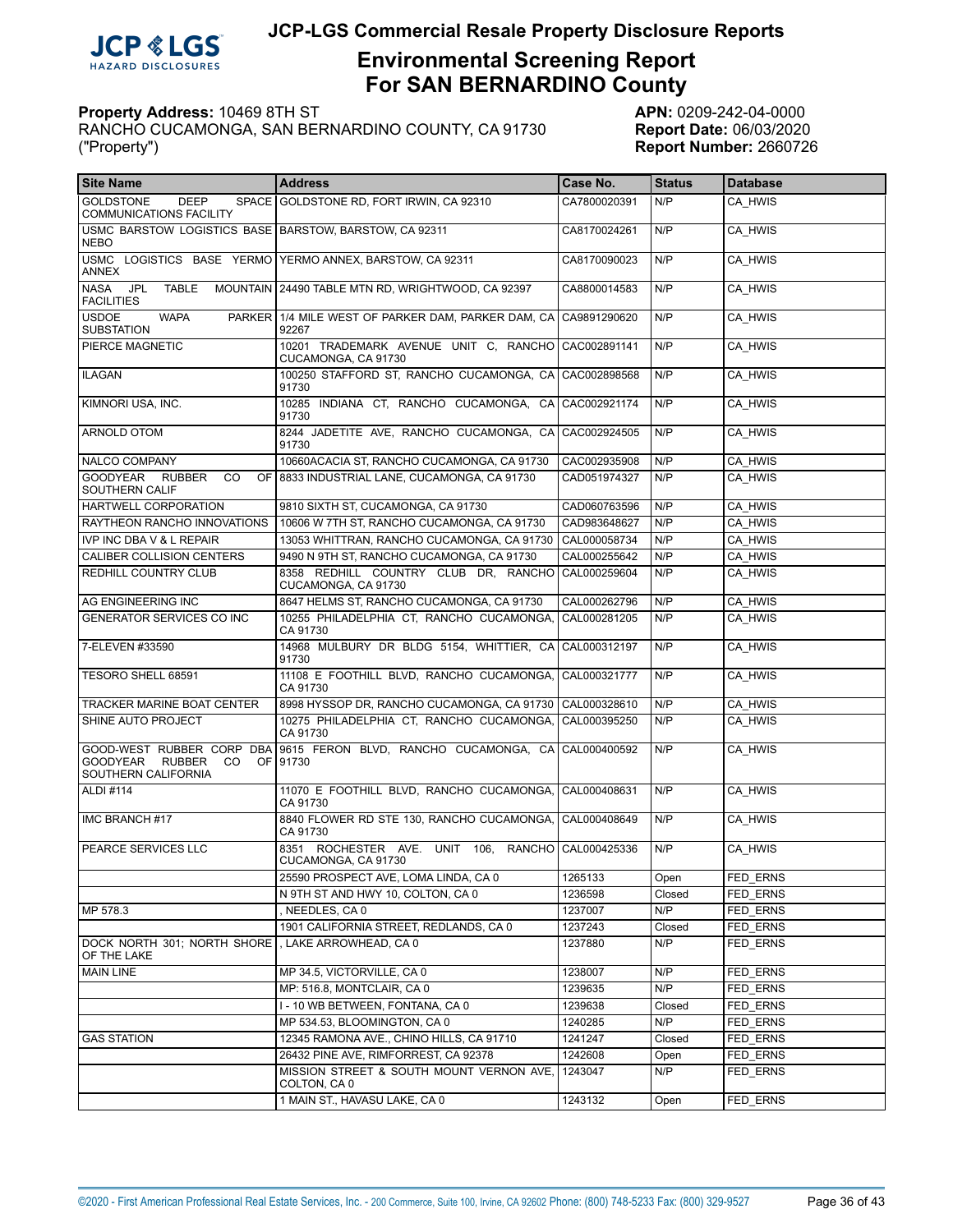

# **Environmental Screening Report For SAN BERNARDINO County**

| <b>Site Name</b>                                                                                   | <b>Address</b>                            | Case No. | <b>Status</b> | <b>Database</b> |
|----------------------------------------------------------------------------------------------------|-------------------------------------------|----------|---------------|-----------------|
| ON POWERLINE<br>ROAD<br><b>BRACEO</b>                                                              | NEAR , OAKHILLS, CA 92344                 | 1243377  | N/P           | FED ERNS        |
| VICTORVILLE CENTURY 1 RIGHT OF , HISTERIA, CA 0<br><b>WAY</b>                                      |                                           | 1243638  | N/P           | <b>FED ERNS</b> |
| MP 634.8                                                                                           | DANBY, CA 0                               | 1244676  | N/P           | <b>FED ERNS</b> |
|                                                                                                    | MP: 47.7, HESPERIA, CA 0                  | 1244996  | N/P           | <b>FED ERNS</b> |
| MONTCLAIR RAILYARD - SOUTH MP: 518, MONTCLAIR, CA 0<br>BROOKS STREET AND MOUNTAIN<br><b>AVENUE</b> |                                           | 1245556  | N/P           | FED ERNS        |
|                                                                                                    | MP: 48.94, FONTANA, CA 0                  | 1245560  | N/P           | FED ERNS        |
|                                                                                                    | 13 563 FLEDSPAR DR, CHINO HILLS, CA 91709 | 1245573  | Open          | FED ERNS        |
|                                                                                                    | 13563 FLEDSPAR DR, CHINO HILLS, CA 0      | 1245771  | Closed        | FED ERNS        |
| <b>WEST COLTON YARD</b>                                                                            | 19100 SLOVER AVE., COLTON, CA 0           | 1246095  | N/P           | FED ERNS        |
|                                                                                                    | MILE POST 39.2, VICTORVILLE, CA 0         | 1248325  | N/P           | FED ERNS        |
|                                                                                                    | MP 487.7, SAN BERNADINO, CA 0             | 1249694  | N/P           | FED ERNS        |
| <b>MAIN LINE</b>                                                                                   | CAJON SUB, HESPERIA, CA 0                 | 1250601  | N/P           | FED ERNS        |
|                                                                                                    | MILEPOST 685.5, EAST ASH HILL, CA 0       | 1250959  | Open          | FED ERNS        |
|                                                                                                    | MP: 6.9, LENWOOD, CA 0                    | 1251369  | N/P           | FED ERNS        |
| <b>MAIN LINE</b>                                                                                   | MP: 37.0, VICTORVILLE, CA 0               | 1251809  | N/P           | FED ERNS        |
| I-10 WEST BOUND AT 215 SOUTH                                                                       | COLTON, CA 0                              | 1252037  | Closed        | FED ERNS        |
| <b>WEST COLTON YARD</b>                                                                            | MP: 535, , CA 0                           | 1252984  | N/P           | FED ERNS        |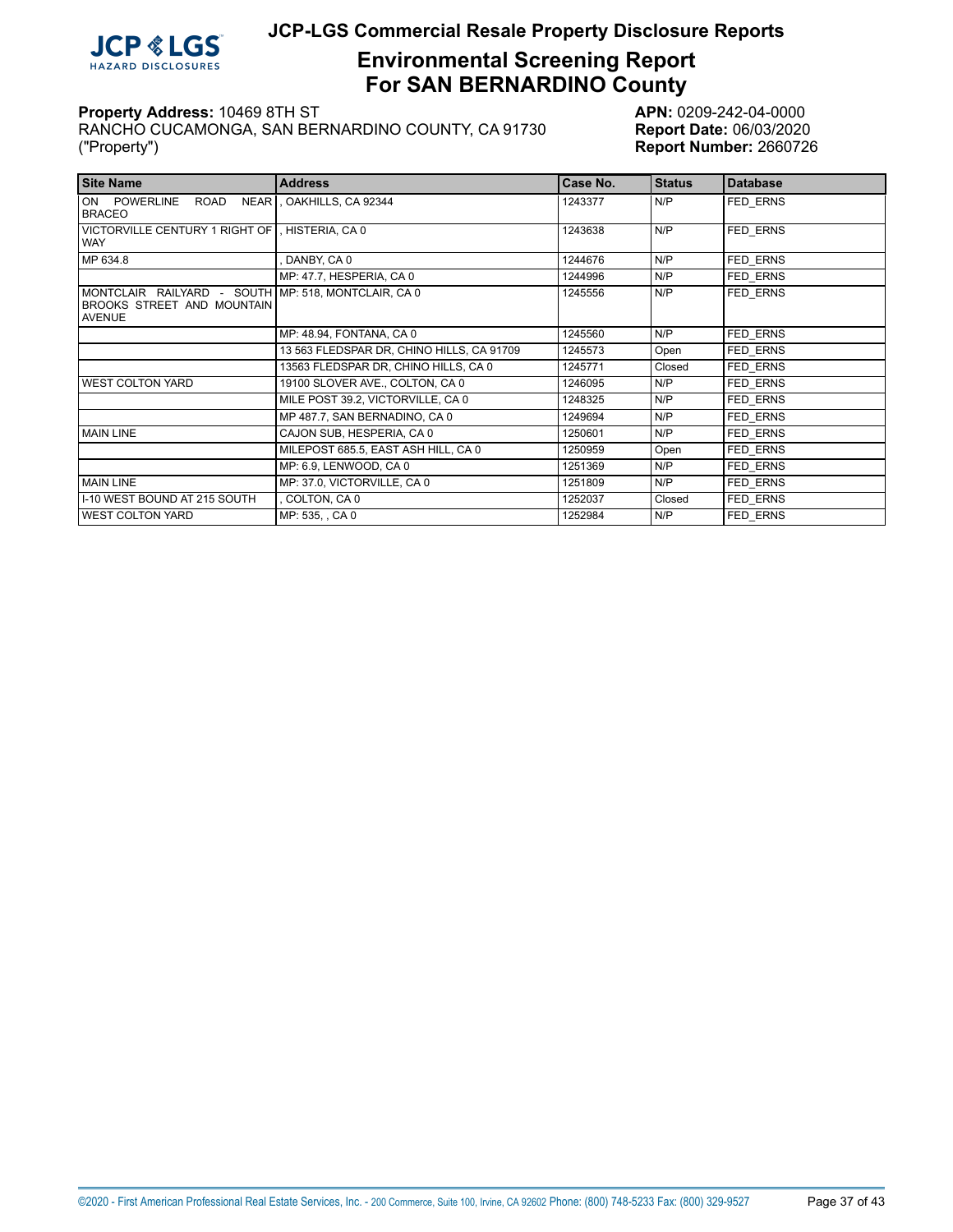

# **Environmental Screening Report For SAN BERNARDINO County**

**Property Address:** 10469 8TH ST **APN:** 0209-242-04-0000 RANCHO CUCAMONGA, SAN BERNARDINO COUNTY, CA 91730 **Report Date:** 06/03/2020

("Property") **Report Number:** 2660726

# **Description of Databases Searched**

The JCP-LGS Commercial Environmental Screening Report is based on an electronic search of certain federal and state level environmental-hazard record systems, or databases. These databases are searched for hazard sites within certain radius distances around the subject property. The databases searched, and the radius distances searched from the subject property, comply with the U.S. Environmental Protection Agency (EPA) "All Appropriate Inquiry" (AAI) standard for government records search (40 CFR Part 312.26) under the U.S. Small Business Liability Relief and Revitalization Act ("the Brownfields Law").

The government databases searched for this Report are identified below, along with the abbreviation used in this Report, and a brief explanation about the nature of the hazard sites included in those databases.

DISCLAIMER: An EPA-compliant government records search is only one part of the "All Appropriate Inquiry" standard defined under the Brownfields Law. Compliance with all parts of the Brownfields Law is required for an "innocent landowner defense" against the future discovery of contamination on the property. This Report, by itself, does NOT *provide that liability protection. Please see the Terms and Conditions Section for additional information on the preparation and limitations of this Report.*

#### <span id="page-37-0"></span>**Federal National Priorities List, or "Superfund" sites (SEMS NPL):**

This is a list compiled by the Federal Environmental Protection Agency (EPA) of contaminated sites with the highest priority of cleanup. The federal EPA is required to force clean up of these sites under the authority of a law called the Comprehensive Environmental Response, Compensation, and Liability Act (CERCLA), which is commonly called "Superfund". The status of National Priority List ("NPL") and non-NPL sites governed by the statute is now contained in the U.S. EPA Superfund Enterprise Management System ("SEMS") which replaced the Comprehensive Environmental Response, Compensation, and Liability Information System ("CERCLIS")

**Source Agency:** U.S. Environmental Protection Agency.

**Search Distance Used:** 1.0 mile

**Database last checked by JCP-LGS:** 21 Feb 2019

**WANT MORE INFORMATION?** Contact the Environmental Information Center for US EPA Region 9 at (866) 372-9378 or via email at [r9.info@epa.gov.](mailto:r9.info@epa.gov)

#### <span id="page-37-1"></span>**Corrective Action Sites, sites with Known Contamination (RCRA COR):**

This subset of the RCRA database (also known as the RCRA CORRACTS List), maintained by US EPA, identifies sites "subject to corrective action" at which contamination has been discovered and where some level of corrective clean-up activity has been or may be undertaken. For example, a site may have been on the RCRA TSD or a RCRA GEN site list (see above), and was placed on the CORRACTS list once contamination was discovered and remediation was underway.

**Source Agency:** U.S. Environmental Protection Agency.

**Search Distance Used:** 1.0 mile

**Database last checked by JCP-LGS:** 08 Jan 2020

**WANT MORE INFORMATION?** Contact the Environmental Information Center for US EPA Region 9 at (866) 372-9378 or via email at [r9.info@epa.gov.](mailto:r9.info@epa.gov)

#### <span id="page-37-2"></span>**Federal Sites Investigated for Possible Inclusion in the NPL (SEMS):**

The Superfund Program has deployed the Superfund Enterprise Management System (SEMS), which integrates multiple legacy systems into a comprehensive tracking and reporting tool. Replacing The Comprehensive Environmental Response, Compensation, and Liability Act Information System (CERCLIS), SEMS provides updated data on the inventory of active and archived hazardous waste sites evaluated by the Superfund program. It contains sites that are either proposed to be or are on the National Priorities List (NPL) as well as sites that are in the screening and assessment phase for possible inclusion on the NPL. After investigation is complete, the sites on this list will either be closed because no contamination was found, added to the NPL to be cleaned up, or sent to a local state overseeing agency for clean-up.

**Source Agency:** U.S. Environmental Protection Agency.

**Search Distance Used:** 0.5 mile

**Database last checked by JCP-LGS:** 21 Feb 2019

**WANT MORE INFORMATION?** Contact the Environmental Information Center for US EPA Region 9 at (866) 372-9378 or via email at [r9.info@epa.gov.](mailto:r9.info@epa.gov)

#### <span id="page-37-3"></span>**SEMS Sites That Have Been Archived (SEMS-Archived):**

Most sites in this database have been assigned the status "NFRAP" (which means "No Further Response Action Planned"). These sites, once listed in the active SEMS database, which has replaced CERCLIS, have been removed from that database into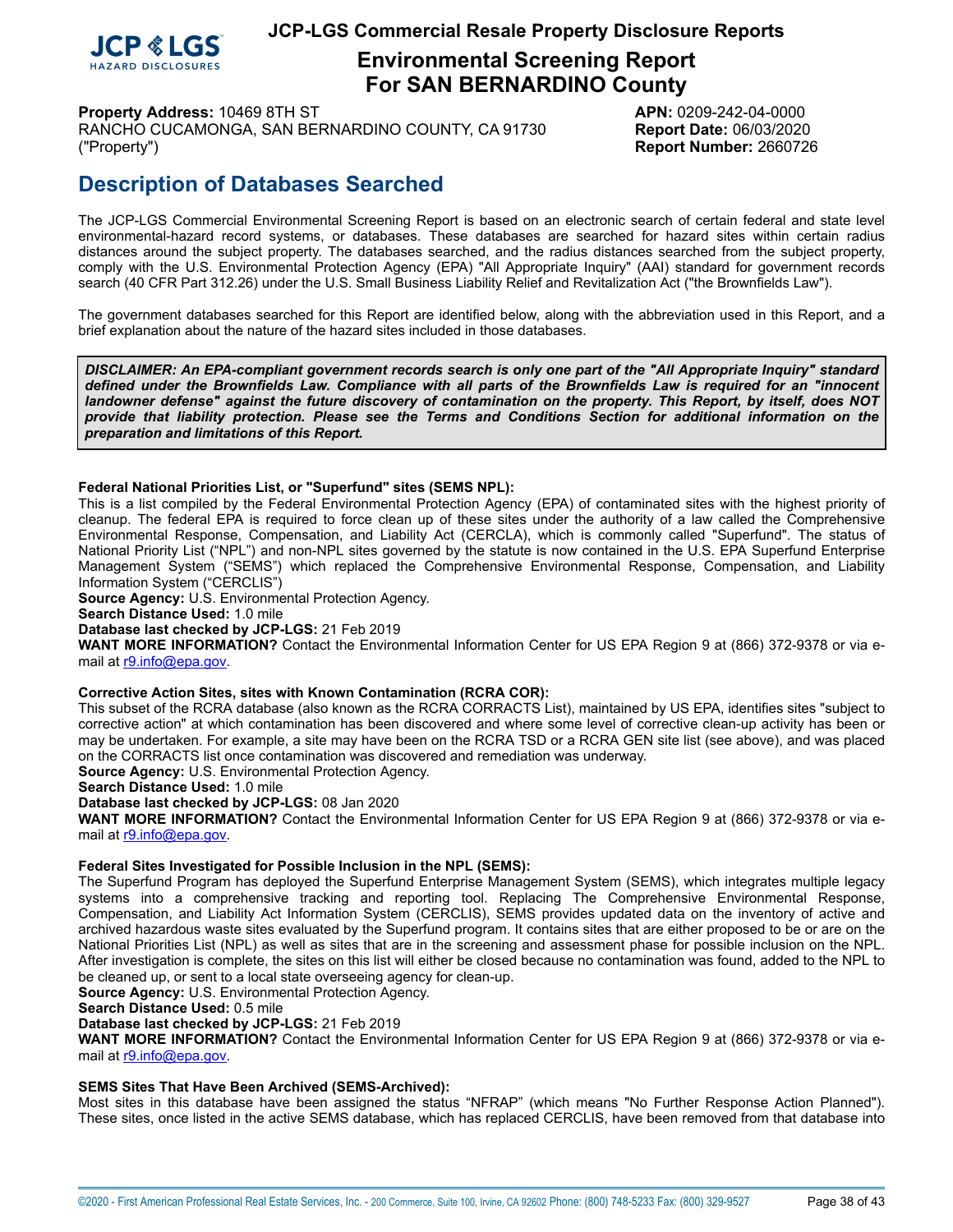

# **Environmental Screening Report For SAN BERNARDINO County**

**Property Address:** 10469 8TH ST **APN:** 0209-242-04-0000

RANCHO CUCAMONGA, SAN BERNARDINO COUNTY, CA 91730 **Report Date:** 06/03/2020 ("Property") **Report Number:** 2660726

an archive list because they have been assessed by the EPA and determined not to require further remedial action under the Superfund Program.

**Source Agency:** U.S. Environmental Protection Agency.

**Search Distance Used:** 0.5 mile

**Database last checked by JCP-LGS:** 21 Feb 2019

**WANT MORE INFORMATION?** Contact the Environmental Information Center for US EPA Region 9 at (866) 372-9378 or via email at [r9.info@epa.gov.](mailto:r9.info@epa.gov)

#### <span id="page-38-0"></span>**Treatment, Storage and Disposal Sites for Hazardous Materials (RCRA TSD):**

TSD stands for Treatment, Storage and Disposal. This list of facilities is maintained by the Federal EPA, and includes sites that are licensed to treat, store, or dispose of hazardous substances. They are not necessarily contaminated. **Source Agency:** U.S. Environmental Protection Agency.

**Search Distance Used:** 0.5 mile

**Database last checked by JCP-LGS:** 08 Jan 2020

**WANT MORE INFORMATION?** Contact the Environmental Information Center for US EPA Region 9 at (866) 372-9378 or via email at [r9.info@epa.gov.](mailto:r9.info@epa.gov)

#### <span id="page-38-1"></span>**Tribal UST And/Or Tribal LUST:**

Federally recognized Native American tribes are sovereign entities subject to federal laws. Underground storage tanks (including leaking tanks, UST/LUST) located on tribal lands generally are not subject to state laws. As a result, unless a state acts as a tribe's agent pursuant to a formal agreement with a tribe, EPA and the tribe are responsible for implementing and enforcing the UST program on tribal lands. There are approximately 6,000 UST/LUST's on Native American lands in the U.S. The EPA works with tribal entities to identify and assess hazards to public health and the environment on tribal lands from UST's and LUST's, to bring all tanks on tribal lands into compliance so as to prevent future leaks and to cleanup existing leaks.

**Source Agency:** U.S. Environmental Protection Agency.

**Search Distance Used:** 0.5 mile

#### **Database last checked by JCP-LGS:** 01 Jun 2018

**WANT MORE INFORMATION?** Contact the Environmental Information Center for US EPA Region 9 at (866) 372-9378 or via email at [r9.info@epa.gov.](mailto:r9.info@epa.gov)

#### <span id="page-38-2"></span>**State EnviroStor Database (ENVIROSTOR, formerly SMBRPD):**

The EnviroStor database, maintained by the California Department of Toxic Substances Control (DTSC), replaces the former Site Mitigation and Brownfields Reuse Program (SMBRP) database (CalSites). EnviroStor identifies sites that have known contamination or sites for which there may be reasons to investigate further as well as hazardous waste treatment, storage, disposal or transfer facilities (TSDTF). The EnviroStor data disclosed in this Report includes those sites identified in the EnviroStor Cleanup Sites database as well as those listed in the EnviroStor Permitted and Corrective Action Facilities database download. Among the site types included in EnviroStor database are State Response Sites, generally high-priority and high potential risk confirmed release sites where DTSC is involved in remediation; Voluntary Cleanup Sites with either confirmed or unconfirmed releases where DTSC has been asked to oversee evaluation, investigation, and/or cleanup activities; and Evaluation sites with suspected but unconfirmed contamination. DTSC cautions that the EnviroStor database does not include ALL contaminated sites, permitted transportable treatment units, hazardous waste generators/transporters, or former methamphetamine (meth) labs. This database also does not include information on sites where DTSC has made a "No Action Required" determination, as these sites had assessments that revealed no evidence of recognized environmental conditions in connection with the property.

**Source Agency:** California Department of Toxic Substances Control.

**Search Distance Used:** 0.5 mile

**Database last checked by JCP-LGS:** 05 Mar 2020

**WANT MORE INFORMATION?** Contact the CA Environmental Protection Agency, Department of Toxic Substances Control, (916)323-3400.

#### <span id="page-38-3"></span>**State List of Spills, Leaks, Investigation & Cleanup (SLIC):**

The Spills, Leaks, Investigations & Cleanup (SLIC) Program, administered by the California Water Resources Control Board, is designed to protect and restore water quality from spills, leaks, and similar discharges. Sites identified by the SLIC program are now listed in the GeoTracker database as "Cleanup Program Sites". The program oversees soil and water investigations, corrective actions, and human health risk assessments at sites with current or historic unauthorized discharges, which have adversely affected or threaten to adversely affect waters of the state. The program covers all types of pollutants (such as solvents, petroleum fuels, heavy metals, pesticides, etc) and all environments (including surface water, groundwater, sediment, and soil). The outcome of the SLIC program process may range from a No Further Action (NFA) letter indicating cleanup is complete with no land-use restrictions, to the design and implementation of a remedial system. Sites in the SLIC program are generally small to medium-sized industrial sites with non-fuel contamination. Many of these sites are regulated under Site Cleanup Requirements, which are issued by the Regional Board. Site Cleanup Requirements generally mandate a time schedule for specific tasks that must be performed by the responsible party(ies) to investigate and cleanup the site. Statutory authority for the program is derived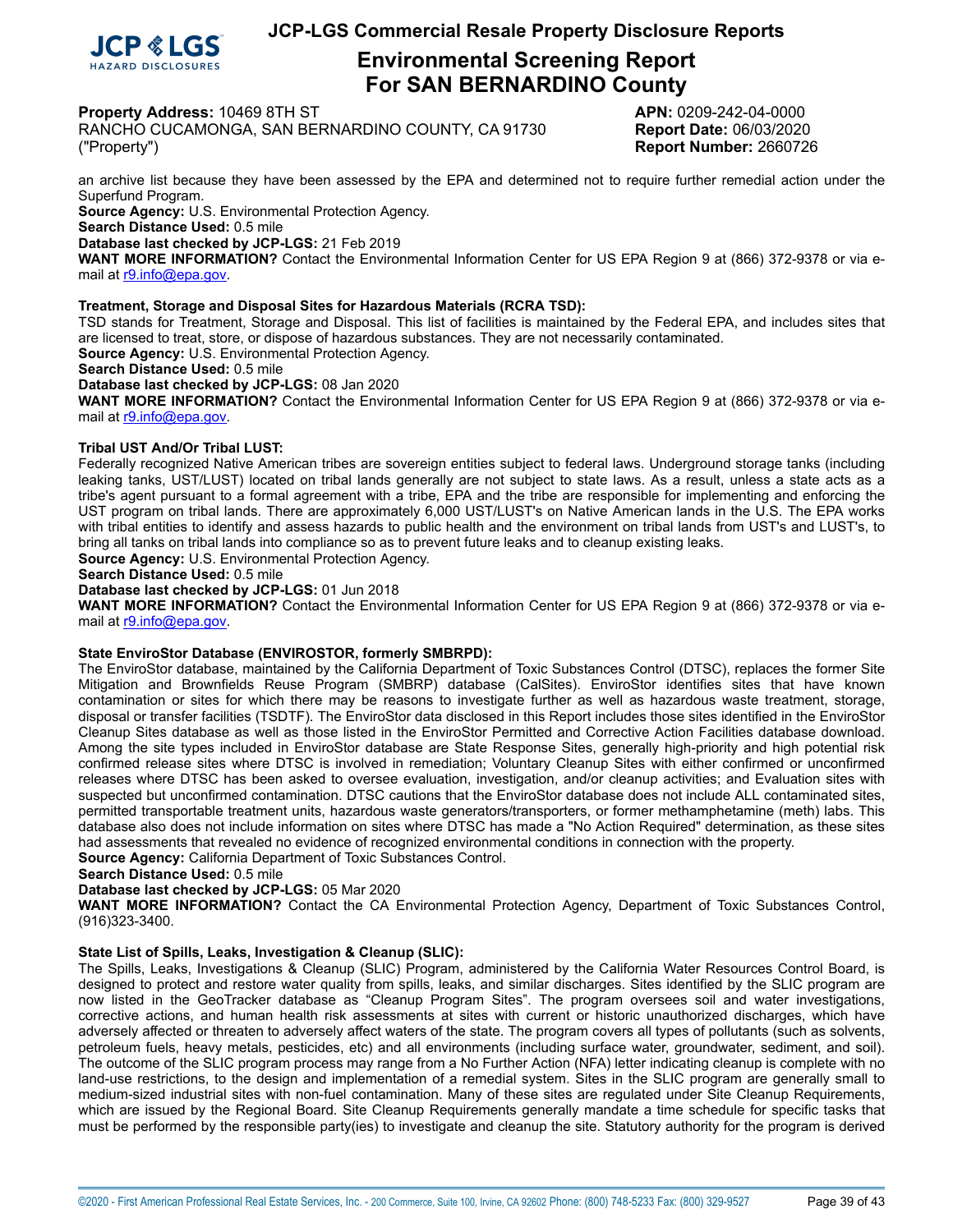

# **Environmental Screening Report For SAN BERNARDINO County**

**Property Address:** 10469 8TH ST **APN:** 0209-242-04-0000

RANCHO CUCAMONGA, SAN BERNARDINO COUNTY, CA 91730 **Report Date:** 06/03/2020 ("Property") **Report Number:** 2660726

from the California Water Code, Division 7, Section 13304. Guidelines for site investigation and remediation are promulgated in State Board Resolution No. 92-49 entitled Policies and Procedures.

**Source Agency:** California Water Resources Control Board.

**Search Distance Used:** 0.5 mile

**Database last checked by JCP-LGS:** 27 Feb 2020

**WANT MORE INFORMATION?** Contact the CA State Water Resources Control Board, Underground Storage Tank Program, (916)341-5808.

#### <span id="page-39-0"></span>**Solid Waste Landfill Facilities (SWIS):**

The Solid Waste Information System is maintained by California's Integrated Waste Management Board. This system tracks known landfills. Sites on this list are often reported as "unlocatable" because the site address information on the state list is frequently insufficient for precise location (landfills are typically distant from population centers, in undeveloped or rural areas where there are no street names or address numbers).

**Source Agency:** California Integrated Waste Management Board.

**Search Distance Used:** 0.5 mile

**Database last checked by JCP-LGS:** 13 Feb 2020

**WANT MORE INFORMATION?** Contact the CA State Integrated Waste Management Board, (916)341-6320.

#### <span id="page-39-1"></span>**State List of Leaking Underground Storage Tanks (LUST):**

California's Water Resources Control Board, under its Underground Storage Tank Program, maintains a list of all underground storage tanks which have been reported as having released contaminants. Formerly identified as a standalone database called the Leaking Underground Storage Tank Information System (LUSTIS), these sites are now identified as "LUST Cleanup Sites" in the GeoTracker database.

**Source Agency:** California Water Resources Control Board.

**Search Distance Used:** 0.5 mile

**Database last checked by JCP-LGS:** 27 Feb 2020

**WANT MORE INFORMATION?** Contact the CA State Water Resources Control Board, Underground Storage Tank Program, (916)341-5808.

#### <span id="page-39-2"></span>**EnviroStor Site With Deed Restriction Or Other Controls (CONTROLS)**

California law requires that the Department of Toxic Substances Control (DTSC) notify the planning and building departments of all local governments of any recorded land use restriction ("Deed Restriction"). The DTSC maintains a database called "EnviroStor" that lists all deed restrictions, including street addresses or the equivalent description of location. According to DTSC, this database may not include all deed restrictions and other land use controls that exist at the current time.

**Source Agency:** California Department of Toxic Substances Control.

**Search Distance Used:** 0.5 mile

**Database last checked by JCP-LGS:** 28 Feb 2020

**WANT MORE INFORMATION?** Contact the CA Environmental Protection Agency, Department of Toxic Substances Control, (916)323-3400.

#### <span id="page-39-3"></span>**Sites of Potential Generators of Hazardous Materials (RCRA GEN):**

Small scale and large scale generators (GEN) are included in this list, as required under the Resource Conservation and Recovery Act (RCRA). This list is maintained by the Federal EPA of facilities that generate hazardous substances. Depending on the quantity, they will be listed as small or large. Sites on this list are not necessarily contaminated, but they are tracked because they deal with hazardous substances on the site. RCRA is a federal law that governs how hazardous substances are produced, transported, stored, and disposed of.

**Source Agency:** U.S. Environmental Protection Agency.

**Search Distance Used:** 0.125 mile

**Database last checked by JCP-LGS:** 08 Jan 2020

**WANT MORE INFORMATION?** Contact the Environmental Information Center for US EPA Region 9 at (866) 372-9378 or via email at [r9.info@epa.gov.](mailto:r9.info@epa.gov)

#### <span id="page-39-4"></span>**Emergency Response Notification System (ERNS, National Response Center):**

The National Response Center (NRC) is the sole federal point of contact for reporting environmental hazard spills. The NRC operates 24 hours a day, 7 days a week, 365 days a year. The National Response System (NRS) is the government's mechanism for emergency response to discharges of oil and the release of chemicals into the navigable waters or environment of the United States and its territories. Initially, this system focused on oil spills and selected hazardous polluting substances discharged into the environment. It has since been expanded by other legislation to include hazardous substances and wastes released to all types of media. The ERNS database includes information about location, type, and severity of spills reported to the NRC.

**Source Agency:** U.S. Coast Guard.

**Search Distance Used:** 0.125 mile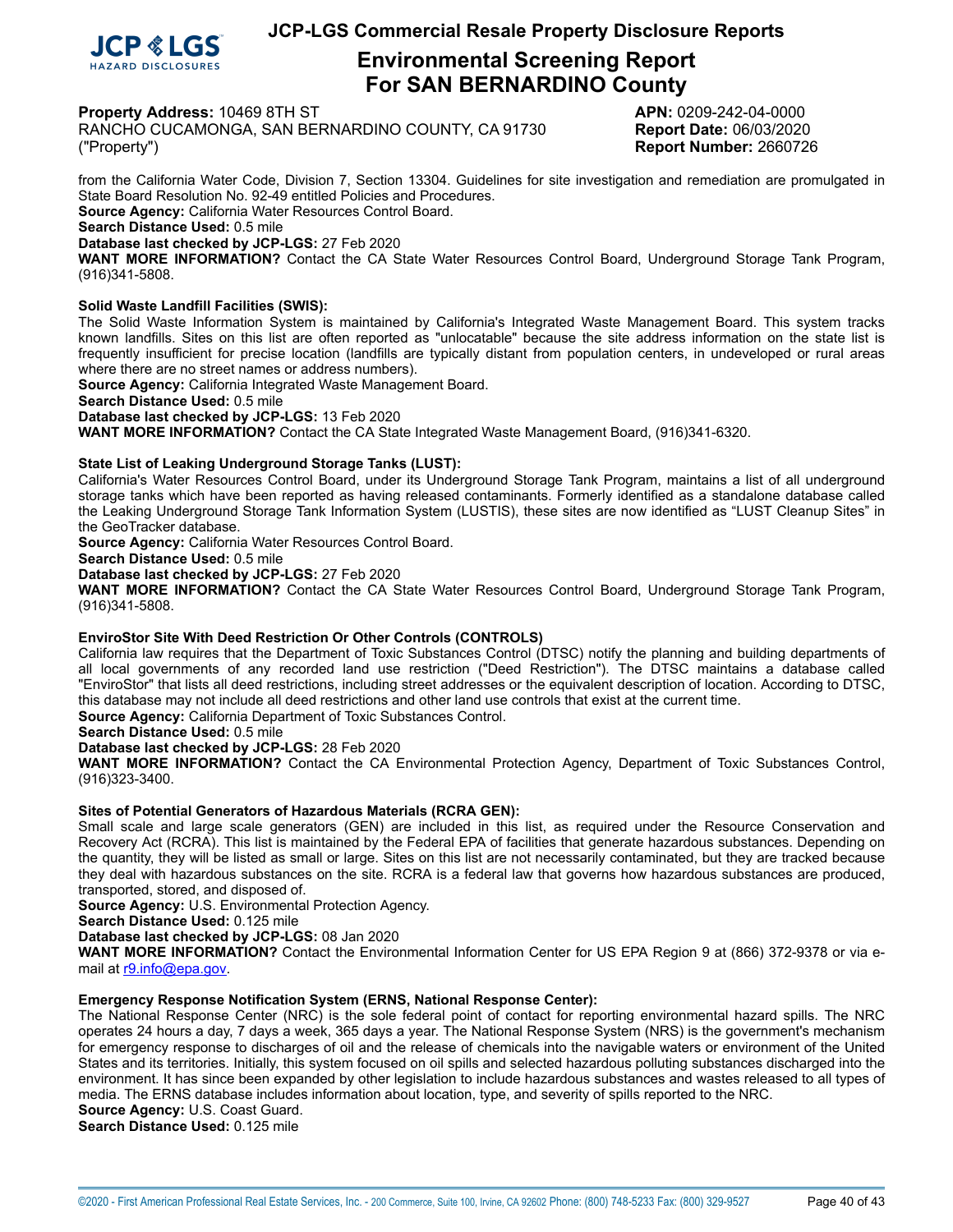

# **Environmental Screening Report For SAN BERNARDINO County**

**Property Address:** 10469 8TH ST **APN:** 0209-242-04-0000

RANCHO CUCAMONGA, SAN BERNARDINO COUNTY, CA 91730 **Report Date:** 06/03/2020 ("Property") **Report Number:** 2660726

### **Database last checked by JCP-LGS:**

**WANT MORE INFORMATION?** Contact the National Response Center, (800) 424-8802.

#### <span id="page-40-0"></span>**State List of Underground Storage Tanks (UST):**

Part of the larger GeoTracker database, this list identifies permitted tanks storing hazardous substances which are substantially or totally beneath the surface of the ground. The list is maintained by California's Water Resources Control Board. When a tank on this list is discovered to be leaking, it may also appear on the LUST or RCRA COR list (see above). Sites on the LUST or RCRA COR lists may not appear on the UST list if the tank has been removed and the case has been closed. **Source Agency:** California Water Resources Control Board.

**Search Distance Used:** 0.125 mile

### **Database last checked by JCP-LGS:** 06 Mar 2020

**WANT MORE INFORMATION?** Contact the CA State Water Resources Control Board, Underground Storage Tank Program, (916)341-5808

#### <span id="page-40-1"></span>**State List of Historical Underground Storage Tanks (Hist-UST):**

The California State Water Resources Control Board keeps the Hazardous Substances Storage Container Information on file. This is a database of historical underground storage tanks that was kept until the late 1980's, but has been discontinued and is no longer updated.

**Source Agency:** California Water Resources Control Board.

**Search Distance Used:** 0.125 mile

**Database last checked by JCP-LGS:** 01 Jun 2018

**WANT MORE INFORMATION?** Contact the CA State Water Resources Control Board, Underground Storage Tank Program, (916)341-5808

#### <span id="page-40-2"></span>**State Hazardous Waste Information Summary (HWIS):**

The Hazardous Waste Information Summary (also called the Hazardous Waste Summary Report, and formerly the Tanner Report), is a database that summarizes the chemical data contained in manifests submitted to the California Department of Toxic Substances Control (DTSC) by hazardous waste generators and facilities around the state. The volume of manifests submitted to the DTSC is typically 900,000 - 1,000,000 annually, representing approximately 450,000 - 500,000 shipments.

**Source Agency:** California Department of Toxic Substances Control.

**Search Distance Used:** 0.125 mile

**Database last checked by JCP-LGS:** 28 Feb 2020

**WANT MORE INFORMATION?** Contact the CA Environmental Protection Agency, Department of Toxic Substances Control, (916)323-3400.

#### *Sites Reported but Not Required for AAI Compliance*

As a courtesy to JCP-LGS clients, the Commercial Environmental Screening Report also includes storage tank sites listed by state agencies that are not required by the AAI standard to be included in a government records search. These sites are listed in the following database:

#### <span id="page-40-3"></span>**State List of Aboveground Storage Tanks (AST):**

This historic list tracks aboveground petroleum storage tanks of 10,000 gallons or more, with exceptions for certain uses (e.g., agricultural). It was maintained by the state's Water Resources Control Board. When an aboveground tank is discovered to be leaking, it may also appear on the RCRA COR list (see above). Sites on the RCRA COR list may not appear on the AST list if the tank has been removed and the case has been closed. NOTE: Effective January 1, 2008 the Certified Unified Program Agencies (CUPAs) at the local level are vested with the responsibility and authority to implement the Aboveground Petroleum Storage Act (APSA) which regulates ASTs.

**Source Agency:** California Water Resources Control Board.

**Search Distance Used:** 0.125 mile

**Database last checked by JCP-LGS:** 01 Jun 2018

**WANT MORE INFORMATION?** Contact the local responsible agency from the online directory at [http://osfm.fire.ca.gov/cupa/apsa.](http://osfm.fire.ca.gov/cupa/apsa)

## **END OF ENVIRONMENTAL SCREENING REPORT SECTION See Terms and Conditions at end of this Report.**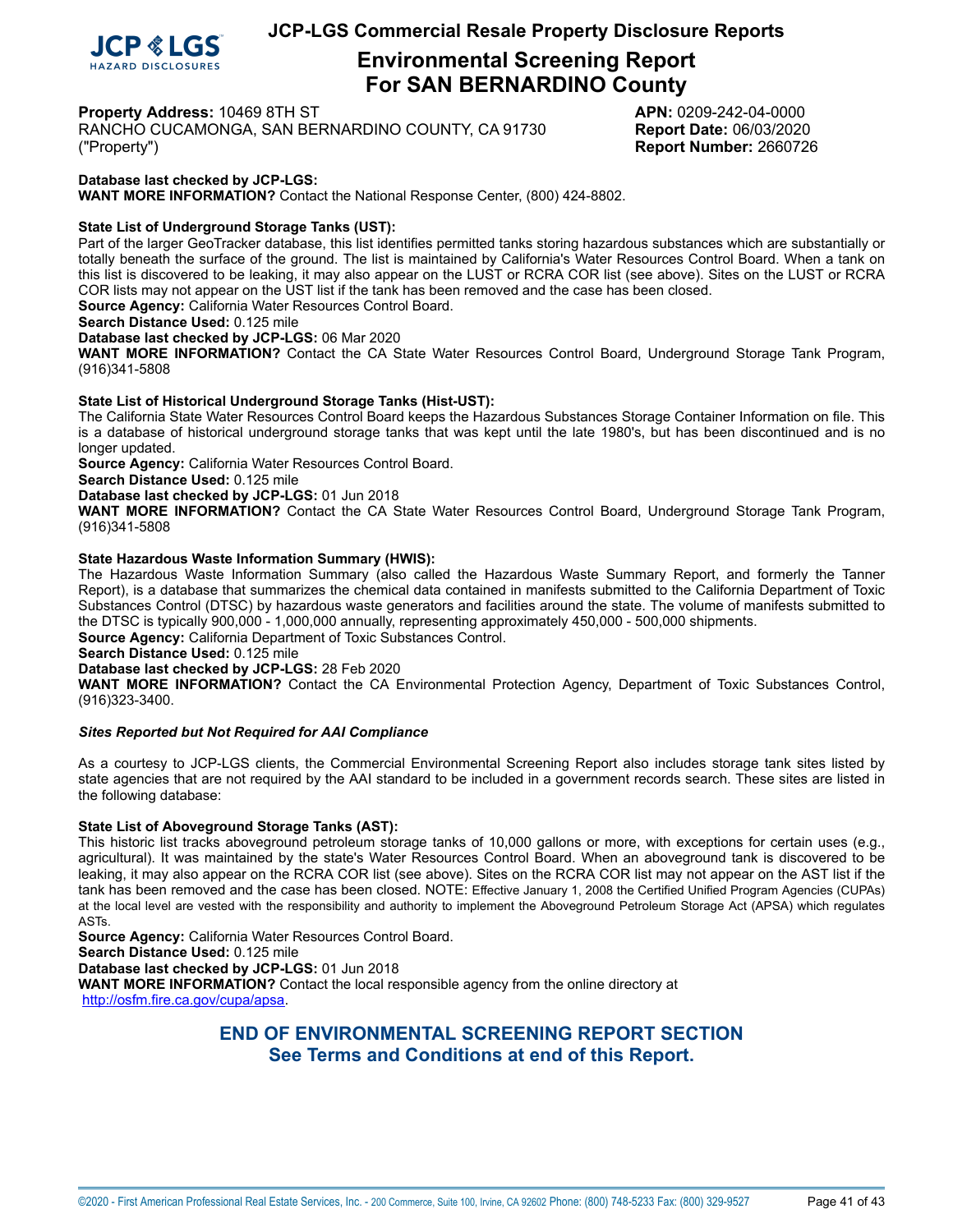

# **JCP-LGS Commercial Resale Property Disclosure Reports Terms and Conditions**

**Property Address:** 10469 8TH ST **APN:** 0209-242-04-0000 RANCHO CUCAMONGA, SAN BERNARDINO COUNTY, CA 91730 **Report Date:** 06/03/2020 ("Property") **Report Number:** 2660726

# **TERMS and CONDITIONS**

#### <span id="page-41-0"></span>**ACCEPTANCE OR USE OF THIS REPORT CONSTITUTES APPROVAL AND ACCEPTANCE OF THE TERMS, CONDITIONS, AND LIMITATIONS STATED HEREIN.**

The Report ("Report") is subject to each of the following Terms and Conditions. Each Recipient (defined below) of the Report agrees that the Report is subject to the following Terms and Conditions, and each Recipient agrees to be bound by such. Use of this Report by any Recipient constitutes acceptance of the Terms and Conditions to the Report. The Terms and Conditions below are incorporated by this reference into the Report. **This Report is not an insurance policy.**

This Report is made for the real property specifically described in the Report (the "Property") and solely for the transaction for which it was originally purchased ("Transaction"). The Property shall not include any property beyond the boundaries of the real property described in the Report. The Property shall not include any structures (whether located on the Property, or not), easements, or any right, title, interest, estate, or easement in any abutting streets, roads, alleys, lanes, ways, or waterways.

**IMPORTANT NOTICE:** Transferor(s) and transferee(s) shall read the complete Report in its entirety before the close of escrow. A "Signature Page" or "Summary Pages" document may be included in the electronic delivery of this Report. Those documents do not replace the complete Report or remove the need to read the complete Report, and do not remove the requirement to disclose. The Signature Page and Summary Pages documents are subject to the Terms and Conditions of the complete Report.

- A. **No Third Party Reliance on This Report.** Only the transferor(s) and transferee(s), and their agents/brokers, if any, involved in the Transaction (collectively, the "Recipients") may use and rely on this Report and only after they have paid in full for the Report. While disclosures made on the Natural Hazard Disclosure Statement in the Report may indicate certain risks to the Property, the disclosures are only "…between the transferor, the transferor's agents, and the transferee, and shall not be used by any other party, including, but not limited to, insurance companies, lenders, or governmental agencies, for any purpose." Cal. Civil Code section 1103.2, subdivision (g).
- B. **Seller and Seller's Agent's Responsibility of Full Disclosure.** Recipients are obligated to make disclosures, and always disclose material facts, that are within their actual knowledge.
- C. **Scope of Report.** This Report is limited to determining whether the Property is in those specified natural hazard zones and property tax districts, and in proximity to those specified environmental sites (depending on the report product ordered), as defined in the Report. The Report is not a geologic report or a land survey and no site inspection has been made in producing the Report. JCP-LGS makes no determination, expresses no opinion or view, and assumes no responsibility in this Report concerning the right, entitlement, or ability to develop or improve the Property. JCP-LGS has no information concerning whether the Property can be developed or improved. No determination is made and no opinion is expressed, or intended, by this Report concerning structures or soils on or outside of the Property, including, without limitation, habitability of structures or the Property, suitability of the Property for construction or improvement, potential for soil settlement, drainage, soil subsidence, or other soil or site conditions. The Recipient(s) is advised to consult the local Planning Department to determine whether factors beyond the scope of this Report may limit the transferee(s) ability to use or improve the Property.

The Report is not a title report, and no determination is made and no opinion is expressed, or intended, by this Report as to title to the Property or liens against the Property, recorded or otherwise, or whether the Property is comprised of legal lots in conformance with the California Subdivision Map Act or local ordinances. The Report is not a property inspection report, and no determination is made and no opinion is expressed, or intended, by this Report concerning architectural, structural, mechanical, engineering, or legal matters, or the marketability or value of the Property. JCP-LGS has not conducted any testing or physical or visual examination or inspection of the Property, nor is this Report a substitute for any such testing, physical or visual examination, or inspection.

- D. **Tax and Environmental Disclosures (if included in Report).** No determination is made and no opinion is expressed, or intended, by the Report concerning the existence of property tax liabilities, or the existence of hazardous or toxic materials or substances, or any other defects, on, under, or in proximity to the Property, unless specifically described in the Report. JCP-LGS's total liability for any error or omission in its disclosures relating to taxes and/or environmental matters shall be limited to actual proven damages not to exceed the price paid for this Report.
- E. **JCP-LGS Database Updates.** Each database used in this Report is updated by the responsible agency at various intervals. Updates for a database are determined by the responsible agency and may be made at any time and without notice. JCP-LGS maintains an update schedule and makes reasonable efforts to use updated information. For these reasons, JCP-LGS reports information as of the date when the database was last updated by JCP-LGS. That date is specified as the "Database Date" for each database. The Tax Report discloses Mello Roos Community Facilities Districts, 1915 Bond Act Assessments and PACE assessments documented in the county's Fiscal Year 2019-2020 annual secured property tax roll. The Report may disclose PACE contracts where PACE taxes were first assessed or liens were recorded after the Fiscal Year 2019-2020 secured property tax roll, where recordation data is available to JCP-LGS. To discover a PACE lien on the Property executed more recently, the buyer should read the preliminary title report and obtain and read all exceptions listed therein. Note that, in the title report, lien exceptions are named as recorded with the county; therefore, a PACE lien may be listed under a name that is not obvious.
- F. Statutory and Additional Disclosures, Advisories, and Local Addenda (if included in Report). No determination is made and no opinion is expressed, or intended, by this Report concerning the need to purchase earthquake or flood insurance for the Property. In preparing the Report, JCP-LGS accurately reported on information contained in Government Records. JCP-LGS reviewed and relied upon those Government Records specifically identified and described in the Report. JCP-LGS has not reviewed or relied upon any Government Records that are not specifically identified in the Report. JCP-LGS also has not reviewed any plat maps, survey maps, surveyor maps, assessor maps, assessor parcel maps, developer maps, or engineering maps, whether or not such maps have been recorded. No determination is made and no opinion is expressed, or intended, by the Report concerning any matters identified in Government Records that were not reviewed by JCP-LGS. Local Addenda, where applicable, are included "AS IS" as an accommodation to the local real estate board that provided the content; JCP-LGS assumes no responsibility for the accuracy of any information included in the Local Addenda.
- G. FEMA Flood Determination Certificate (if accompanying the Report). No determination is made and no opinion is expressed, or intended, by the Report concerning the requirement for or cost of flood insurance on the Proper collateral independent of whether FEMA may require flood insurance under the National Flood Insurance Program on a federally backed mortgage. The FEMA Flood Determination Certificate ("Flood Certificate"), which may accompany the Report, is produced by a third-party expert certified by FEMA to provide Flood Certificates. JCP-LGS assumes no liability for errors in that third-party flood determination.
- H. **Changes to Government Record after Report Date.** This Report is issued as of the Report Date identified in the Report. JCP-LGS shall have no obligation to advise any Recipient of any information learned or obtained after the Report Date even if such information would modify or otherwise affect the Report.